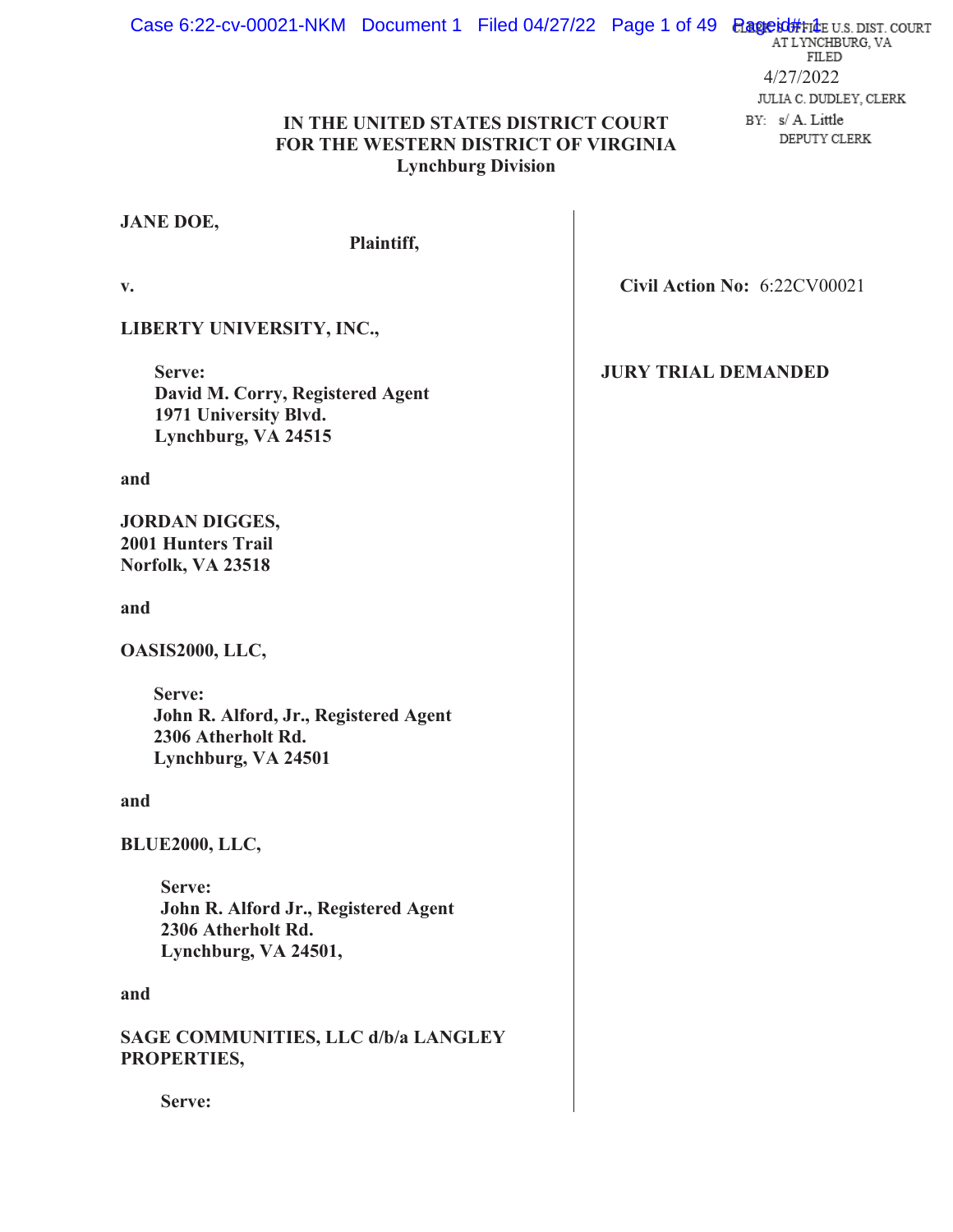**John R. Alford, Jr., Registered Agent 2306 Atherholt Rd. Lynchburg, VA 24501** 

**and** 

**LP APARTMENTS, LLC d/b/a LANGLEY PROPERTIES,** 

> **Serve: John R. Alford, Jr., Registered Agent 645 Oakley Ave. Lynchburg, VA 24501 Defendants.**

#### **COMPLAINT**

 On April 27, 2021, Plaintiff Jane Doe, a Liberty University student, was brutally raped and sexually assaulted by a fellow Liberty student, Jordan Digges, on the premises of an offcampus student housing complex called The Oasis, A Vue Student Community. Liberty University received prompt notice of the rape and assault, but failed to provide Plaintiff with services or reasonable accommodations required under Title IX of the Education Amendments of 1972, the Rehabilitation Act, and other laws as described below.

Despite their knowledge of the incident, Liberty failed to investigate the matter and did not take any action or protective measures in response. Instead, Liberty demonstrated systematic deliberate indifference, retaliated against the Plaintiff, and perpetuated a sexually hostile and dangerous environment on and around campus. As a result of Liberty's conduct, Plaintiff Jane Doe suffered immense damages. Her academic standing suffered, she was ostracized from the university community, accused by the administration of violating the "Liberty Way" (Liberty's code of student conduct), lived in regular fear of encountering her assailant on and around campus, and dealt with daily mental, emotional, and psychological trauma. Ultimately, Plaintiff was forced out of Liberty University.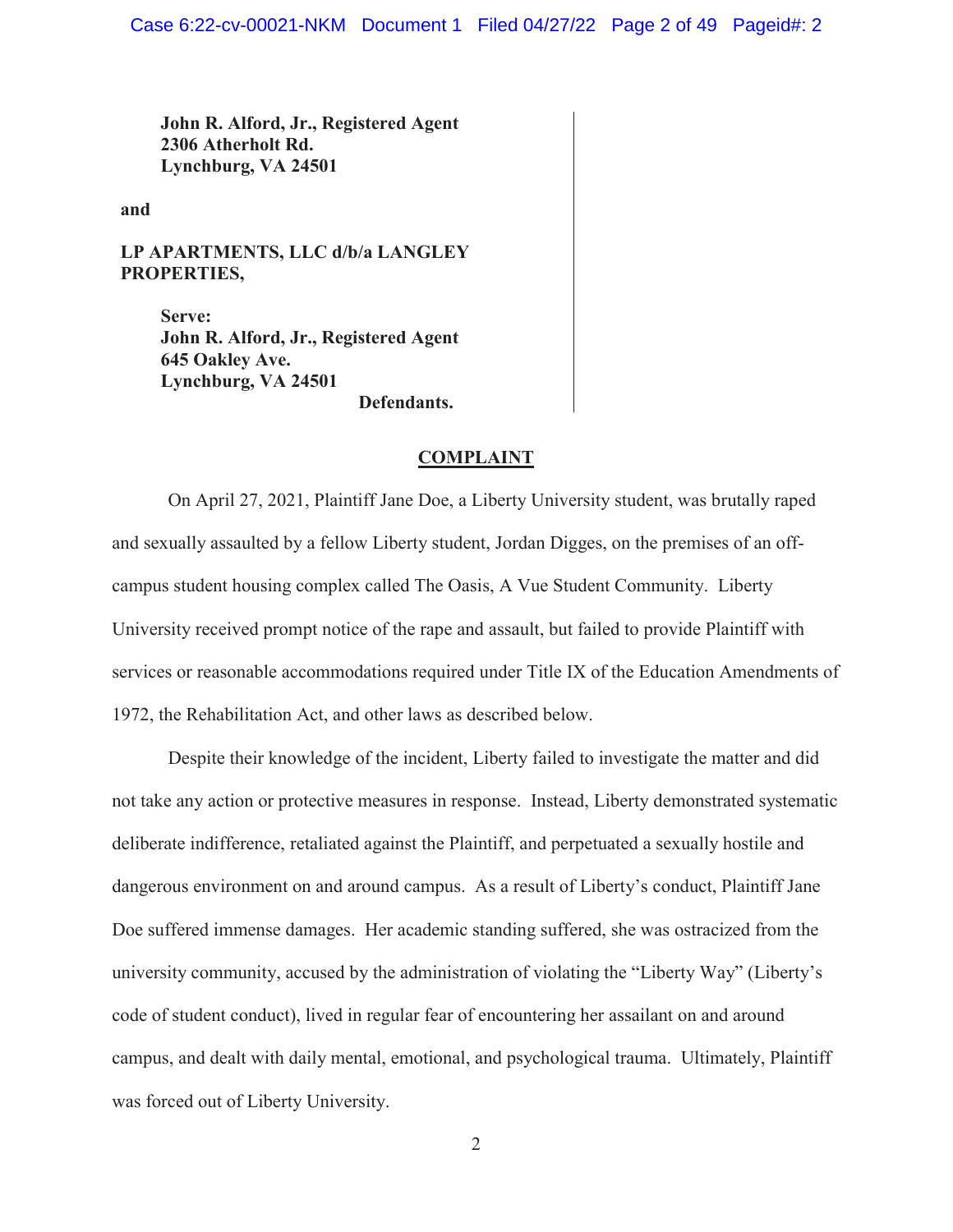Plaintiff Jane Doe now brings this Complaint for damages and states the following:

# **THE PARTIES**

1. Plaintiff Jane Doe is a natural person, a citizen of the United States, and a resident of the State of Texas. At all times relevant hereto, Plaintiff was a student at Liberty University.

2. Defendant LIBERTY UNIVERSITY, INC. (hereafter, "Liberty" or "Liberty University") is a private, Christian university located in the City of Lynchburg, Virginia with an address of 1971 University Boulevard, Lynchburg, Virginia 24515. At all times relevant hereto, Liberty University was a recipient of federal financial assistance within the meaning of 20 U.S.C. § 1681(a) and 29 U.S.C. § 794.

3. At all times relevant hereto, Defendant JORDAN DIGGES (hereafter, "Jordan Digges" or "Digges") was a resident and domiciliary of the Commonwealth of Virginia and a student of Liberty University.

4. Defendant OASIS2000, LLC (hereafter, "Oasis2000") is a Virginia limited liability company with a principal place of business located at 102 Oakley Avenue, Suite 506, Lynchburg, Virginia 24501. Oasis2000 owns, manages, and/or operates the student housing complex known as The Oasis, A Vue Student Community (hereafter, "The Oasis") located at 40 Oasis Way, Lynchburg, Virginia.

5. Defendant BLUE2000, LLC (hereafter, "Blue2000") is a Virginia limited liability company with a principal place of business located at 102 Oakley Avenue, Suite 506, Lynchburg, Virginia 24501. Blue2000 owns, manages, and/or operates The Oasis.

6. Defendant SAGE COMMUNITIES, LLC d/b/a LANGLEY PROPERTIES (hereafter "Sage Communities") is a Virginia corporate entity with a principal place of business located at 200 Paddington Court, Lynchburg, VA 24503. At all times relevant hereto, Sage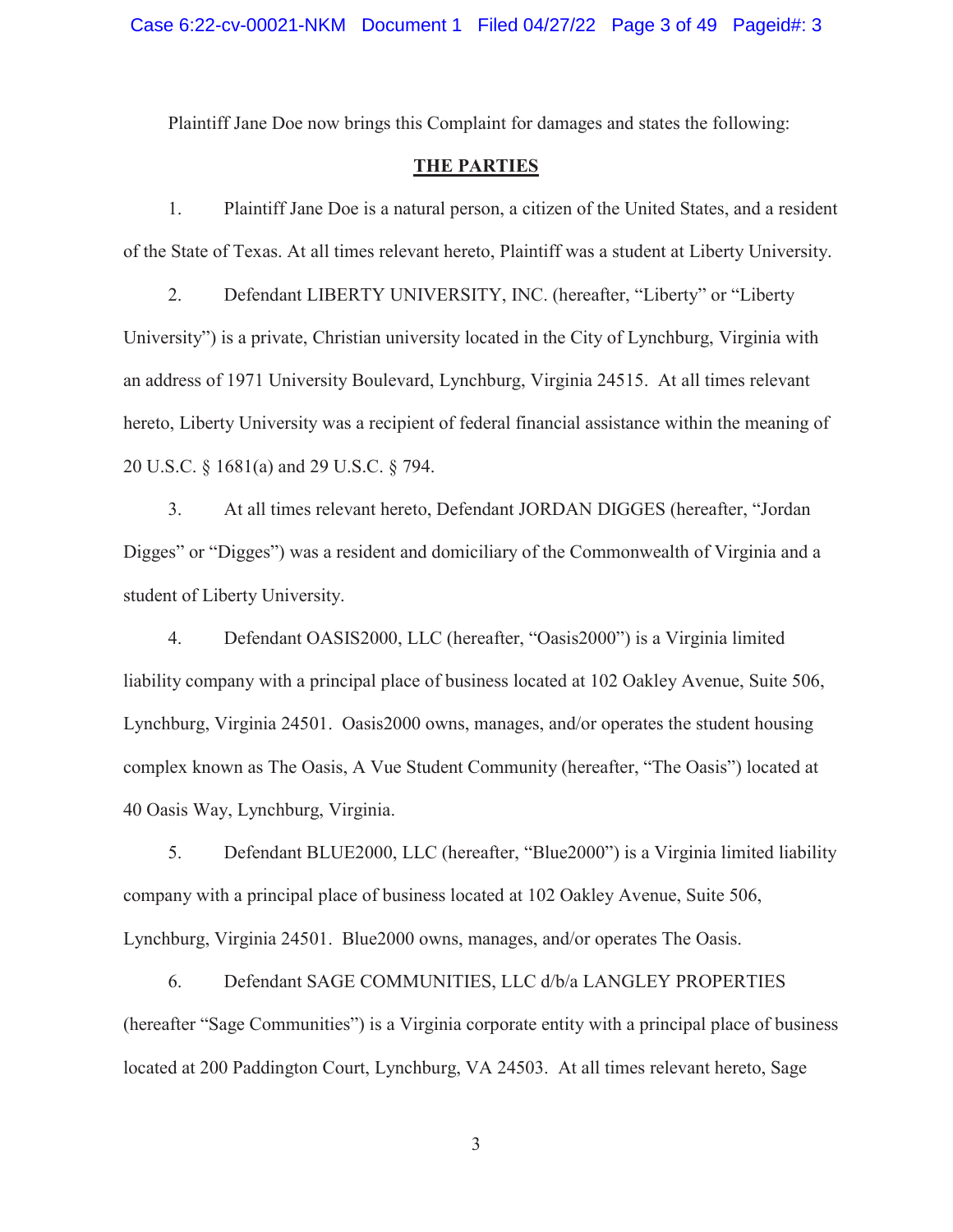## Case 6:22-cv-00021-NKM Document 1 Filed 04/27/22 Page 4 of 49 Pageid#: 4

Communities did business under the fictitious name Langley Properties, and owned, managed, and/or operated The Oasis.

7. Defendant LP APARTMENTS, LLC d/b/a LANGLEY PROPERTIES (hereafter "LP Apartments") is a Virginia limited liability company with a principal place of business located at 645 Oakley Avenue, Lynchburg, Virginia 24501. At all times relevant hereto, LP Apartments did business under the fictitious name Langley Properties, and owned, managed, and/or operated The Oasis.

8. Defendants Sage Communities and LP Apartments are hereafter collectively referred to as "Langley Properties."

# *The Relationship between Plaintiff, Defendants, and The Oasis*

9. The Oasis operates as *de facto* Liberty student housing and is comprised entirely of students.

10. The Oasis is a "students only" off-campus housing complex.<sup>1</sup>

11. The Oasis publicly states the following:<sup>2</sup>

The Oasis provides premier off-campus housing for Lynchurg area students. Our community was designed specifically with students in mind and features a clubhouse with study and game rooms, outdoor courtyards, and so much more.

12. The Oasis advertises itself as "possibly the best student community in America."<sup>3</sup>

<sup>1</sup> *See* https://vuecommunities.com/, Video, "Welcome To The Oasis.

<sup>2</sup> The Vue, Student Living, *available at* https://vuecommunities.com/the-oasis-1.

<sup>3</sup> Video, "Meet the Owners of VUE Student Living Communities!", *available at*  https://www.youtube.com/watch?v=7QXS7i9IT0k.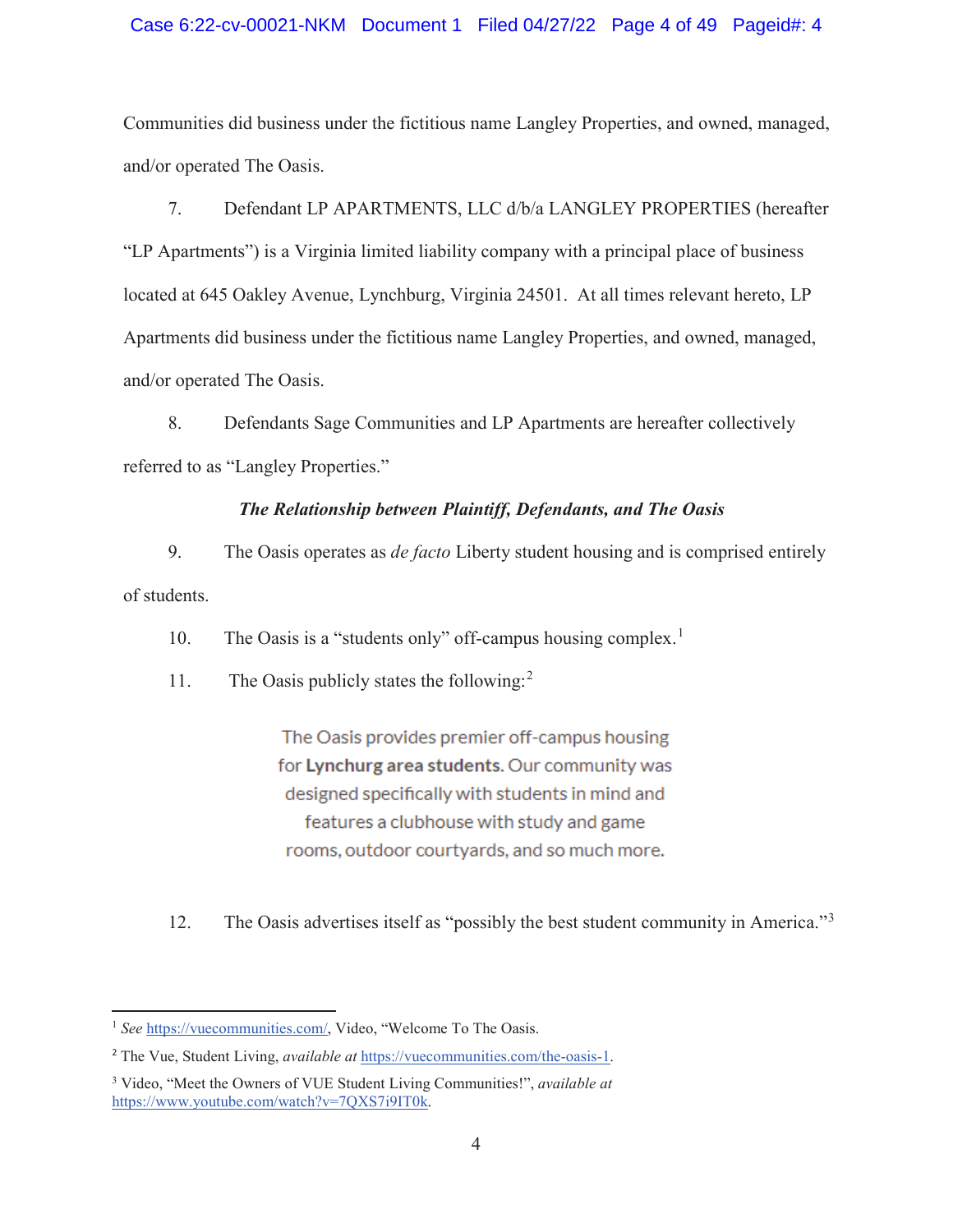13. The leasing schedule for The Oasis revolves around the Liberty University school year.

14. Liberty University, on its website, extensively advertises The Oasis and facilitates viewings of the property and allows students to submit lease applications through Liberty's online housing portal.

15. Liberty provides photographs of The Oasis and communicates the following to students:<sup>4</sup>

# **Apartment Description**

The Oasis Apartments

·STUDENTS ONLY & Risk Free Lease Reservation ·New, nice, and purposefully designed for students. ·Sign up now for August ·Huge discount for groups of \$1,200 each ·Limited liability lease

Rent is all-inclusive! Furniture, Cable Internet, Water, Sewer, Trash, and Electricity

16. Upon information and belief, Liberty derives a financial benefit from its association with and referral of students to The Oasis.

17. Plaintiff was referred by Liberty to apply for residence at The Oasis, and Liberty facilitated her lease application. Plaintiff signed a "Student Housing Lease Agreement" with The Oasis on January 13, 2021.

18. In order to be accepted at The Oasis, the Plaintiff was required to provide proof of enrollment at Liberty University. Her Student Housing Lease Agreement stipulated that it "it is

 $\overline{a}$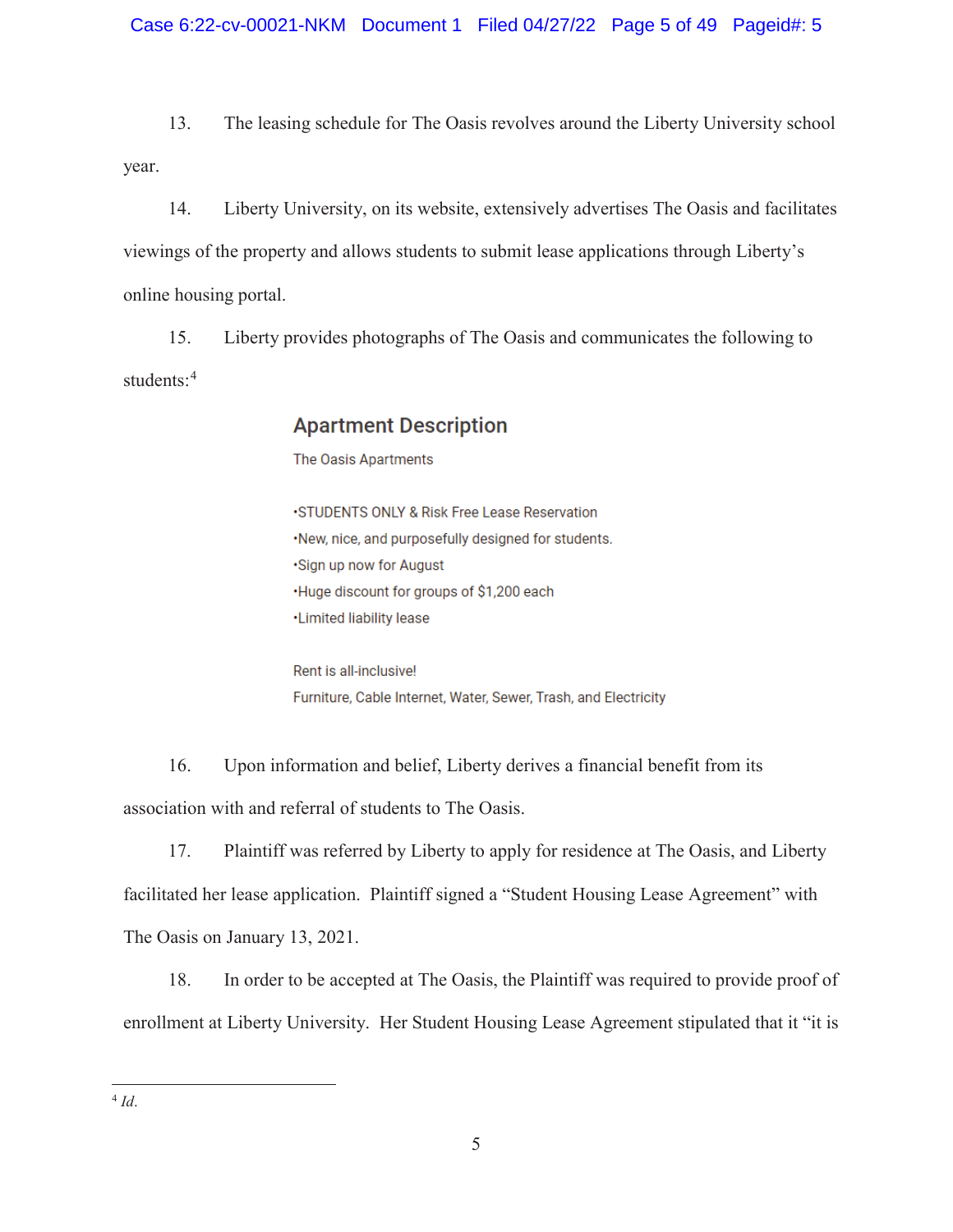#### Case 6:22-cv-00021-NKM Document 1 Filed 04/27/22 Page 6 of 49 Pageid#: 6

determined that the lease holder is no longer a student, the lease holder . . . will not be able to occupy the apartment."

19. Plaintiff was a tenant and resident of The Oasis during the spring semester of the 2021 school year.

20. Langley Properties operates, owns, and manages apartment complexes in and around Lynchburg, Virginia, including The Oasis.

21. In addition to The Oasis, Langley Properties owns, operates, and manages two other "Vue" student housing complexes: The Vue at College Square and The Vue at Cornerstone.

22. Langley Properties began leasing Vue properties to Liberty students in 2013, beginning with the Vue at College Square complex. Chris Langley, the owner of Langley Properties, "began researching off-campus student housing in other college towns and decided to replicate that model for Liberty University students."<sup>5</sup>

23. In February 2014, over 14 acres of land was sold by an entity called Liberty Ridge, LLC to Defendant Blue2000 for the purpose of building The Oasis. Upon information and belief, Liberty Ridge, LLC was at all relevant times owned and/or operated and/or managed by Liberty University.

24. Upon information and belief, Defendants Blue2000 and Oasis2000 are entities formed by, organized by, owned by, operated by, and/or associated with Langley Properties and their agents and officers, and were created for the purpose of developing, operating, and/or managing The Oasis.

 $\overline{a}$ 

<sup>5</sup> Liberty Champion, "The Vue Begins Leasing," Jan. 29, 2013, *available at*  https://www.liberty.edu/champion/2013/01/the-vue-begins-leasing/.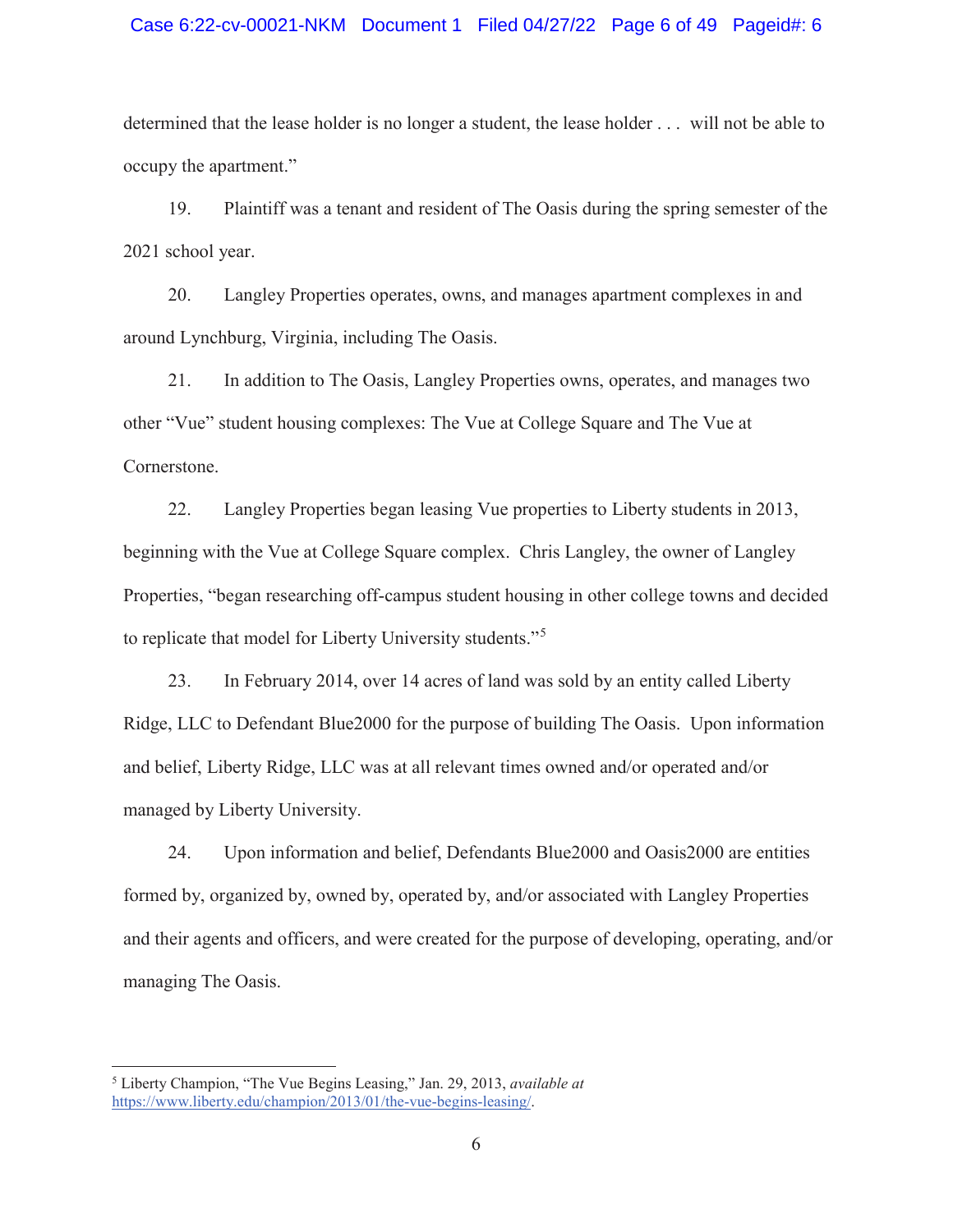25. At all times relevant hereto, Defendants Blue2000, Oasis2000, and Langley Properties owned, operated, and/or managed The Oasis, acted in the capacity of a landlord for student tenants, and were responsible for, among other services, providing security services for residents on the premises.

# **JURISDICTION AND VENUE**

26. This action arises under, *inter alia*, Title IX of the Education Amendments of 1972, 20 U.S.C. § 1681, *et seq*., which prohibits educational discrimination on the basis of sex.

27. This Court has subject matter jurisdiction over this case pursuant to 28 U.S.C. § 1331, which confers upon United States District Courts jurisdiction over all civil actions arising under the Constitution, laws, and treaties of the United States.

28. This Court also has subject matter jurisdiction pursuant to 28 U.S.C. § 1343, which gives United States District Courts original jurisdiction over (a) any civil action authorized by law to be brought by any person to redress the deprivation under color of any State Law, statute, ordinance, regulation, custom or usage of any right, privilege or immunity secured by the Constitution of the United States or by any Act of Congress providing for equal rights of citizens or of all persons within jurisdiction of the United States; and (b) any civil action to recover damages or to secure equitable relief under any Act of Congress providing for the protection of civil rights.

29. This Court also has subject matter jurisdiction over Plaintiff's state law claims pursuant to 28 U.S.C. § 1367 because they derive from the same nucleus of operative facts as Plaintiff's other claims herein, are likely to involve the same evidence and parties, and therefore fall under this Court's supplemental jurisdiction to promote convenience and judicial economy.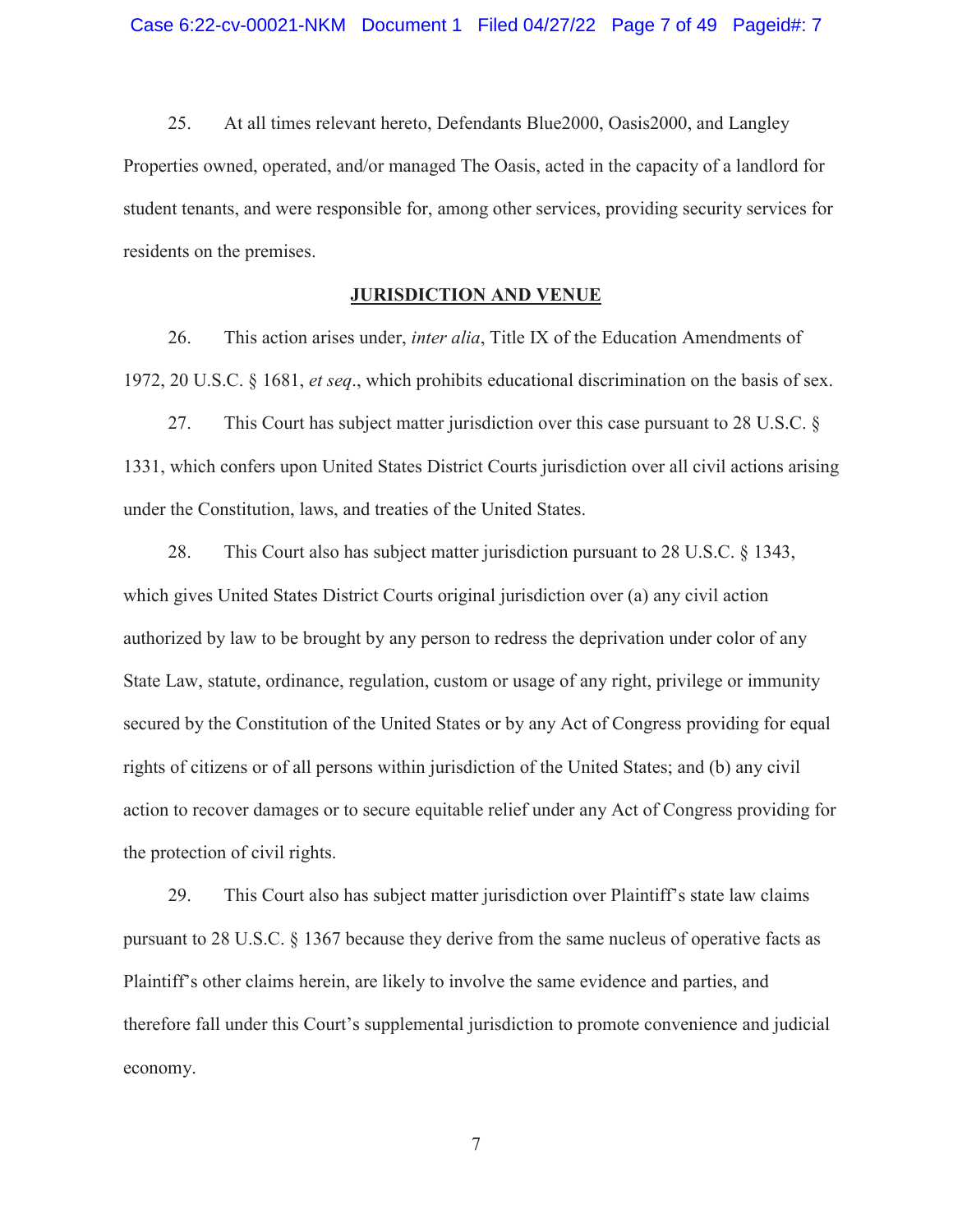#### Case 6:22-cv-00021-NKM Document 1 Filed 04/27/22 Page 8 of 49 Pageid#: 8

30. This Court has personal jurisdiction over Defendants Liberty University,

Oasis2000, Blue2000, and Langley Properties on the grounds they are and were, at all relevant times conducting business within the Commonwealth of Virginia.

31. This Court has personal jurisdiction over Defendant Jordan Digges on the grounds that his alleged intentional acts against Plaintiff occurred in Virginia and because he was, at all relevant times hereto, a resident of the Commonwealth of Virginia.

32. Venue is proper in this District pursuant to 28 U.S.C. § 1391(b), as the events giving rise to the claims occurred in this District and because all defendants resided or conducted business in this District at the time of such events.

#### **FACTUAL ALLEGATIONS**

# **A. Plaintiff was raped on April 27, 2021 at an off-campus student housing complex by a fellow Liberty student.**

33. On April 27, 2021, Jordan Digges raped and sexually assaulted Plaintiff in her residence at The Oasis.

34. At the time of Plaintiff's assault, Plaintiff was within weeks of concluding the spring semester of her junior year at Liberty University.

35. At the time of Plaintiff's assault, Digges was a fellow Liberty student, in his sophomore year at Liberty.

36. The rape occurred after a party in the pool and courtyard common areas of The Oasis.

37. During the afternoon of April 27, 2021, a party took place in the pool and courtyard common areas of The Oasis. During this party, excessive and underage drinking took place for hours unabated and unmonitored. Plaintiff and Digges both attended this party.

38. Digges became intoxicated at the party.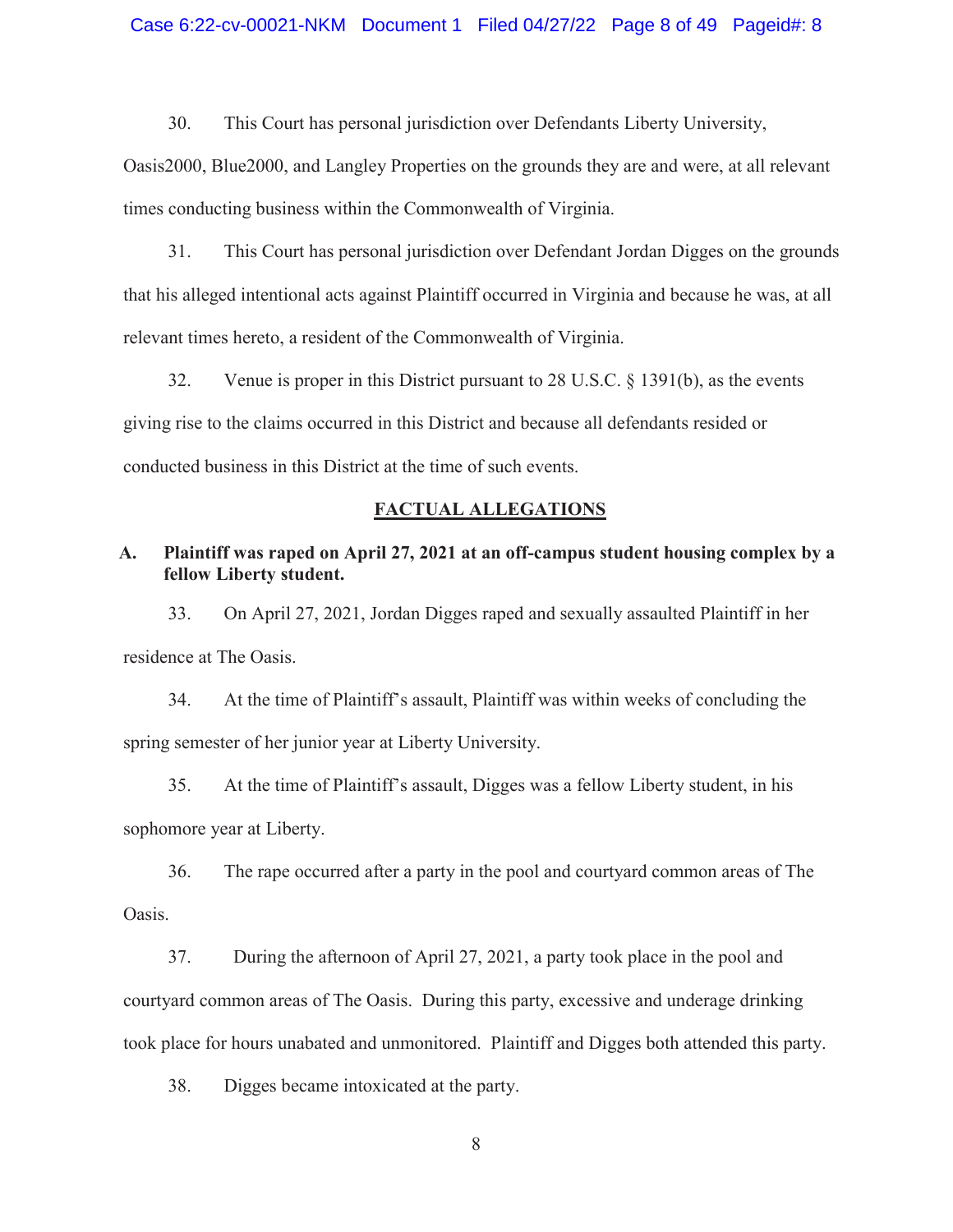#### Case 6:22-cv-00021-NKM Document 1 Filed 04/27/22 Page 9 of 49 Pageid#: 9

39. Upon information and belief, numerous other attendees at the party also became intoxicated.

40. As evening approached, Plaintiff went to her room to change her clothes.

41. A visibly inebriated Digges followed Plaintiff to her apartment room. He entered Plaintiff's room and locked the door behind him.

42. Digges began kissing Plaintiff. Digges soon became aggressive.

43. Digges put Plaintiff's hand on his penis more than one time, and Plaintiff removed her hand telling Digges "no," or otherwise communicating that she did not consent.

44. Digges threw the Plaintiff against the dresser and began groping her as she urged him to stop. Digges did not stop.

45. As it became clear to Plaintiff that she was being sexually assaulted and was in imminent danger, Plaintiff desperately tried to get away from Digges. She attempted to climb out of her bedroom window to escape her attacker; Digges grabbed her and pulled her back into the room.

46. During the struggle, Digges broke numerous items of furniture and decorations in the room.

47. Digges threw Plaintiff onto the bed and ripped off her clothes.

48. Plaintiff attempted to fight off Digges' advances, but he was considerably larger and stronger. She was unsuccessful.

49. Despite her urges for him to stop and attempts to physically fight him off, Digges overtook Plaintiff and vaginally raped her.

50. Digges penetrated Plaintiff's vagina with his penis without her consent.

51. Digges penetrated Plaintiff's vagina digitally without her consent.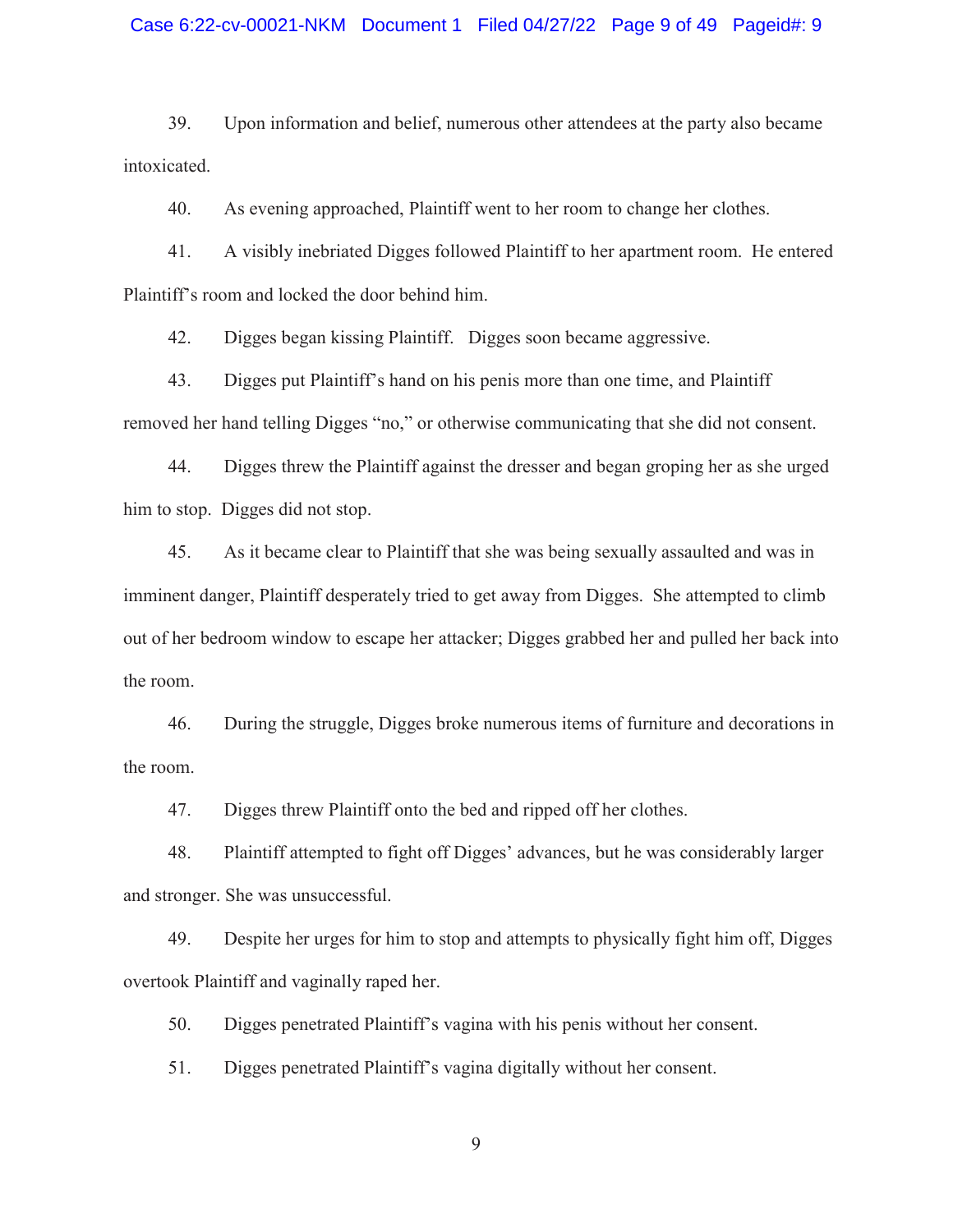52. Digges orally assaulted Plaintiff's vagina without her consent.

53. As Plaintiff tried to scream for help, Digges covered her mouth, choked and strangled Plaintiff around her neck, and continued raping her.

54. Plaintiff told Digges, "I can't breathe," or words to that effect. Digges did not stop raping Plaintiff.

55. Digges repeatedly forced Plaintiff's legs apart.

56. Plaintiff continued to tell Digges "no" and that she "did not want it" or words to that effect.

57. Eventually, Plaintiff was able to reach her phone. She managed to send a desperate text message to her friend, while Digges forcibly raped and assaulted her.

58. Plaintiff texted, "Come help me. Jordan won't stop."

59. In response to the text message, Plaintiff's friends assisted Plaintiff in getting away from Digges and escaping the room.

60. Plaintiff was then ran into the parking lot and hid from Digges behind a parked car.

61. No Oasis personnel responded to Plaintiff's screams or otherwise acted to prevent or intervene in the assault.

62. No Oasis personnel contacted Plaintiff at any time after the assault to address her continued safety on the premises, where she continued to reside.

63. No security or other personnel of The Oasis took any measures to prohibit the excessive and underage drinking that took place for hours in the common areas of the complex.

64. No security or other personnel of The Oasis took any measures to monitor visibly intoxicated persons such as Digges, in order to prevent foreseeable harm.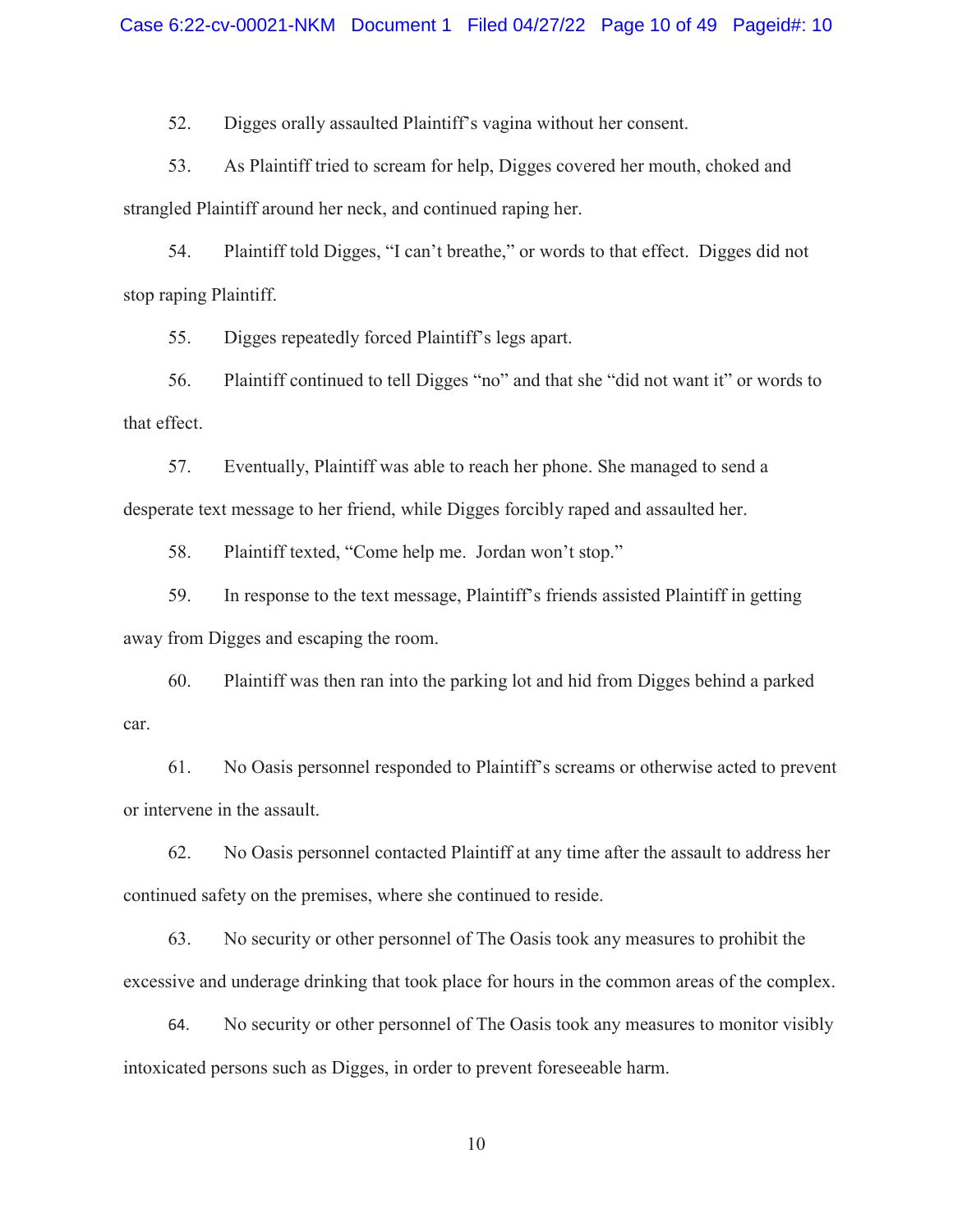65. Within a few hours of the rape, Plaintiff presented to Centra Lynchburg General

Hospital and underwent a forensic nursing examination.

66. While at the hospital, Plaintiff spoke with a deputy of the Campbell County

Sheriff's Department and filed a police report.<sup>6</sup>

67. Plaintiff was tested for sexually transmitted infections. Photographs of the numerous bruises and lacerations on her body were taken by the nursing staff. She was discharged in the early morning hours of April 28, 2021.

**B. Liberty failed to investigate the rape and assault, refused reasonable accommodations for the Plaintiff, was deliberately indifferent to Plaintiff's sexual assault and injuries, retaliated against the Plaintiff, and perpetuated a hostile and dangerous environment on and around campus, culminating in Plaintiff's suspension from the university.** 

68. As of the day of Plaintiff's assault, about two weeks remained in the spring 2021

semester.

69. The following day, Plaintiff reported the rape to the Liberty University Police

Department ("LUPD"), Liberty's law enforcement agency.

70. The LUPD officer who spoke with Plaintiff stated that he already heard about the

incident and that it was likely reported by a resident administrator.

71. The officer suggested that Plaintiff speak with Liberty's Title IX office, but that

"nothing is going to be done about this" and that "the office isn't great."

72. The officer informed Plaintiff that the LUPD would not investigate the matter as it was outside their jurisdiction.

73. Later that day, Plaintiff received an email from Sarah Mahle, an investigator of

Liberty's Title IX Office ("Office of Equity and Compliance"). Ms. Mahle stated in part: "I am

 $\overline{a}$ <sup>6</sup> Upon information and belief, the criminal investigation into the incident is open and pending.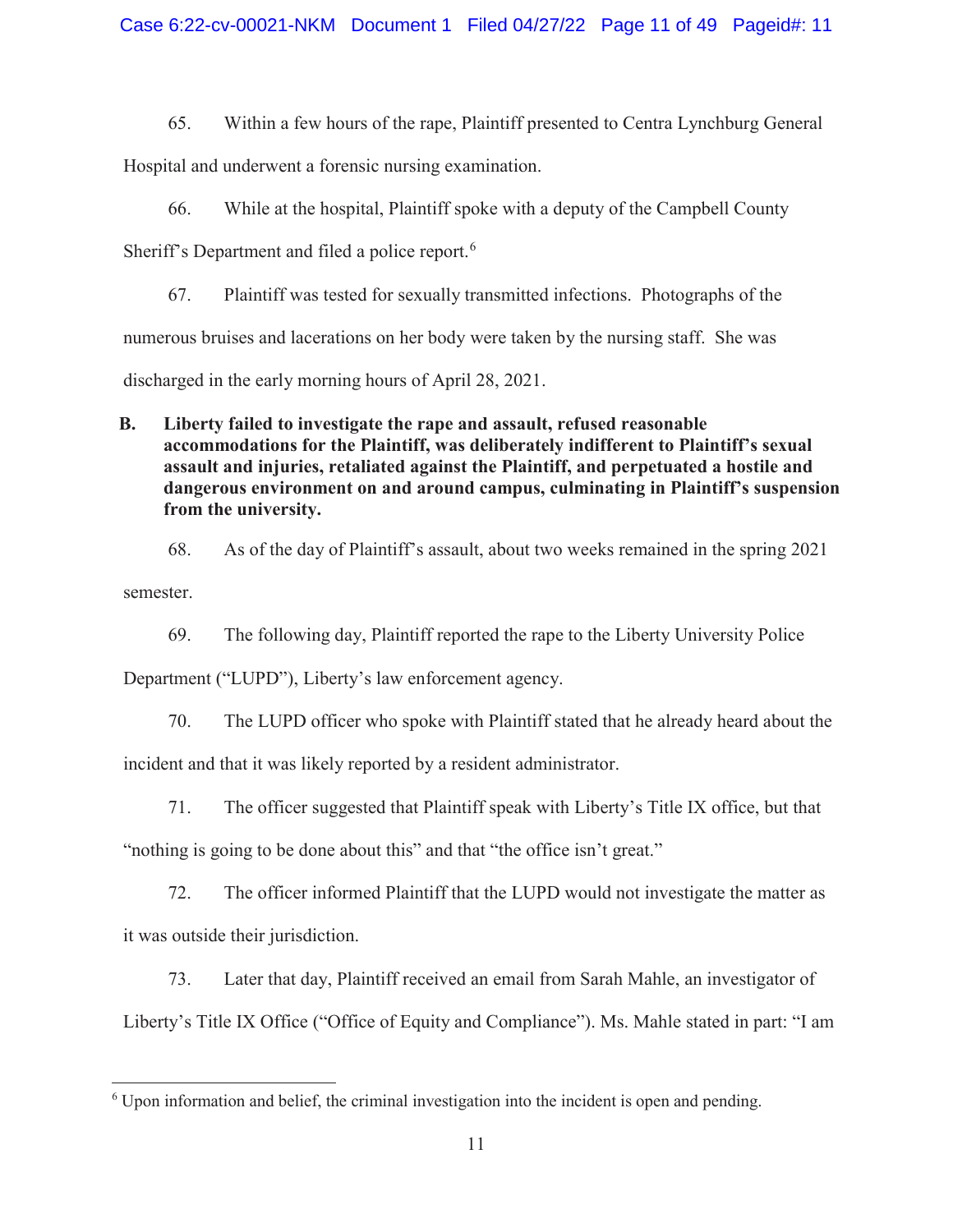#### Case 6:22-cv-00021-NKM Document 1 Filed 04/27/22 Page 12 of 49 Pageid#: 12

reaching out to you based on some information recently reported to our office. According to information we received, you may have been sexually assaulted by Jordan Digges, this incident may be in violation of Liberty University's Discrimination, Harassment, and Sexual Misconduct Policy."

74. Plaintiff scheduled an intake appointment with the Title IX Office for May 6, 2021.

75. On or around May 3, 2021, Plaintiff emailed her professors, including Dr. Debbie Benoit, to request reasonable accommodations for the mental, psychological, emotional, and physical injuries she suffered and was continuing to suffer as a result of the assault. Plaintiff did not receive any reasonable accommodations from her professors or otherwise from Liberty.

76. No academic accommodations were provided or offered by Liberty at any time during the spring semester.

77. On May 6, 2021, Plaintiff went to the Title IX Office to meet with Ms. Mahle in person for her scheduled intake appointment. When she arrived, Plaintiff was told that Ms. Mahle was busy and could not meet with her. The Office gave Plaintiff a pamphlet on counseling services and group therapy and told Plaintiff they would get back to her.

78. That same day, Plaintiff received an email from Ms. Mahle stating: "We missed you this morning at the Office of Equity and Compliance / Title IX for your scheduled intake appointment at 9am EST." Ms. Mahle invited Plaintiff to call the office to schedule another appointment or let them know if she was no longer interested, and attached a word document titled "Supportive Measures" for Plaintiff's review.

79. Ms. Mahle's email further stated: "If we do not hear from you by Monday, May 10, 2021, we will set the matter aside at that time."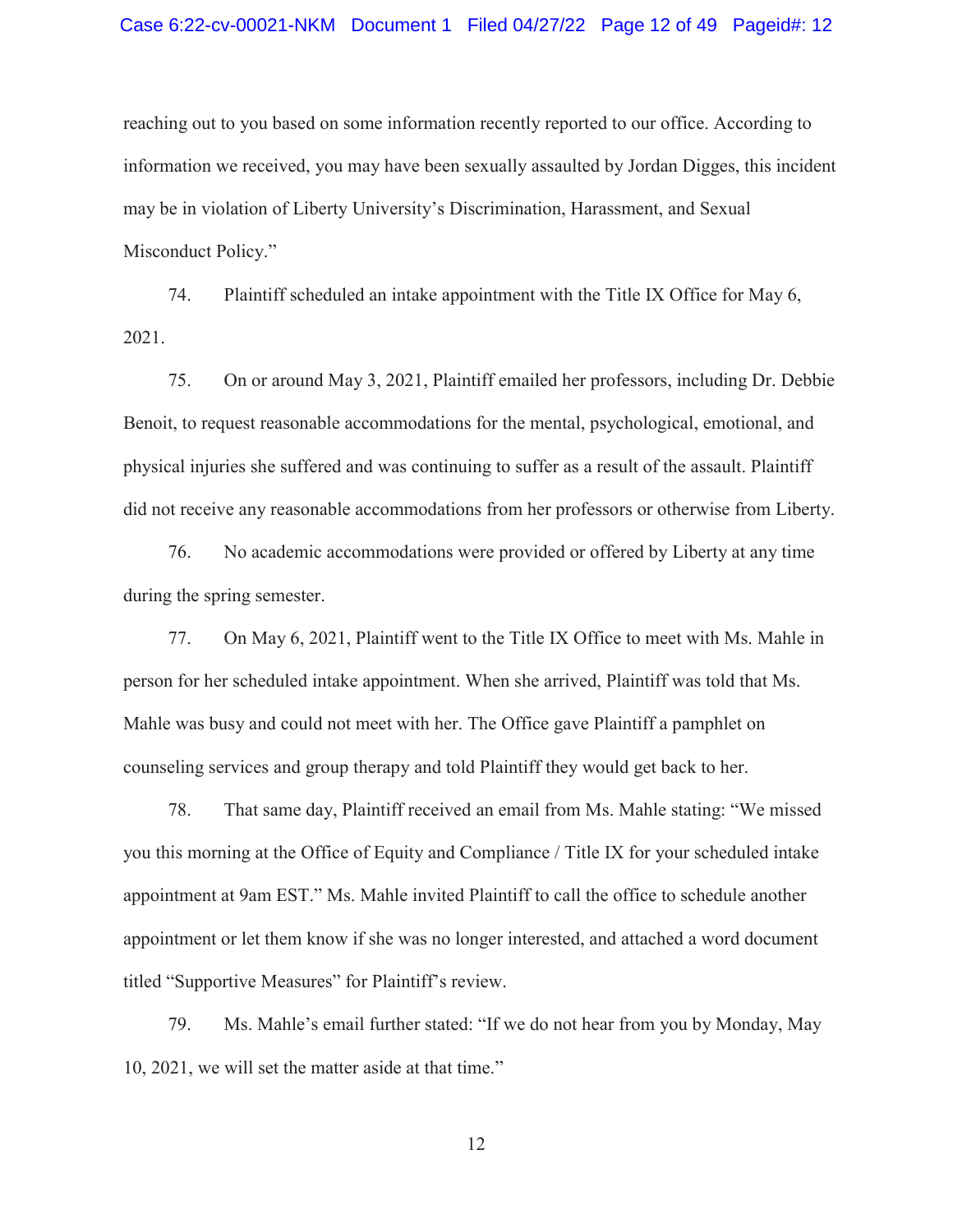#### Case 6:22-cv-00021-NKM Document 1 Filed 04/27/22 Page 13 of 49 Pageid#: 13

80. It was clear to Plaintiff that Liberty, despite being aware of the rape and assault for over a week, had not taken any measures to investigate the incident.

81. After Ms. Mahle's May 6th email, Plaintiff focused on completing the remaining week of the semester (with no academic accommodations), on her physical safety and mental health due to the recent traumatic assault, and on other personal and financial struggles.

82. During those final weeks of the spring semester, Digges continued to contact and physically approach Plaintiff on campus.

83. Plaintiff repeatedly told Digges to stop contacting, following, and approaching her.

84. No efforts were taken by Liberty administration or the Title IX office to restrict Digges from contacting or approaching Plaintiff or otherwise keep him off campus.

85. Plaintiff reported to LUPD that Digges was continuing to contact her and physically approach her. She was informed by LUPD that they could not take any action without a civil protective order.

86. Liberty did not take any further action or even contact Digges during the remainder of the semester concerning the Plaintiff's sexual assault and rape.

87. Liberty did not take any action for the remainder of the semester to protect Plaintiff's safety, inform the student community of the assault or otherwise protect the student community, take remedial action or exact punishment against Digges, ensure that Digges could not contact Plaintiff, or provide accommodations or services to assist the Plaintiff in any meaningful way.

88. Over the course of the remainder of the semester, Liberty did not investigate the sexual assault and rape of the Plaintiff, about which it became aware on April 28, 2021.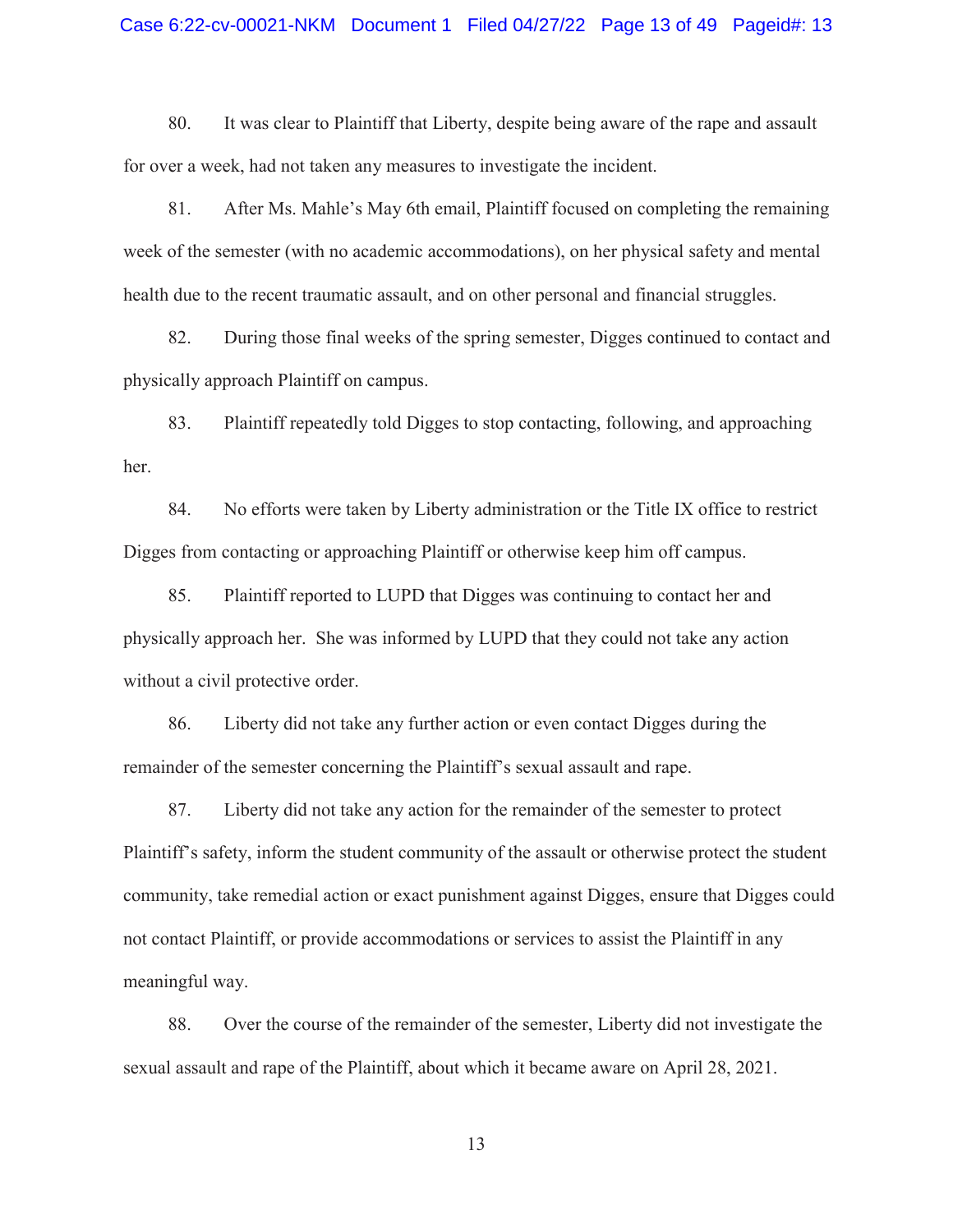89. On May 21, 2021, after completion of the spring semester, Plaintiff received an email from Scott Busby, an associate director of Liberty's Office of Community Life.

90. Plaintiff was shocked to discover that Mr. Busby's email was not in regards to the rape and assault reported less than a month prior.

91. Instead Mr. Busby emailed Plaintiff a request to speak with her about "a situation involving another student's violation of [Liberty's] substance use policy" because Plaintiff's name "was mentioned as a potential witness in a report" they received. Mr. Busby's inquiry concerned Jordan Digges.

92. Three days later, on May 24, 2021, Plaintiff received an email from another associate director of the Office of Community Life, Leanne Gifford. Ms. Gifford informed Plaintiff that she was scheduled for a virtual meeting on May 26, 2021 "to discuss [her] alleged involvement with substances as a Liberty student."

93. Ms. Gifford's outreach had nothing to do with the rape and assault reported to Liberty, but rather was the beginning of a months-long effort by Liberty to harass, intimidate, and retaliate against the Plaintiff.

94. Unknown to Plaintiff at the time, Ms. Gifford was reaching out to question her involvement with a former Liberty University student who was merely an acquaintance of Plaintiff's.

95. On May 25, 2021, Mr. Busby followed up on his request to speak with Plaintiff. Mr. Busby stated: "On my side of things, you are *not* under investigation but may be able to help clarify a few details pertaining to another student's (Jordan Digges) alleged violation of our substance use policy. I understand that discussing this situation may be sensitive and difficult for you, but anything you can do to help clarify some details would be helpful."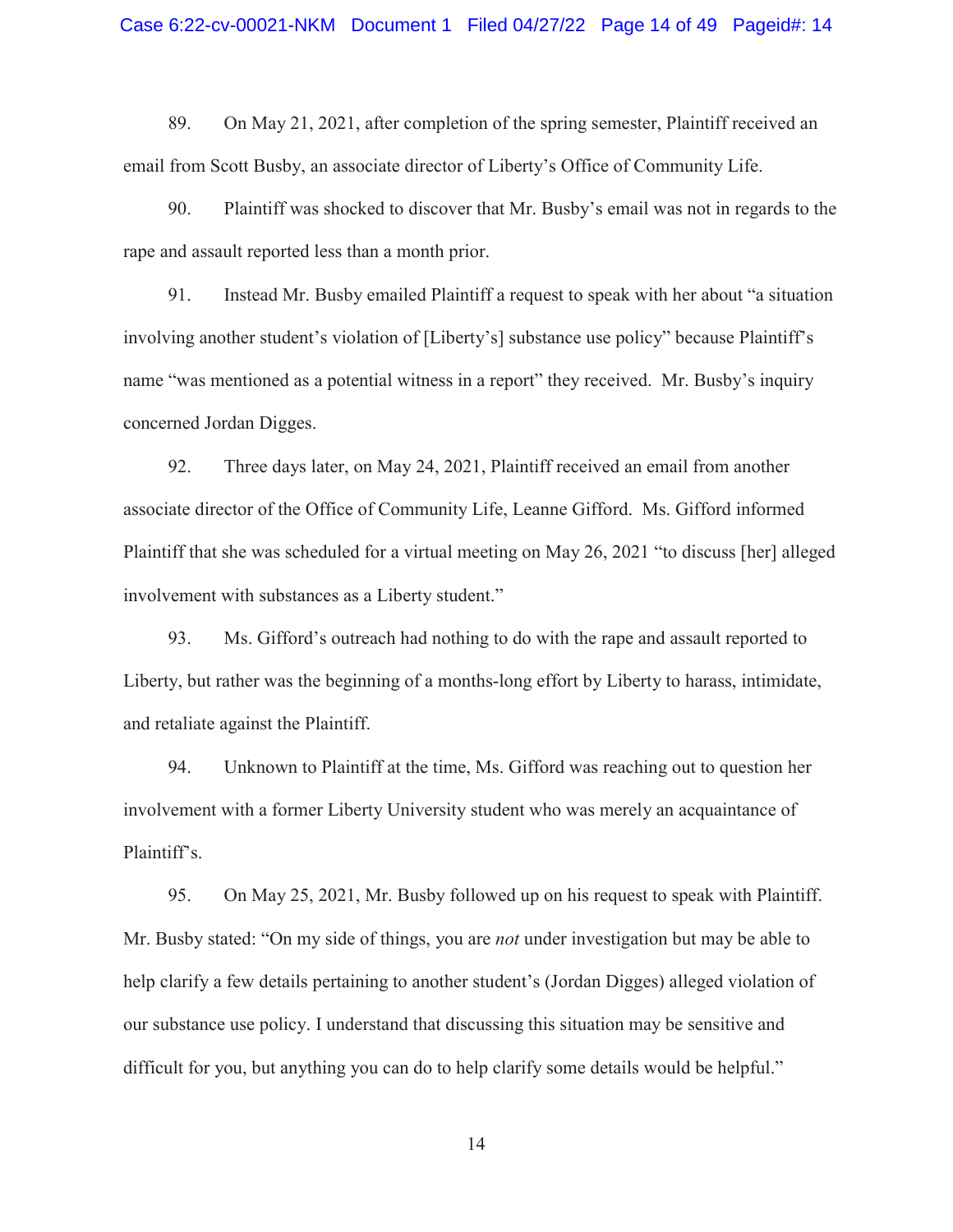96. Mr. Busby's inquiry did not address the sexual violence Plaintiff endured and which Digges had perpetrated, but rather was focused on Digges' use of substances purportedly in violation of Liberty policy.

97. Subsequently, Plaintiff met with both Mr. Busby and Ms. Gifford.

98. At this meeting, Mr. Busby and Ms. Gifford asked Plaintiff about Mr. Digges' alleged substance use, including at the Oasis pool party of April 27, 2021.

99. At the meeting, Plaintiff again complained about the rape and Liberty's subsequent inaction and asked if Mr. Busby and Ms. Gifford would discuss the rape with her.

100. Mr. Busby and Ms. Gifford declined to do so.

101. Instead, Mr. Busby and Ms. Gifford asked Plaintiff questions about the circumstances of the day she was raped. However, their line of questioning focused on whether *Plaintiff* was drinking alcohol at the time or was in the presence of others (including Digges) who were consuming alcohol.

102. On May 26, 2021, after their meeting, Ms. Gifford emailed Plaintiff that their office was still investigating allegations of that Plaintiff may have been present at social events where alcohol was consumed. Ms. Gifford told Plaintiff that she needed to submit to a 5-panel hair test for alcohol and substance use.

103. Ms. Gifford's focus was not on the brutal sexual assault and rape endured by the Plaintiff at the hands of a fellow student at *de facto* Liberty student housing, but instead concerned whether Plaintiff, herself, had violated "The Liberty Way" by attending parties or social events where alcohol was consumed, including the party she attended on the day she was raped.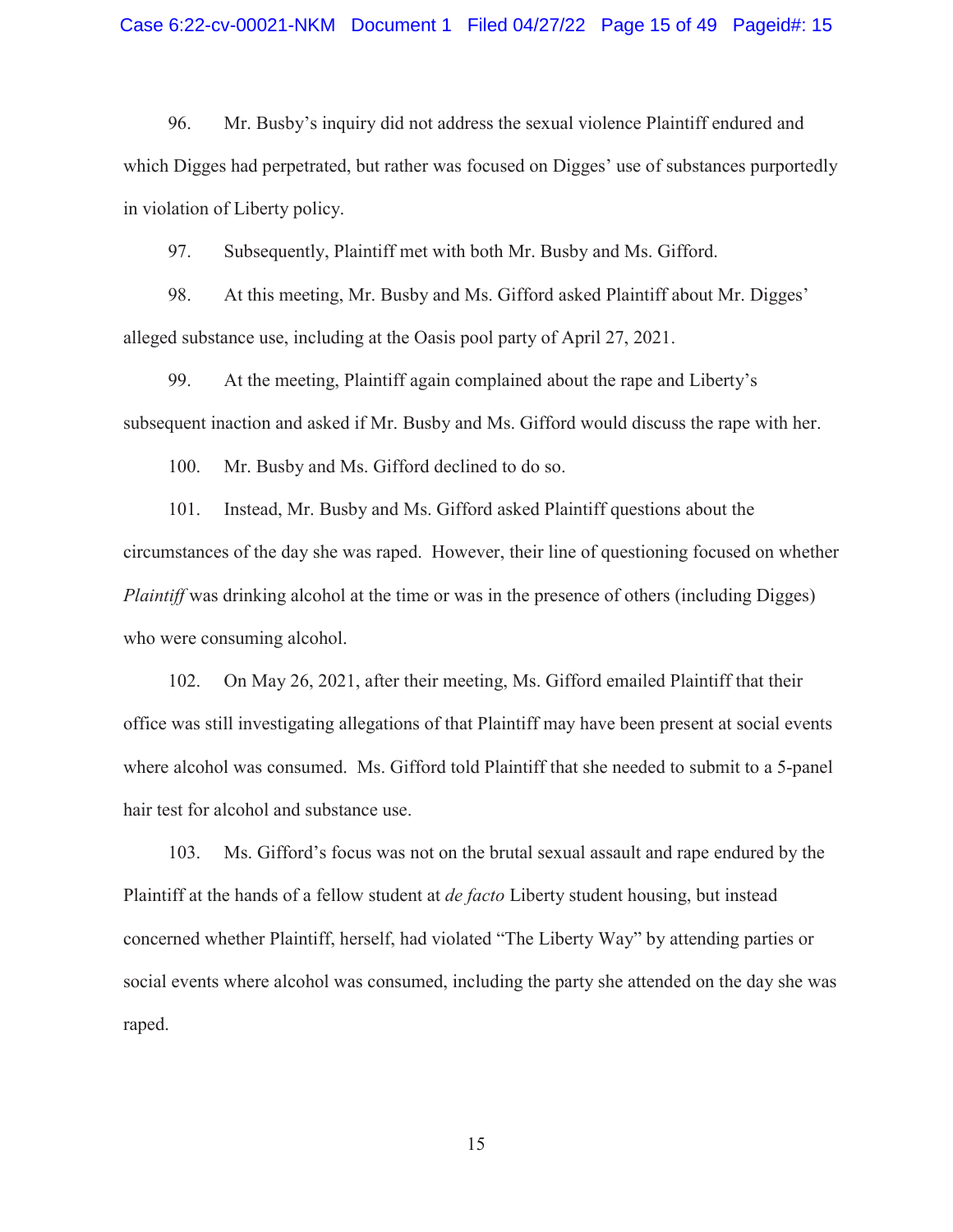#### Case 6:22-cv-00021-NKM Document 1 Filed 04/27/22 Page 16 of 49 Pageid#: 16

104. On or about May 27, 2021, Plaintiff was informed that she was being placed on academic probation.

105. Plaintiff was unable to perform academically due to Liberty's complete failure to provide reasonable accommodations to Plaintiff or engage in any interactive process at all to provide her with reasonable accommodations for her immediate mental, psychological, and physical disabilities resulting from the rape and assault, including but not limited to physical trauma, post-traumatic stress disorder, and depression.

106. On June 2, 2021, Plaintiff responded to Ms. Gifford's email and informed her that she would not submit to a hair test. Plaintiff further stated:

"I would like to express my frustration for the overall operation of this investigation. . . . Seeing how strict this investigation has gone for [my] alleged substance abuse, I just wish the university and organization cared more about my sexual assault by a current student here more than rumors [about alcohol use]... I have never felt more undermined and disrespected to know that my investigation for the assault is being overlooked and thrown under the rug. This seems to be a reoccurring event with sexual assault incidents at this university. At a Baptist university, justice for sexual assault victims and punishment [of] the accused should be held to a higher standard . . . than substance abuse."

107. Plaintiff again met with Mr. Busby and Ms. Gifford on June 3, 2021 concerning

her alleged involvement or association with individuals who consumed alcohol.

108. The following day, Plaintiff received an email from Ms. Gifford. Ms. Gifford informed Plaintiff that she would be required to take a substance use test when she returned for the fall semester.

109. Ms. Gifford informed Plaintiff that he was being issued discipline for her "[v]iolation of Liberty's policy on Participation at a Social Gathering where alcohol is being served based on several photographs where [Plaintiff was] pictured with others who are holding alcoholic beverages in their hand."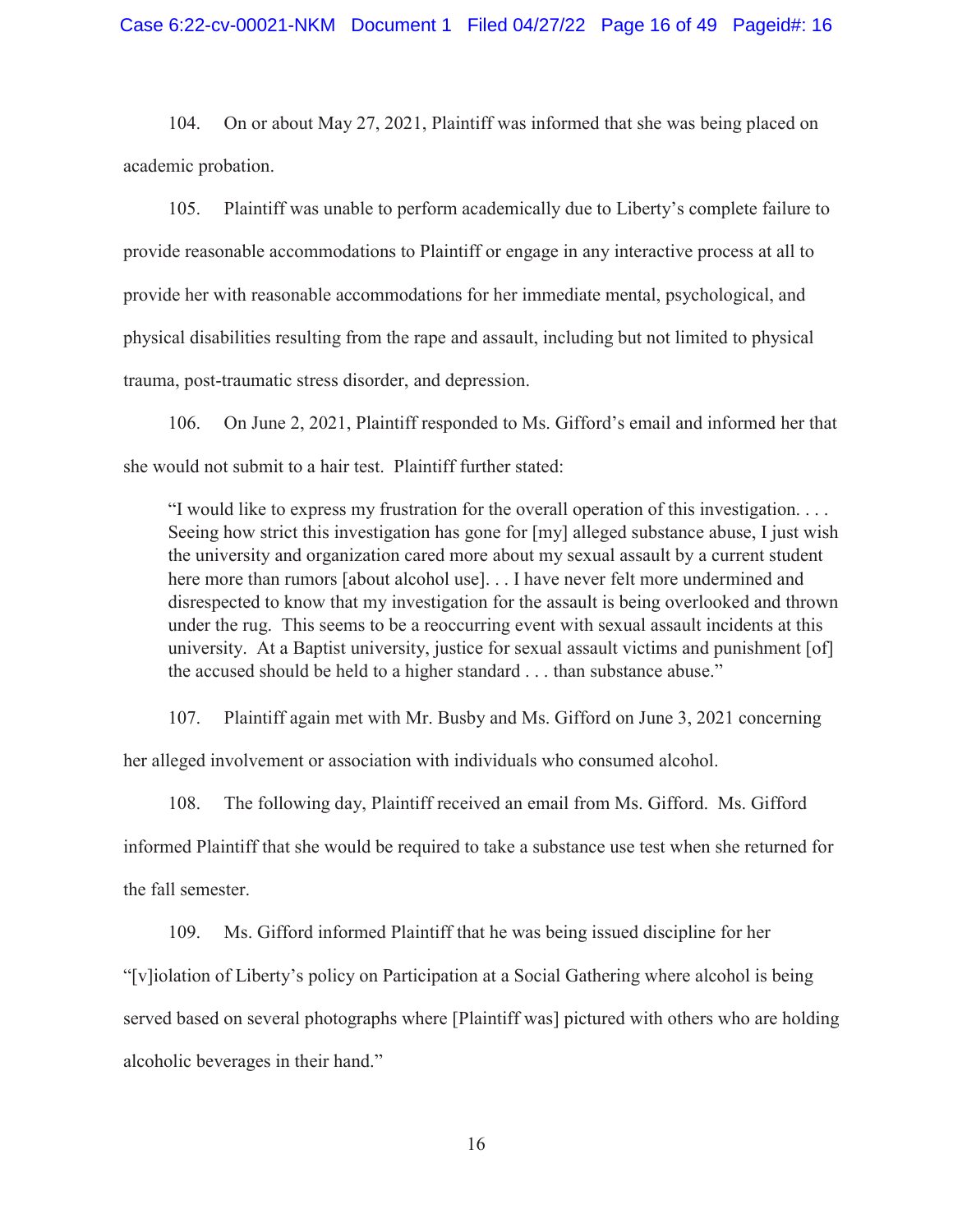#### Case 6:22-cv-00021-NKM Document 1 Filed 04/27/22 Page 17 of 49 Pageid#: 17

110. Plaintiff was given a "Discipline Report" and was issued 15 "points" and 15 hours of community service to be completed by July 2, 2021. According to The Liberty Way, discussed in more detail *infra*, if a student accumulates 30 points, he or she faces "disciplinary probation," which can lead to suspension or expulsion from Liberty.

111. Throughout this process, the Office of Community Life and the administration as a whole failed to take any responsive measures with respect to the sexual assault and rape of the Plaintiff. Rather, they myopically focused on whether Plaintiff had attended parties where alcohol may have been served, including the Oasis pool party of April 27, 2021, ultimately resulting in Liberty leveling severe discipline against the Plaintiff that threatened her standing at the university.

112. At no time did the Office of Community Life or the Liberty administration take any steps to engage in an interactive process with Plaintiff to provide her with reasonable accommodations for her disabilities resulting from the assault.

113. On June 8, 2021, Plaintiff responded to Ms. Mahle's email that she continues to have "a huge issue with a guy on campus who assaulted [her]" and that she has tried talking about it with the Office of Community Life who "will not do anything about it."

114. On June 11, 2021, after continual harassment by Liberty, Plaintiff relented and took a drug test, which she paid for out-of-pocket. This test yielded a negative result. She informed Ms. Gifford about the test results, but Ms. Gifford responded—for reasons that remain unknown—that the drug test was insufficient and Plaintiff would need to pay for and take another one during the fall semester.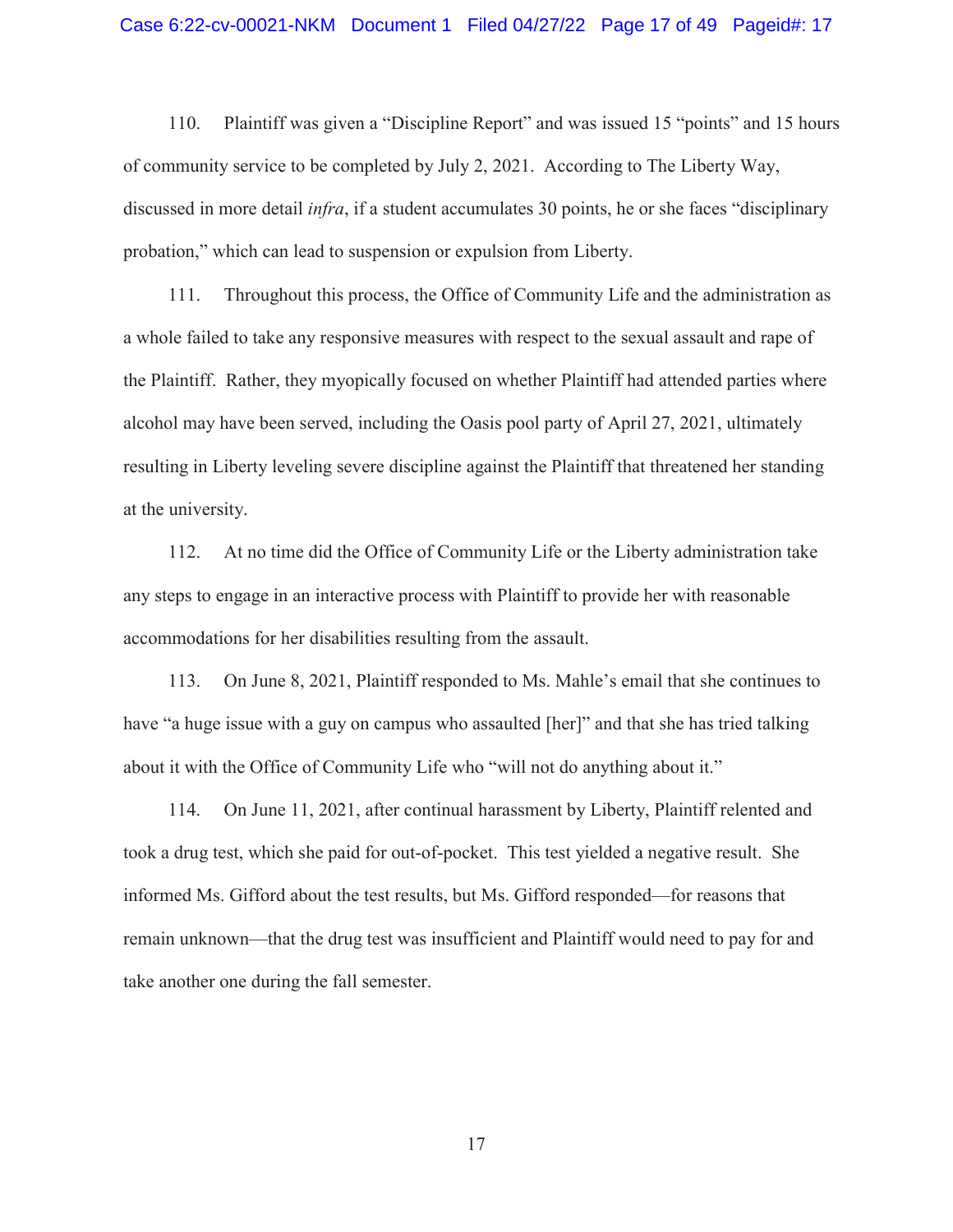115. A few weeks later, Plaintiff learned from a friend that Jordan Digges remained a student at Liberty and would be residing at the same on-campus housing as the Plaintiff during the fall 2021 semester.

116. Alarmed and frightened, Plaintiff was forced to contact Liberty to request that her housing accommodations be changed so she would not be forced to encounter her attacker at her place of residence.

117. The following month, Plaintiff emailed the Title IX Office to request a meeting to discuss the sexual assault, and a meeting was scheduled to take place on July 27, 2021.

118. At the July 27th meeting, Plaintiff asked about how Liberty could assist her through the Title IX process with regards to her academics and safety, emphasizing that she did not feel safe on campus around Jordan Digges.

119. At the meeting, Ms. Mahle did not seem to know details of the rape and assault despite the incident being reported to the Title IX office more than three months prior.

120. Ms. Mahle offered to request a "letter of apology" from Digges as a potential remedy.

121. During the meeting, Ms. Mahle explained the formal investigatory process culminating in a live hearing in the presence of Digges. At that hearing, Ms. Mahle explained, Plaintiff may be cross-examined by Digges' "advisor."

122. Plaintiff learned that without a live hearing, adjudicatory process, and a formal finding of responsibility, Liberty would not exact any punishment or sanction against Digges. Unless Plaintiff was willing to engage in this process where she would ultimately need to be face-to-face and in the same room with her attacker, and through which her credibility and character would be questioned, Liberty would not investigate the matter.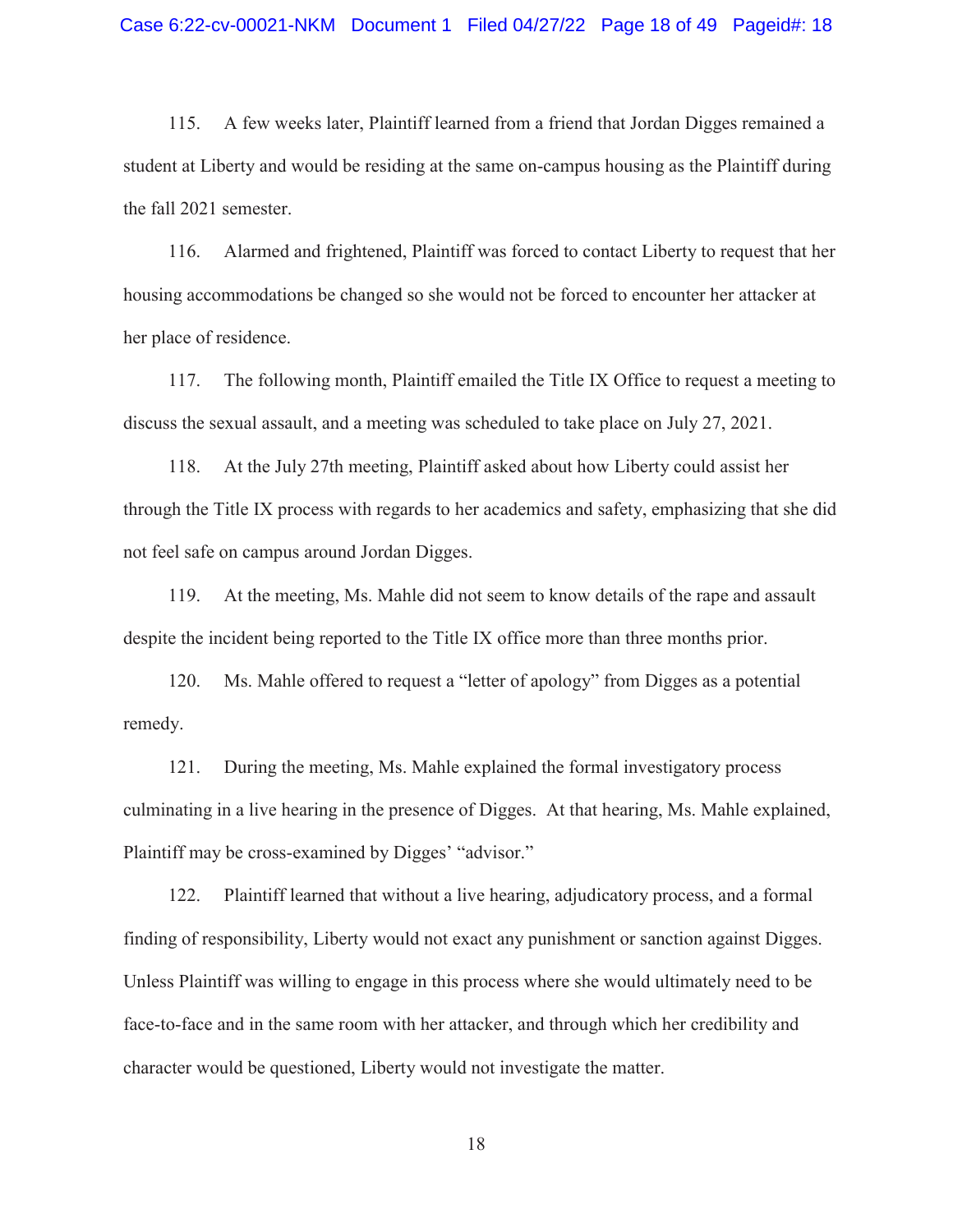123. At the meeting, Plaintiff requested that Liberty issue a no-contact directive towards Digges and indicated she was going to take some time to think about her additional options.

124. Ms. Mahle informed Plaintiff that a no-contact directive would be sent to Digges. However, Plaintiff was informed that, despite the issuance of a no-contact directive, Digges "does have the right to go to all of the buildings and things that he wants to go to" and that he would be allowed "to continue doing what he needs to do."

125. Upon information and belief, on July 27, 2021—three months after the assault—a no-contact directive was issued to Digges via email. Ms. Mahle informed Plaintiff that even if Digges walked by her, he would "not necessarily" be breaking the no-contact order.

126. A no-contact directive was also sent to the Plaintiff on this date by Ms. Mahle. Ms. Mahle said the purpose of the no-contact directive was "to ensure the safety of each party."

127. In early August, Plaintiff was notified that she had a hold on her account at Liberty.

128. On August 18, 2021, Plaintiff emailed Liberty's Advising Success Services to inquire why Liberty issued a hold on her account.

129. Plaintiff acknowledged that she was on academic probation and explained that she "didn't do well last semester because . . . I was raped by a student and I was super depressed and hurting in every aspect in life."

130. Plaintiff also stated that she "tried asking for help and extensions last semester but no one cared" but was "trying to be strong by coming back here."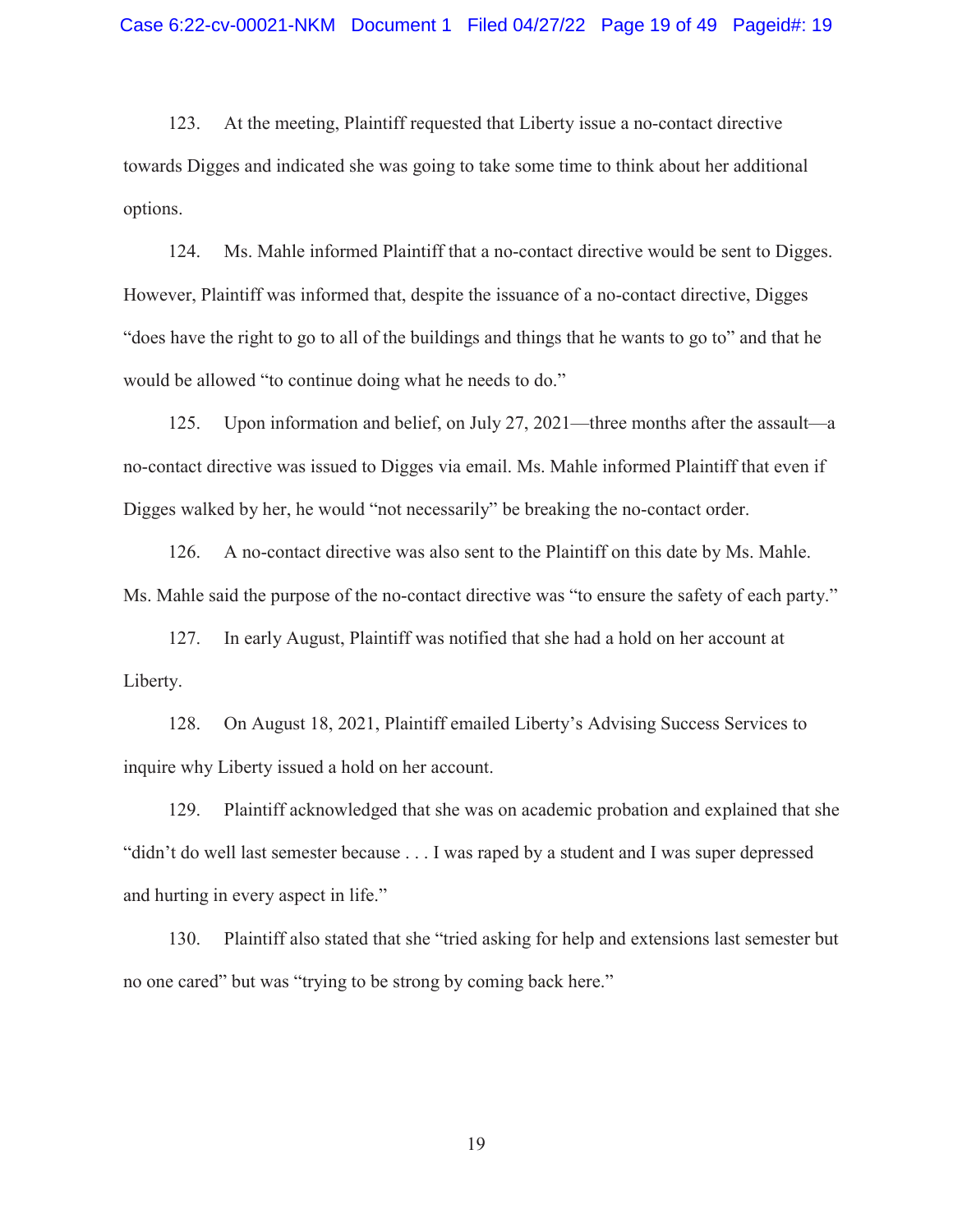131. Jim Blunk, Assistant Director of Advising, responded to Plaintiff's email and explained that the hold was because she had been placed on Academic Probation for the fall semester.

132. Mr. Blunk did not respond to Plaintiff's description of the trauma she endured the prior semester and the subsequent indifference by Liberty.

133. Following Plaintiff's return to Liberty for her fall semester, Liberty continued their indifferent, retaliatory, and discriminatory conduct, culminating in Plaintiff's suspension from the university.

134. On September 1, 2021, soon after the start of the fall semester, Ms. Gifford emailed Plaintiff to let her know that because of Plaintiff's "involvement with [a former University student] during the Spring 2021 semester," she was required to take a substance use test the following day.

135. On information and belief, Liberty had identified this former student as someone who had been involved with alcohol while a student at Liberty University. Because the Plaintiff had occasionally socialized with the former student, Liberty requested that she submit to a drug test.

136. In response, Plaintiff stated that she would not be appearing for the drug test.

137. Plaintiff informed Ms. Gifford that "[a]s a result of the University's inaction [in responding to her sexual assault and rape] I have been grievously injured."

138. Plaintiff continued: "Now, in an apparent effort to exacerbate and inflame the painful damage done to me, it appears the University now seeks to intimidate me by requesting an involuntary hair test regarding circumstances involving a student who no longer attends Liberty University and with whom I have had almost no interaction."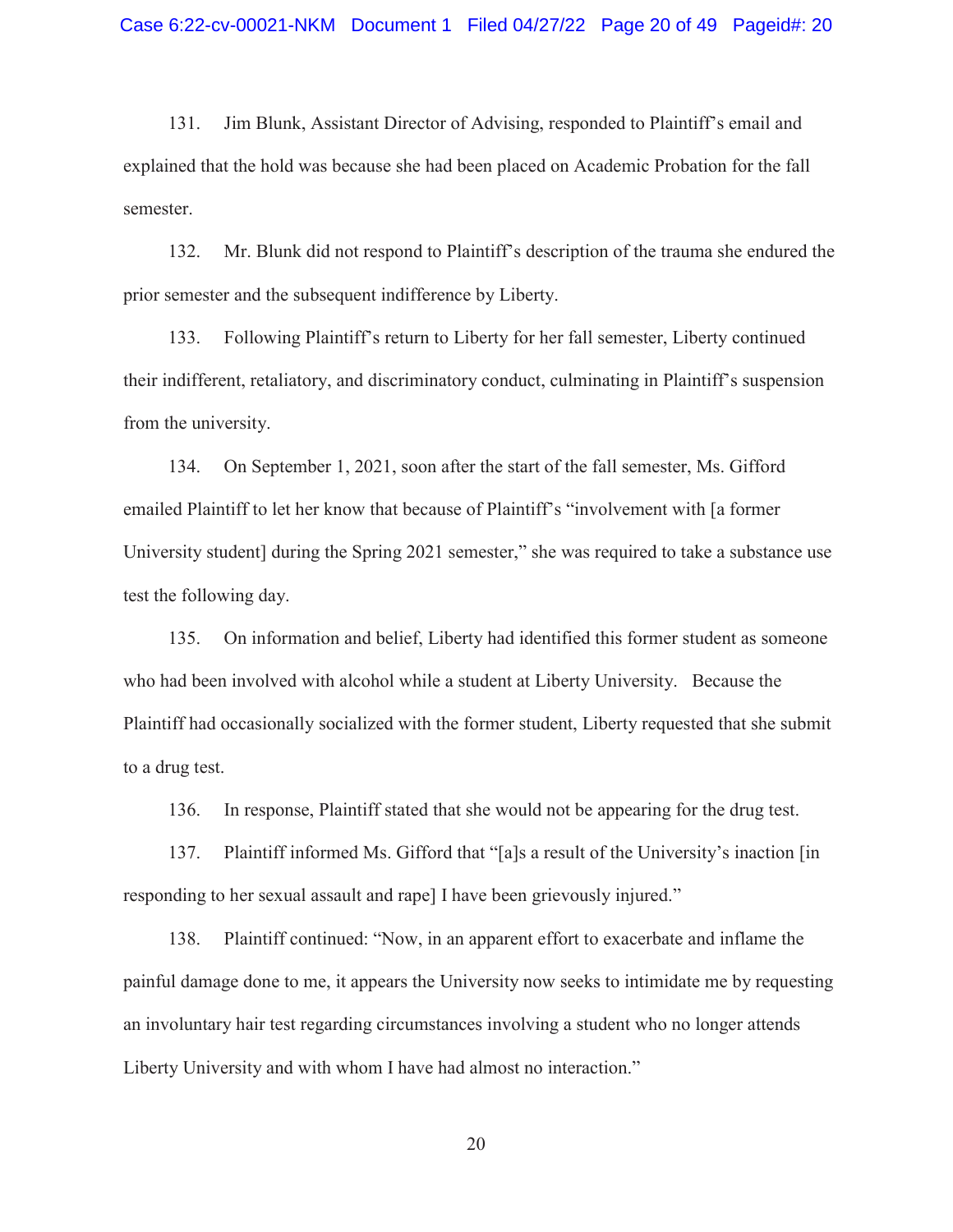139. On September 7, 2021, Plaintiff received an email from Aaron Sparkman,

Director of Residential Community Standards. In this email, Mr. Sparkman belittled Plaintiff, told her that her description of her experience with the Liberty administration was inaccurate, and told her Liberty "will grant [her] grace in this instance and not require a test at this time."

140. Plaintiff continued the fall semester at Liberty University.

141. At no time during the fall semester did Liberty engage in a good faith interactive process to provide Plaintiff with reasonable accommodations, services, or assistance.

142. At no time during the fall semester, did Liberty communicate with Plaintiff in any fashion concerning the rape and sexual assault she had suffered the prior semester.

143. Jordan Digges remained a student at Liberty throughout the fall semester.

144. Upon information and belief, Liberty took no measures to ensure that Digges was punished or otherwise held accountable for raping Plaintiff.

145. Upon information and belief, Liberty failed to report the rape and sexual assault in accordance with their obligations under the federal Clery Act, 20 U.S.C. § 1092, *et seq*.

146. Upon information and belief, Liberty failed to provide any information to the Liberty student community that the incident had occurred.

147. Upon information and belief, Liberty failed to take any measures in response to their knowledge of the rape and assault to improve safety and security in and around the Liberty campus.

148. During the fall semester, Liberty failed to investigate the rape and sexual assault of the Plaintiff.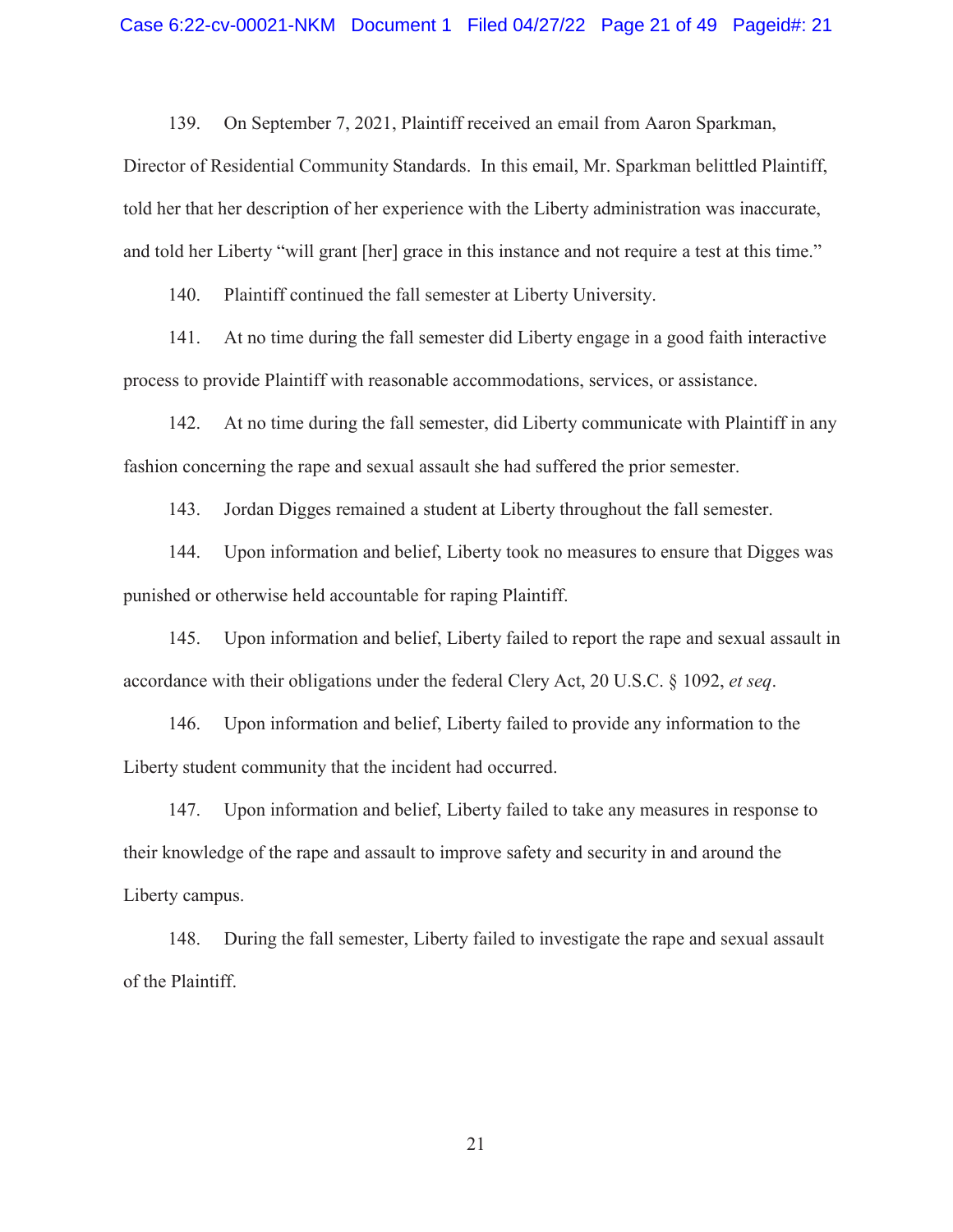#### Case 6:22-cv-00021-NKM Document 1 Filed 04/27/22 Page 22 of 49 Pageid#: 22

149. Plaintiff focused on her coursework during the semester and attempted to improve her academic standing, while dealing with the trauma from the rape and sexual assault and despite no assistance or reasonable accommodations from Liberty.

150. On December 30, 2021, Plaintiff was notified by Tom Calvert, Assistant Registrar, that she was on academic suspension and would be suspended from Liberty for the spring 2022 semester.

151. Mr. Calvert informed Plaintiff that she would "not be permitted to return to Liberty University for the spring semester."

152. Mr. Calvert informed Plaintiff that she would be required to attend another university in order to "demonstrate your ability to complete college-level work."

153. Even if she were to demonstrate this, according to Mr. Calvert, "approval to return to Liberty is not guaranteed."

154. Plaintiff's decline in academic standing that resulted in this suspension was directly caused by the trauma and disabilities she endured from her rape and sexual assault and Liberty's subsequent indifferent, retaliatory, and discriminatory conduct, as well as their complete failure to provide her with any reasonable accommodations.

155. On January 6, 2022, Plaintiff spoke with the Liberty Registrar's Office and explained that she had endured a sexual assault which had caused her academic issues at Liberty. She sought an opportunity to appeal the decision.

156. Plaintiff was invited to submit a "Beacon" complaint, which would purportedly result in a review of the decision to academically suspend her.

157. Plaintiff submitted the Beacon complaint in which she detailed the fact that she had been raped at the end of the spring 2021 semester and suffered serious injury.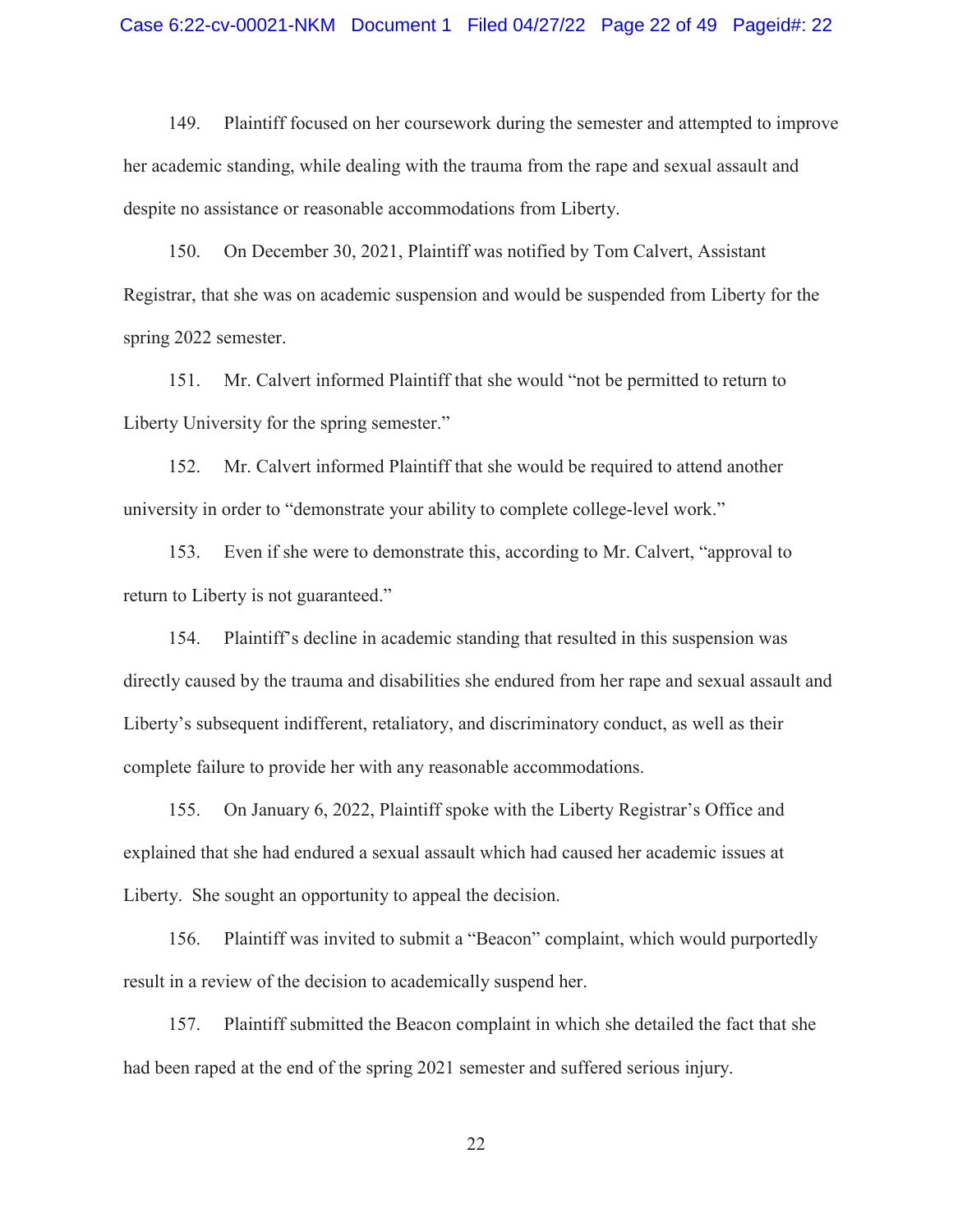158. Plaintiff stated, with respect to the spring 2021 semester, "I couldn't go to school being I was scared out of my mind that I would run into [Digges] and told LUPD the next day what happened and no one did anything to help, but just said  $\ldots$  'just don't get near him  $\ldots$ ."

159. Plaintiff continued: "I talked to counselors at Liberty and Title IX and no one still helped and all they cared about was the Liberty Way that [Digges] broke for other meaningless things rather than the actual problem of him raping me."

160. Plaintiff stated, "Going through all this I wanted to hurt myself" and that her rape, assault, and experience with Liberty administration "pushed [my depression] very much over the edge to where I couldn't handle things on my own and felt at a loss being Liberty didn't help me at all."

161. After explaining that she approached professors during the spring 2021 semester about the assault, but "they didn't respond and wouldn't even give me an 'I' for Incomplete" Plaintiff stated the following:

> "I pushed myself to go to school [] Fall 2021 and honestly was scary and hard at times . . . I won't be scared of my predator who has been able to run freely at Liberty University. I will let myself have a voice and not be scared anymore."

162. Liberty did not revisit their decision to suspend the Plaintiff.

163. On January 10, 2022, Ms. Mahle emailed Plaintiff about a phone call "in July of 2021 regarding an Equity and Compliance/Title IX matter you had reported." Ms. Mahle stated "I am reaching out again based on some information recently reported to our office. According to the information we received, you may have been sexually assaulted."

164. Given that Plaintiff had already discussed the incident in detail with Ms. Mahle, and repeatedly complained about the rape to other members of the administration beginning in late April 2021, she was stunned that Ms. Mahle represented that information about the rape was "recently reported" to the Title IX office.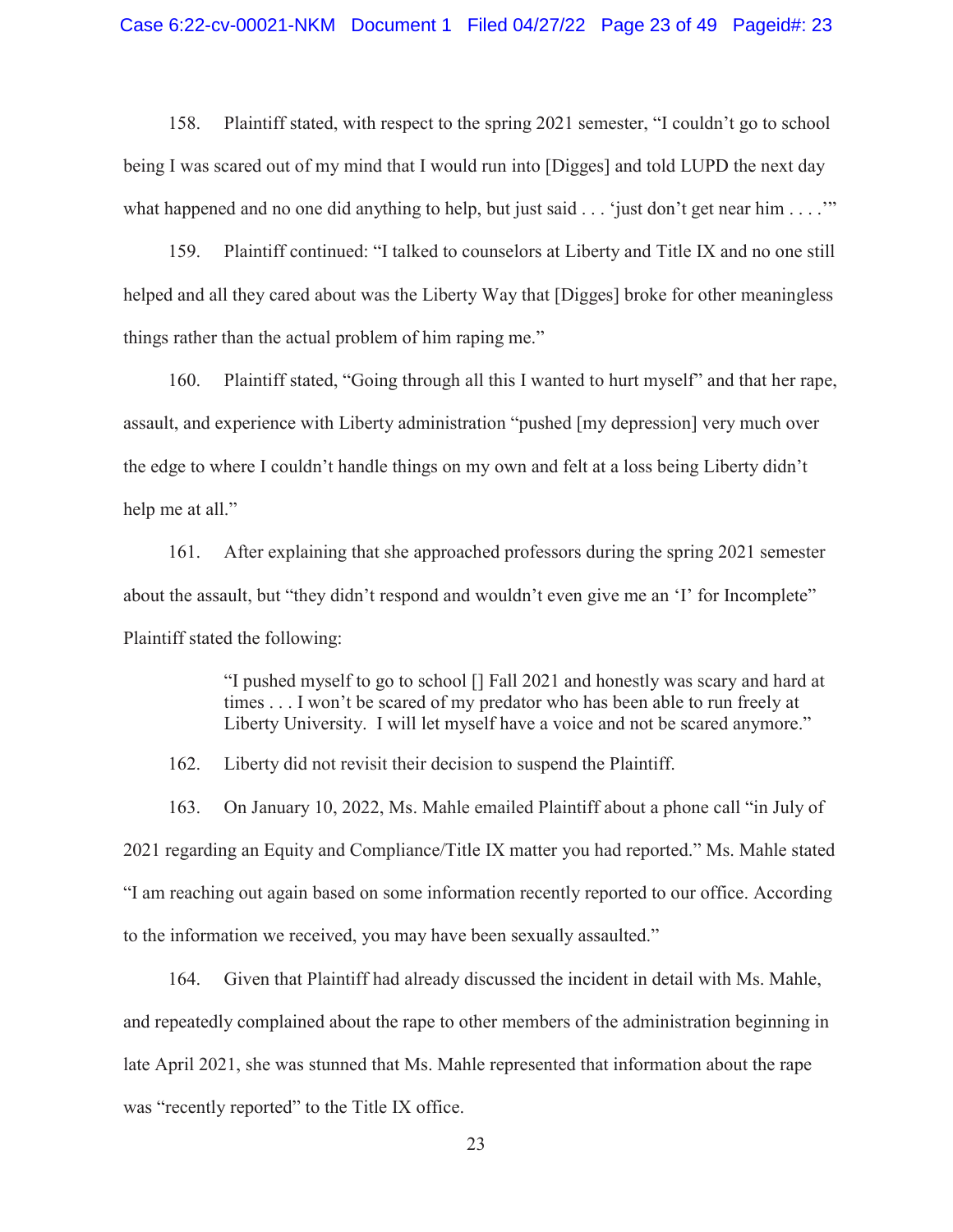165. Plaintiff tried calling Ms. Mahle to respond to her email and left a voicemail. Ms. Mahle did not call Plaintiff back.

166. In an effort to continue her education, Plaintiff was forced to withdraw from Liberty University.

167. Plaintiff subsequently enrolled in another university, out of state, where she is currently pursuing her college degree.

# **C. Liberty's mistreatment of Plaintiff and mishandling of her report of rape is consistent with Liberty's history, pattern, and practice of Title IX violations.**

168. Liberty has exhibited a pattern of deliberate indifference towards reports of sexual assault and retaliation against the students who come forward as victims.

169. Liberty, an evangelical Christian university, requires and prioritizes sexual abstinence by its students, as reflected in its student honor code known as "The Liberty Way."

170. The Liberty Way includes a provision titled "Statement on Sexuality and Relationships," which prohibits pre-marital sexual relations and is violated by "inappropriate personal contact; visiting alone with the oppose sex at an off-campus residence; entering the residence hallway, quad, or on-campus apartment of the opposite sex or allowing the same; visiting any dwelling or residence with a member of the opposite sex in appropriate circumstances."

171. Pursuant to The Liberty Way, violations that may lead to a student's expulsions include "sexual immorality, including inappropriate personal contact, spending the night with a member of the opposite sex" and "[p]ossession or consumption of alcoholic beverages."

172. Liberty has a history, pattern and practice of weaponizing The Liberty Way against student victims of rape or sexual assault by threatening or otherwise causing the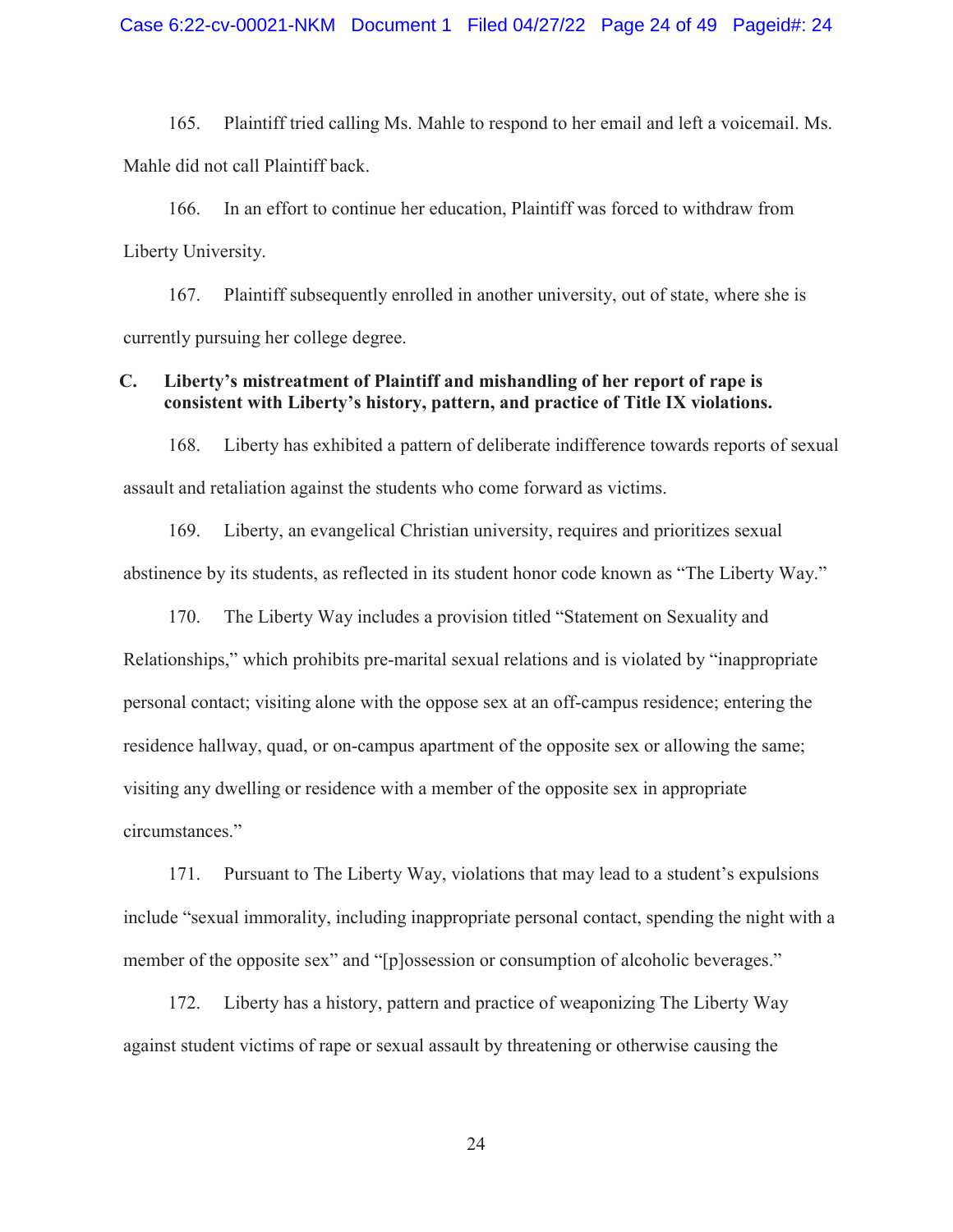students to fear that their report of the incident will subject them to discipline for violations of The Liberty Way.

173. Liberty personnel have repeatedly discouraged, dismissed and even blamed female students who have tried to come forward with claims of sexual assault, as reflected in interviews with over 50 former Liberty students and staffers and records from over a dozen cases publicized in *ProPublica*. 7

174. Multiple victims brave enough to report their assault were responded to with threats of punishment for violating the Liberty Way and insistence that they acknowledge such violations. In some cases, the victims' reports of sexual assault were left ignored or led to their own punishment for student code violations.<sup>8</sup>

175. Like Plaintiff, students have reported discouragement or inaction from LUPD officers relating to reports of sexual assault on and around campus.<sup>9</sup>

176. Liberty's former chief of communications, Scott Lamb, recently filed a lawsuit against Liberty after coming forward with his concerns over Liberty's practices and "conspiracy of silence" with regard to sexual assaults on and around campus.

177. Liberty is also currently facing another lawsuit filed by twelve women alleging that Liberty mishandled their sexual assault and rape investigations.

178. In response to the national attention recently given to reports by former Liberty students and staff, multiple U.S. Senators, including Virginia Senators Tim Kaine and Mark

 $\overline{a}$ 

<sup>7</sup> Hannah Dreyfus, *"The Liberty Way"*: How Liberty University Discourages and Dismisses Students' Reports of Sexual Assaults, PROPUBLICA, Oct. 24, 2021, https://www.propublica.org/article/the-liberty-way-how-libertyuniversity-discourages-and-dismisses-students-reports-of-sexual-assaults.

<sup>8</sup> *Id.* 

<sup>9</sup> *Id.*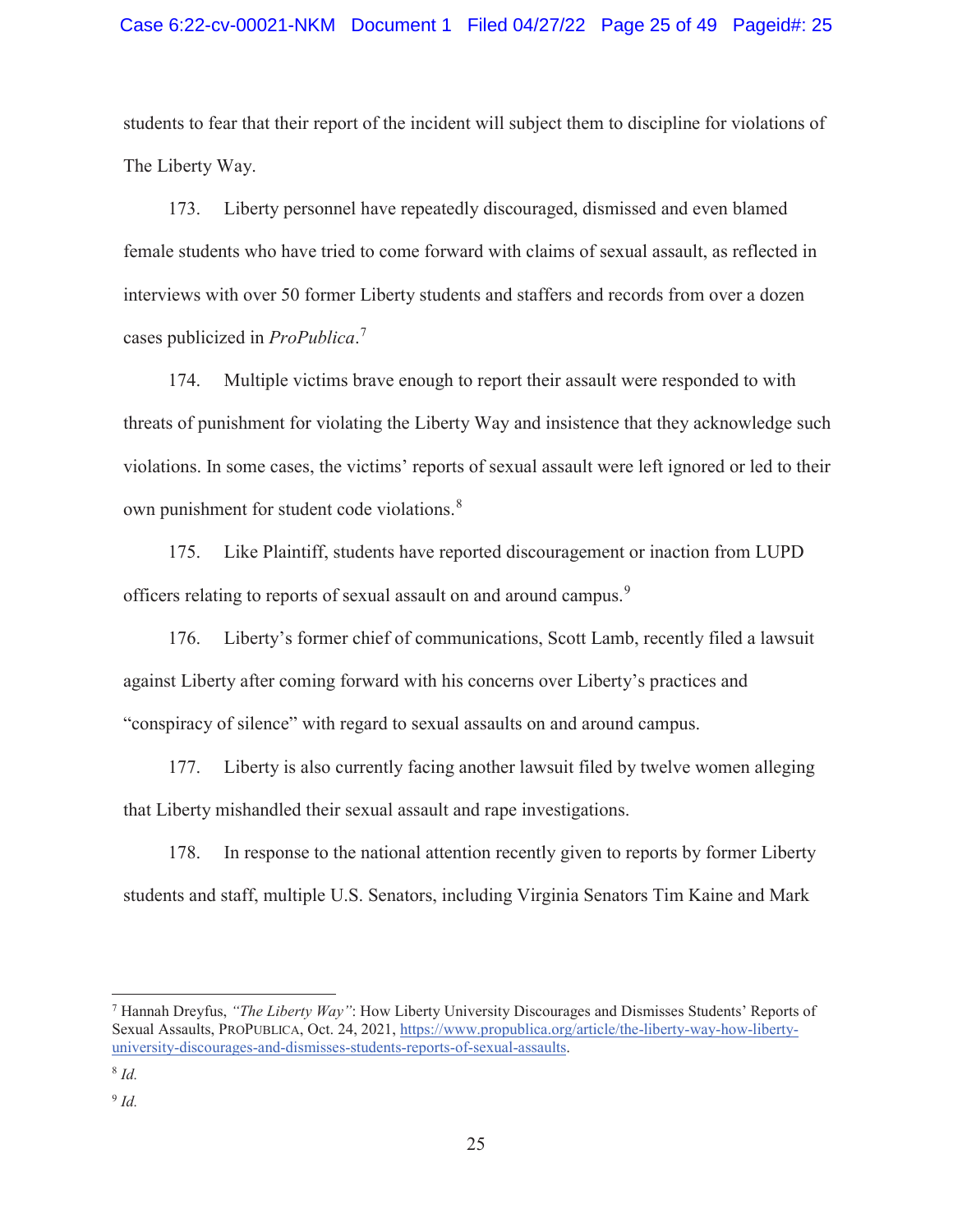Warner, have begun pushing for the U.S. Department of Education to investigate Liberty's culture of mishandling of sexual assault claims.

179. Liberty's well-publicized culture, pattern, and practice concerning reports of sexual assault and in response to victims' protected activity under Title IX has created an environment where students are less likely to come forward with reports of sexual assault for fear of retaliation and the strict enforcement of the Liberty Way.

180. Liberty's well-publicized culture, pattern, and practice concerning reports of sexual assault and in response to victims' protected activity under Title IX has created an environment where perpetrators of sexual violence are routinely not punished or held accountable, creating a dangerous and hostile environment on and around campus.

181. Liberty's well-publicized culture, pattern, and practice concerning reports of sexual assault and in response to victims' protected activity under Title IX has created an environment where said reports are routinely ignored and cast aside, and where accommodations and assistance for victims is withheld or otherwise not made available. As a result, Liberty has created a dangerous and hostile environment that makes its female students more vulnerable to sexual assault and rape.

#### **CAUSES OF ACTION**

#### **COUNT I**

# **DELIBERATE INDIFFERENCE IN VIOLATION OF TITLE IX (Defendant Liberty University)**

182. The foregoing paragraphs are incorporated by reference as if fully set forth herein. 183. Title IX of the Education Amendments of 1972 ("Title IX"), 20 U.S.C. 1981(a) states that: "No person in the United States shall, on the basis of sex, be excluded from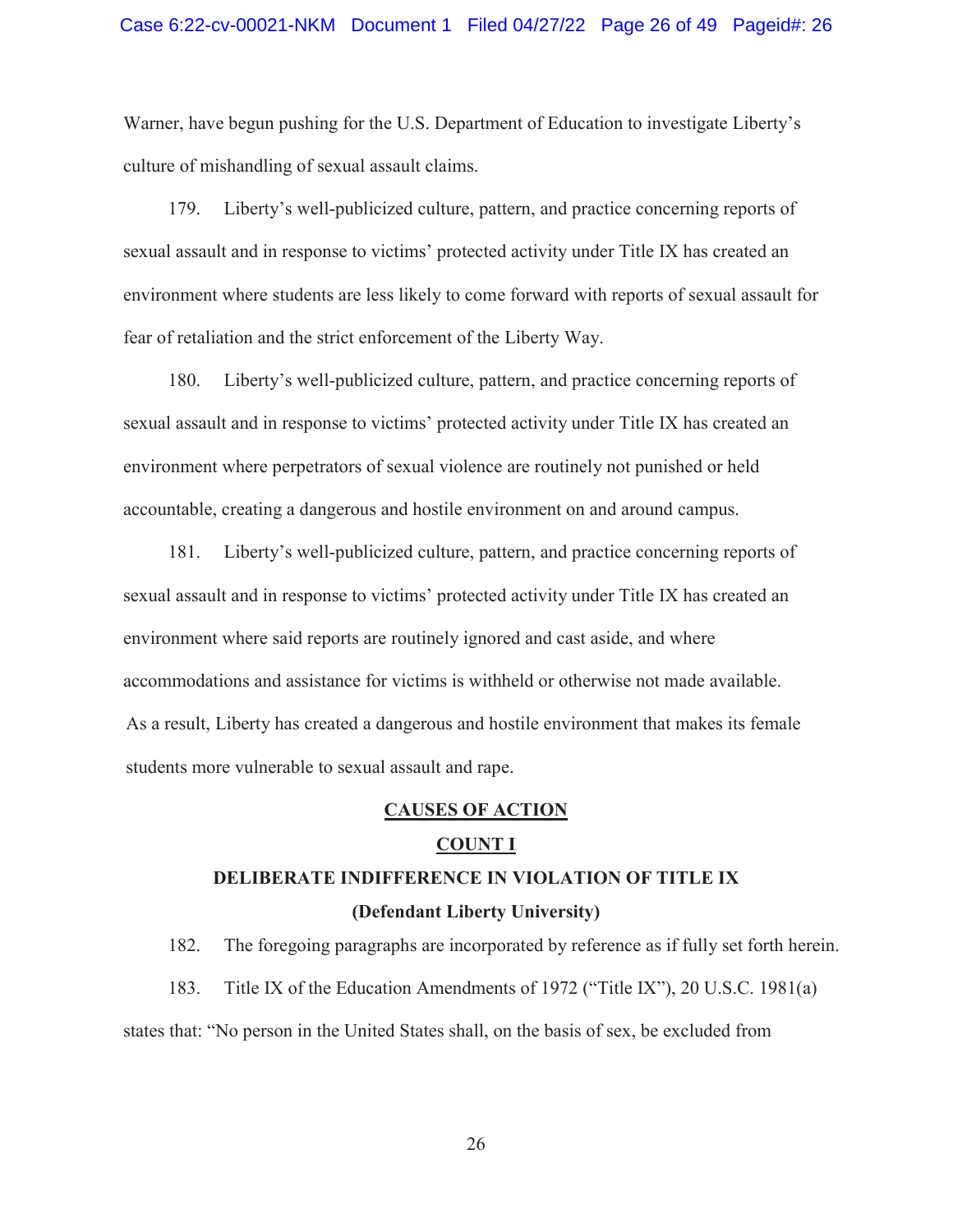participation in, be denied the benefits of, or be subjected to discrimination under any education program or activity receiving Federal financial assistance . . ."

184. A federally-funded university such as Liberty University violates Title IX when it demonstrates deliberate indifference to known acts of student-on-student sexual harassment or assault.

185. Plaintiff is a member of a protected class.

186. At all times relevant hereto, Liberty demonstrated deliberate indifference to Plaintiff's rape and assault by fellow student Jordan Digges.

187. At all times relevant hereto, Liberty's response, or lack thereof, to the rape and assault was clearly unreasonable in light of the known circumstances.

188. At all times relevant hereto, Liberty's deliberate indifference was so severe, pervasive, and objectively offensive that it deprived the Plaintiff of access to the educational opportunities and benefits provided by Liberty.

189. Plaintiff was raped and sexually assaulted by a fellow student in *de facto* studenthousing during the students' spring semester at Liberty.

190. Liberty had actual knowledge of Plaintiff's report of the rape and the identity of the dangerous student who attacked her as early as the day after the assault occurred.

191. Plaintiff made multiple statements to the Title IX Office, the Office of Campus Life, her professors, and LUPD regarding her continued fear for her safety on campus, her struggles with mental and emotional health as a result of the assault, her need for assistance, and her need for academic accommodations.

192. Liberty took no meaningful or reasonable action in response to their knowledge of Plaintiff's rape and assault.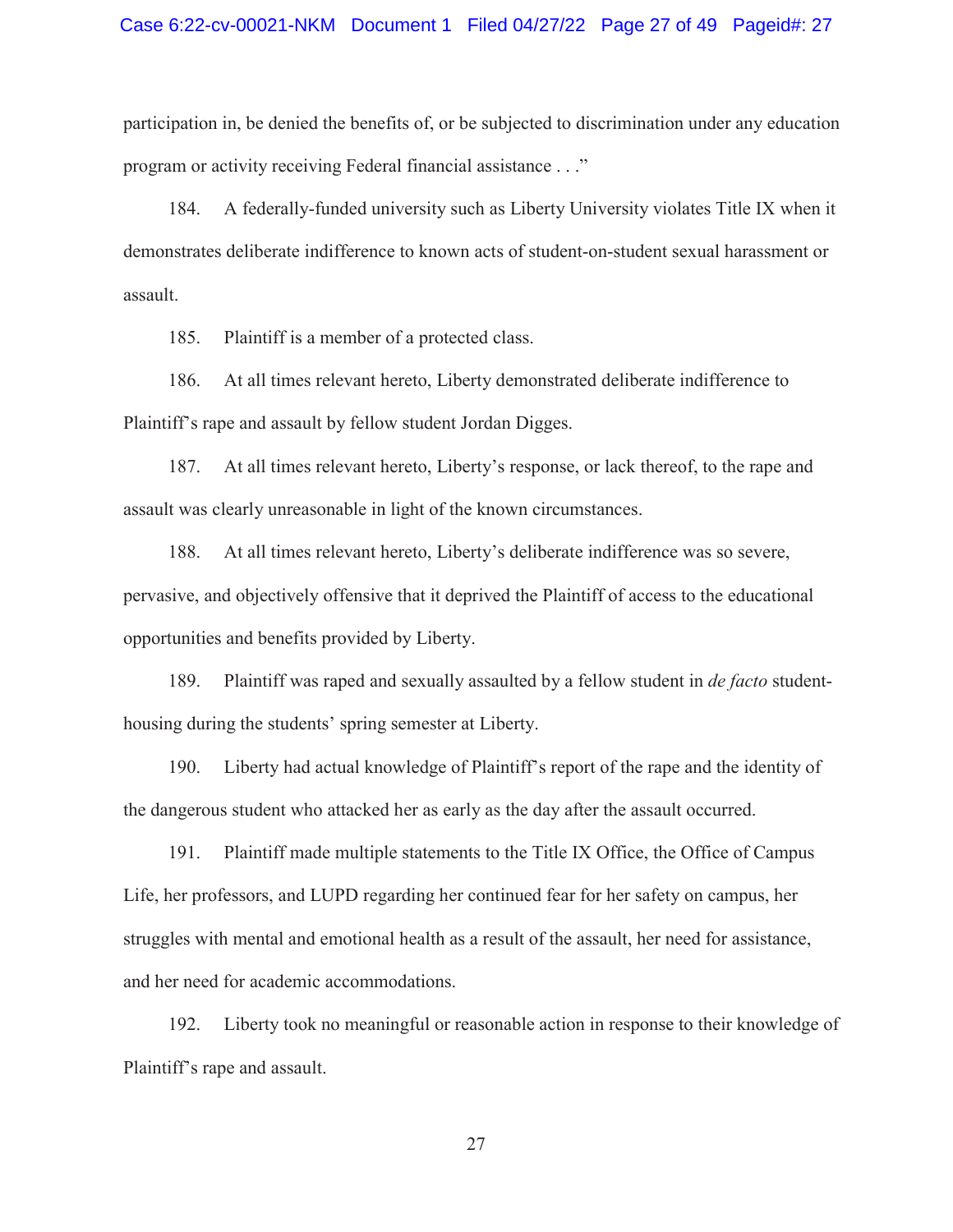193. Under the circumstances, Liberty had a duty pursuant to Title IX to take remedial action, including but not limited to investigating the rape and assault, providing reasonable academic accommodations to the Plaintiff, providing assistance and services to the Plaintiff, ensuring that Plaintiff was not threatened and endangered while on and around campus, ensuring that Digges was not permitted to contact Plaintiff or physically approach Plaintiff, and taking measures to inform and otherwise ensure the safety of the broader student community.

194. Liberty failed to take any such measures and therefore was deliberately indifferent to Plaintiff's rape and assault, her rights, and her safety.

195. Liberty's deliberate indifference left Plaintiff vulnerable to further harassment and sexual violence from Digges and caused her to undergo additional harassment by Liberty personnel.

196. As a direct and proximate result of Liberty's deliberate indifference, Plaintiff was deprived of educational benefits and opportunities.

197. As a further direct and proximate result of Liberty's deliberate indifference, Plaintiff has suffered and will continue to suffer severe, persistent, and permanent damages, including physical, emotional, mental, and psychological pain and suffering; economic damages; personal embarrassment and humiliation; loss of employment opportunities; loss of educational opportunities; and loss of past and future earnings and other economic losses.

#### **COUNT II**

# **RETALIATION IN VIOLATION OF TITLE IX**

# **(Defendant Liberty University)**

198. The foregoing paragraphs are incorporated by reference as if fully set forth herein.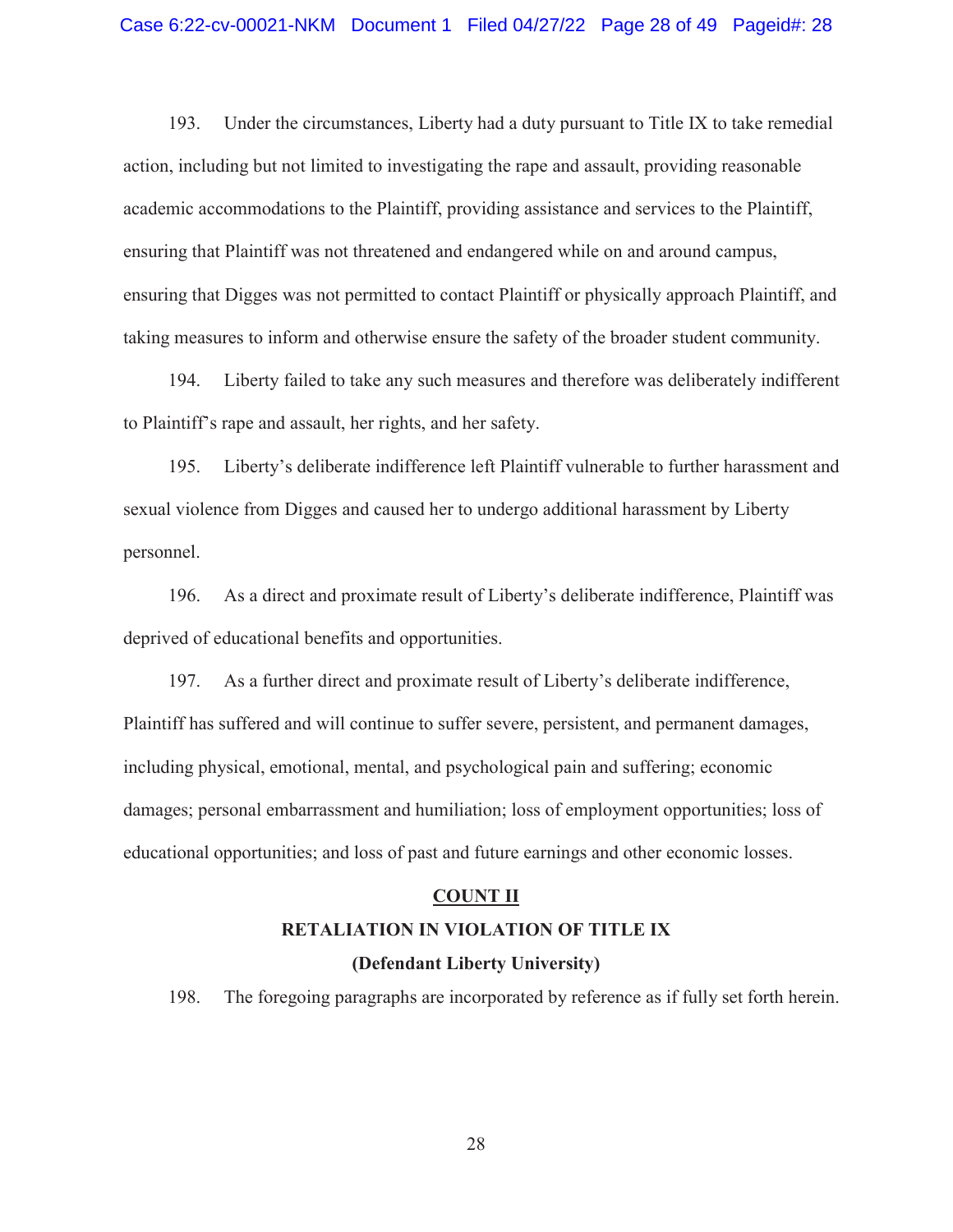199. A covered institution's retaliation against a student who has filed a complaint of sexual harassment constitutes intentional sex discrimination encompassed by a Title IX's private cause of action.

200. At all times relevant hereto, Plaintiff engaged in protected activity under Title IX, and as a result of that protected activity, suffered adverse action by Liberty.

201. Plaintiff engaged in protected activity in reporting the assault and rape to Liberty, in pursuing meetings and discussing the circumstances of the assault and rape with numerous Liberty personnel, and requesting that Liberty take remedial action.

202. In response to Plaintiff's protected activity, Liberty retaliated against the Plaintiff and caused her to suffer adverse action in numerous ways, including but not limited to:

- a) Failing to and continuously refusing to investigate the rape and assault;
- b) Failing to and continuously refusing to make academic accommodations available to Plaintiff, particularly during spring 2021 semester final exams and throughout the fall 2021 semester, and instead issuing academic sanctions against Plaintiff;
- c) Using their actual knowledge of Plaintiff's reported rape to involve her in an unrelated investigation of Mr. Digges and asking Plaintiff for testimony against him for substance use, despite acknowledging the distress it would cause her;
- d) Involving Plaintiff in multiple investigations, unrelated to her rape, and using such investigations as a pretense to ask Plaintiff questions that purported to damage her Title IX claim and which would otherwise cause her distress and injury;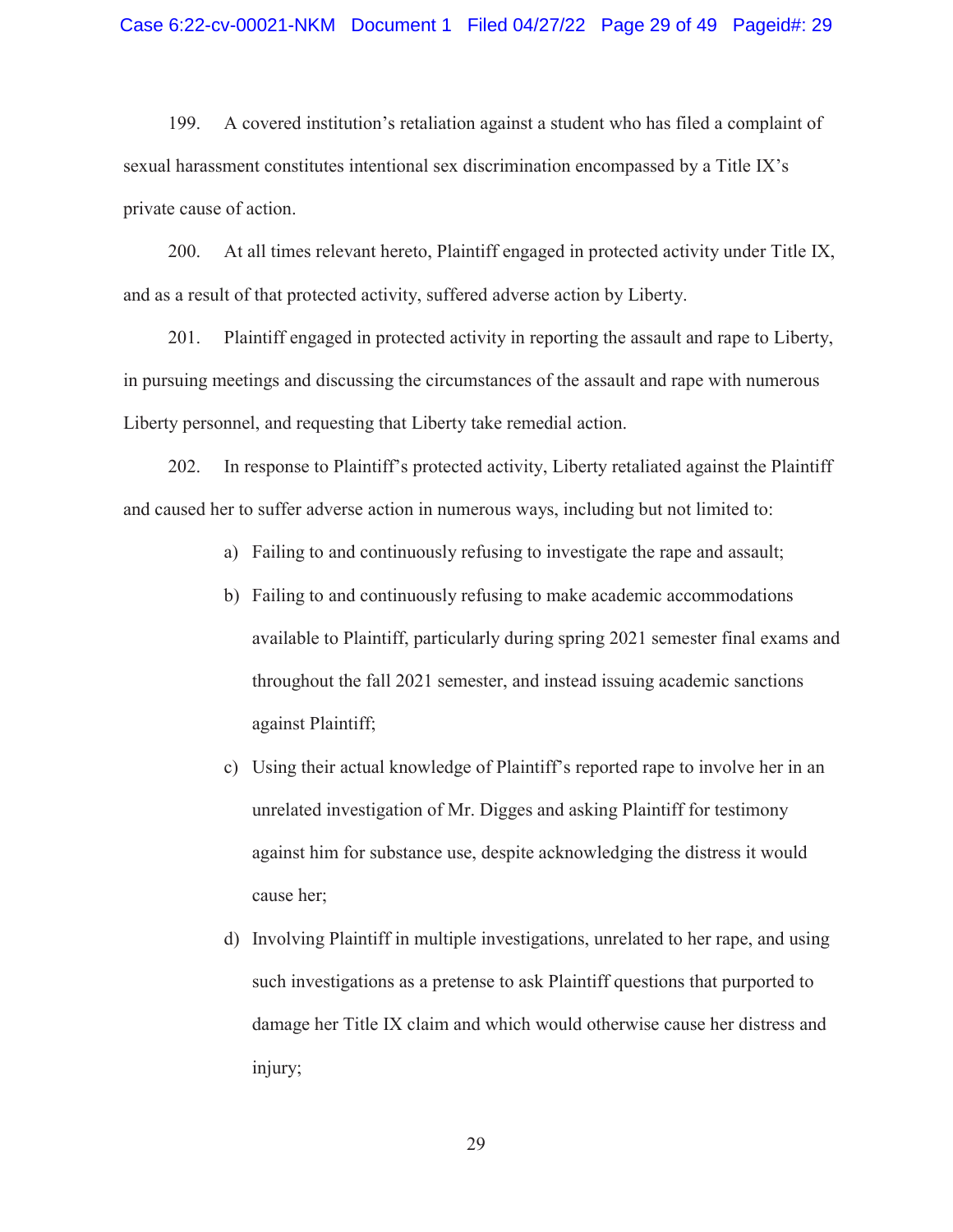- e) Interrogating Plaintiff about circumstances surrounding her reported rape without taking any actions to further investigate the rape or take remedial action against it;
- f) Harassing Plaintiff throughout the summer and fall 2021 to submit to a drug test without any legitimate basis and ultimately forcing her to take a drug test at cost;
- g) Issuing monetary and disciplinary sanctions against Plaintiff for "involvement" with a non-Liberty student and other students who may have consumed alcohol, including Digges, while leaving Digges uninvestigated and unpunished for a far more serious offense;
- h) Suspending Plaintiff from Liberty;
- i) Failing to revisit or reconsider their decision to suspend Plaintiff from Liberty in light of the student-on-student sexual violence she had endured; and
- j) Otherwise failing to comply with their responsibilities mandated by Title IX.

203. In the months that followed Liberty's actual knowledge of Plaintiff's report of being raped, they treated Plaintiff as a suspect of investigations and aggressively pursued sanctions against her, rather than treating Plaintiff as a victim of a traumatic attack and protecting her safety and access to their educational benefits.

204. Liberty's retaliatory conduct would dissuade a reasonable person from making or supporting a charge of sexual harassment.

205. Liberty's retaliation toward the Plaintiff directly and proximately caused Plaintiff to suffer academically, barred her access to educational opportunities and benefits, and caused discrimination on the basis of sex.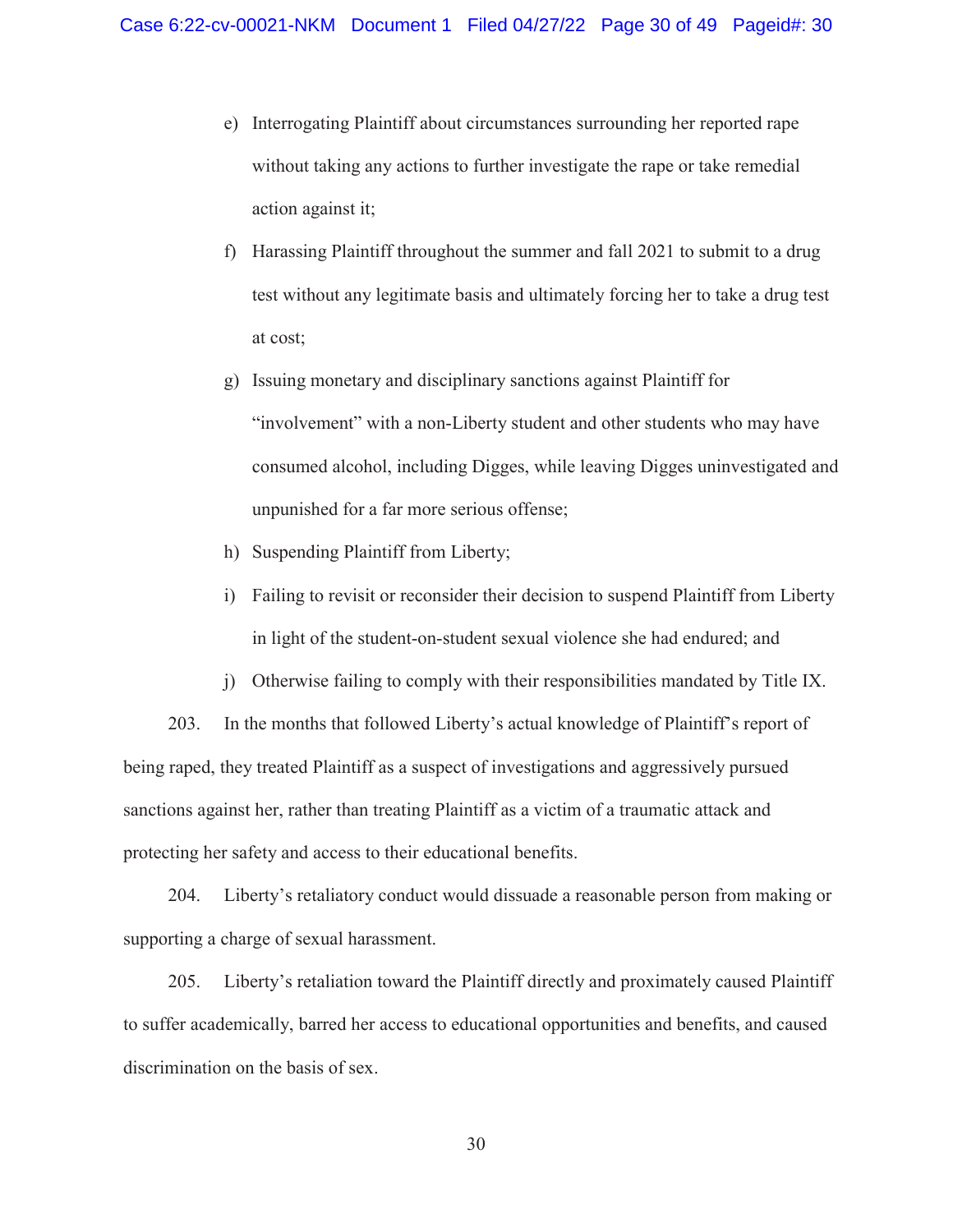206. As a further direct and proximate result of the Liberty's retaliation, Plaintiff has suffered and will continue to suffer severe, persistent, and permanent damages, including physical, emotional, mental, and psychological pain and suffering; economic damages; personal embarrassment and humiliation; loss of employment opportunities; loss of educational opportunities; and loss of past and future earnings and other economic losses.

#### **COUNT III**

# **SEX-BASED HARRASSMENT AND CREATION OF A HOSTILE ENVIRONMENT IN VIOLATION OF TITLE IX**

#### **(Defendant Liberty University)**

207. The foregoing paragraphs are incorporated by reference as if fully set forth herein.

208. Plaintiff is a member of a protected class.

209. Plaintiff was raped by a fellow Liberty student in off-campus *de facto* student housing, which created a hostile and abusive environment.

210. Liberty's response, and lack thereof, to Plaintiff's rape caused her to undergo further sexual harassment and was so severe and pervasive so as to create a sexually hostile educational environment in violation of Title IX.

211. The sexual harassment Plaintiff suffered due to the rape and assault by Digges was compounded by Liberty's sex-based harassment of her, exhibited in numerous ways, including but not limited to:

> a) Leaving Plaintiff (and other female students) completely unprotected from another assault by Digges despite their knowledge of his history of and tendency towards sexual violence;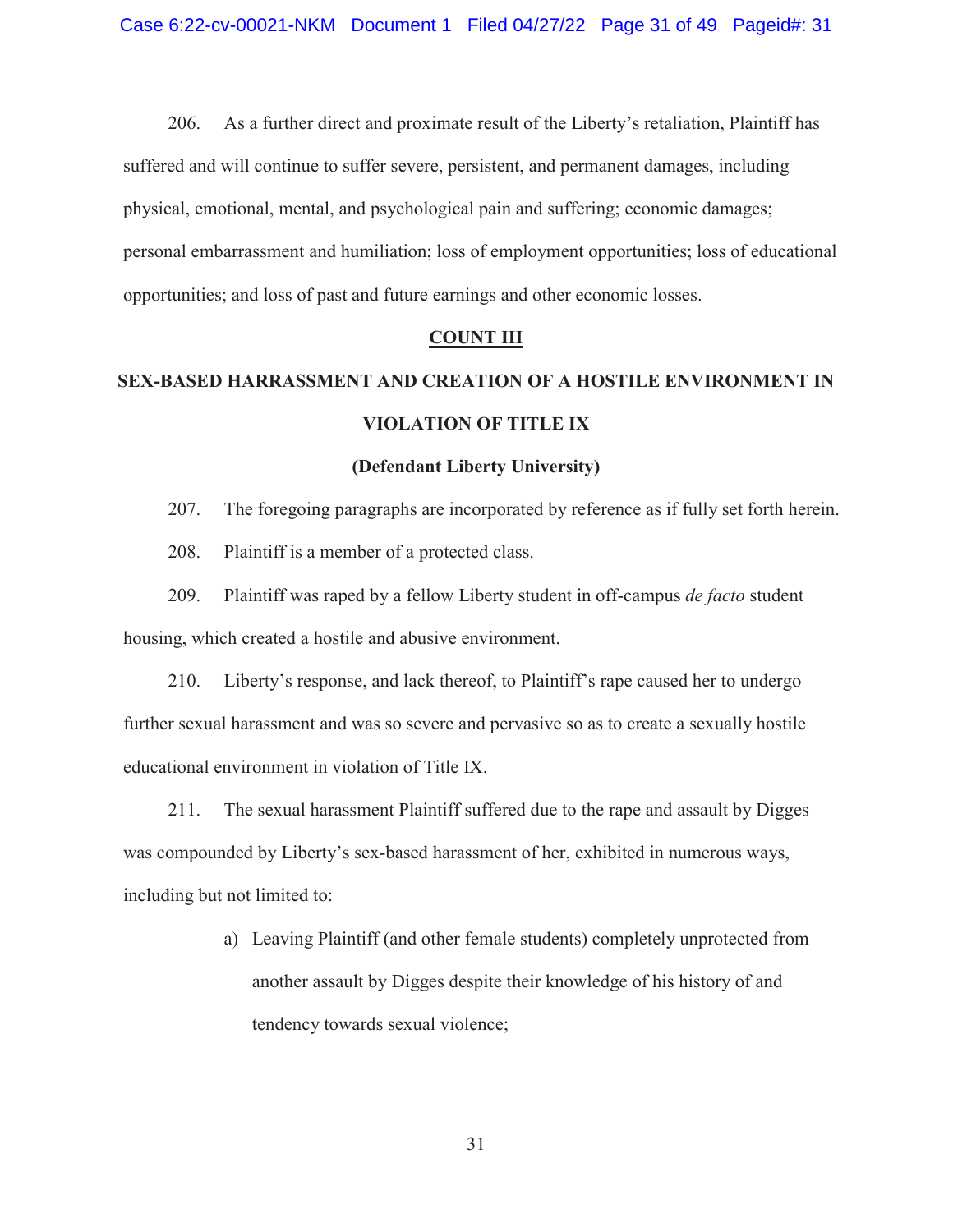- b) Making Plaintiff vulnerable to additional harassment from Digges by permitting his continued contact and harassment of her;
- c) Interrogating Plaintiff as to her credibility and sobriety on the day she was raped;
- d) Failing to take any steps to meaningfully investigate the rape and sexual assault;
- e) Failing to take any steps to punish Digges for the sexual violence he perpetrated against Plaintiff;
- f) Opening and pursuing an investigation of the Plaintiff, demanding she take expensive drug tests at her own cost, and punishing Plaintiff for an alleged minor offense (despite Plaintiff's denials and a total lack of evidence), during which time period they took no action to investigate or remedy the sex-based attack she suffered;
- g) Repeatedly prioritizing the investigation and punishment of students, including Plaintiff, for minor offenses over any investigation or remedial action in response to reported sexual violence;
- h) Engaging in practices, acts, and omissions that left Plaintiff and other students vulnerable to sexual violence and sex-based harassment; and
- i) Otherwise failing to comply with their responsibilities mandated by Title IX.

212. Liberty University is responsible for the above actions which subjected Plaintiff to a hostile environment, as well as their other actions evidencing their deliberate indifference and retaliatory conduct in response to Plaintiff's report of the rape.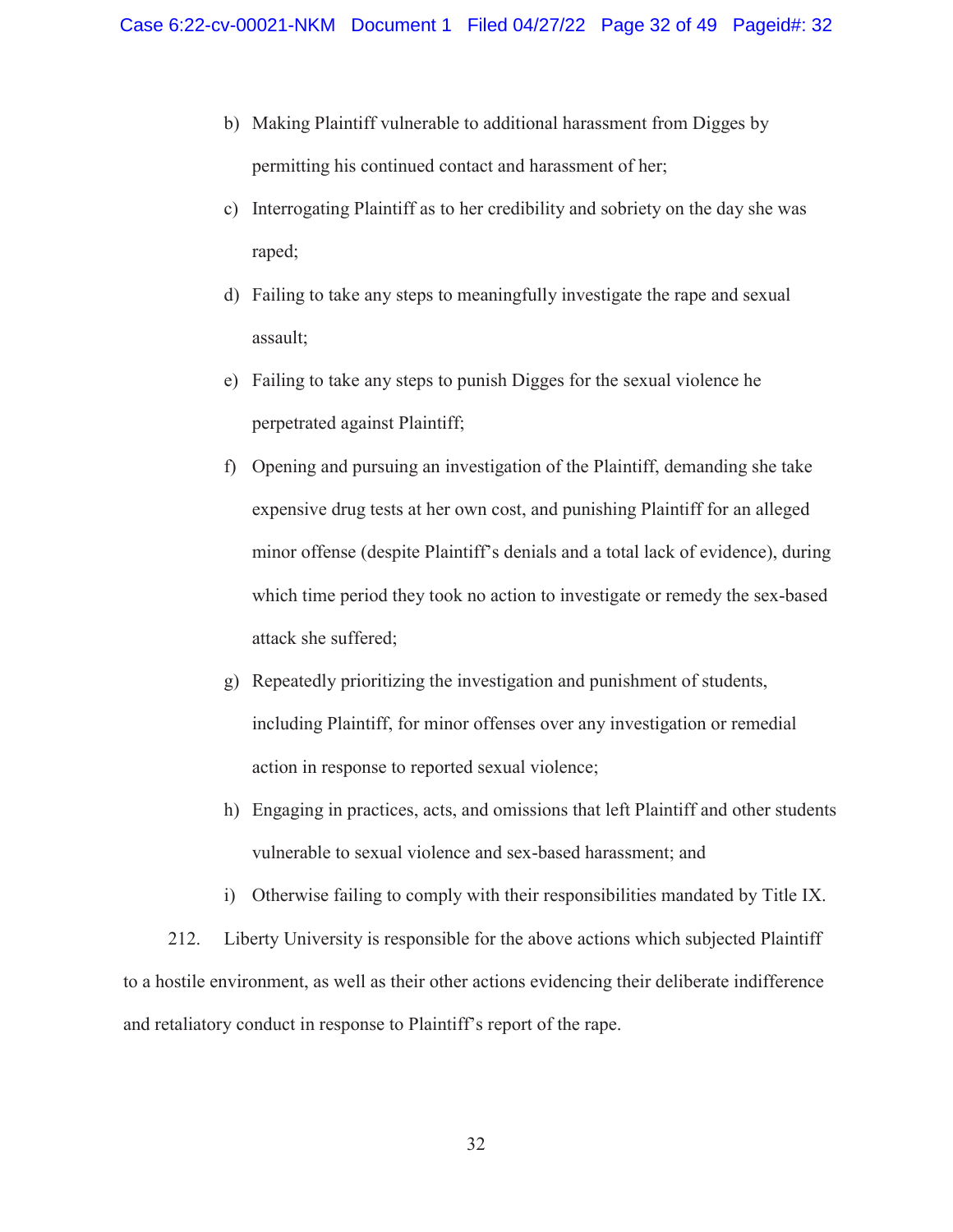213. As a direct and proximate result of Liberty's acts and omissions, Plaintiff suffered severe and pervasive harassment which subjected her to a hostile educational environment.

214. As a further direct and proximate result of Liberty's acts and omissions, Plaintiff was made to feel unsafe on campus and in her own home, suffered academically, was made vulnerable to additional harassment, was forced to leave Liberty, and was deprived of access to educational opportunities and benefits.

215. As a further direct and proximate result of Liberty's sex-based harassment, Plaintiff has suffered and will continue to suffer severe, persistent, and permanent damages, including physical, emotional, mental, and psychological pain and suffering; economic damages; personal embarrassment and humiliation; loss of employment opportunities; loss of educational opportunities; and loss of past and future earnings and other economic losses.

#### **COUNT IV**

# **DISCRIMINATION IN VIOLATION OF § 504 OF THE REHABILITATION ACT OF**

#### **1973, 29 U.S.C. § 794**

### **(Defendant Liberty University)**

- 216. The foregoing paragraphs are incorporated by reference as if fully set forth herein.
- 217. 29 U.S.C. **§** 794(a) provides as follows:

No otherwise qualified individual with a disability in the United States, as defined in section 705(20) of this title, shall, solely by reason of her or his disability, be excluded from the participation in, be denied the benefits of, or be subjected to discrimination under any program or activity receiving Federal financial assistance or under any program or activity conducted by any Executive agency or by the United States Postal Service.

218. Following Plaintiff's report of the rape, Liberty had knowledge of the mental,

psychological, and physical disabilities she was enduring as a result, including but not limited

to physical trauma, post-traumatic stress disorder, and depression.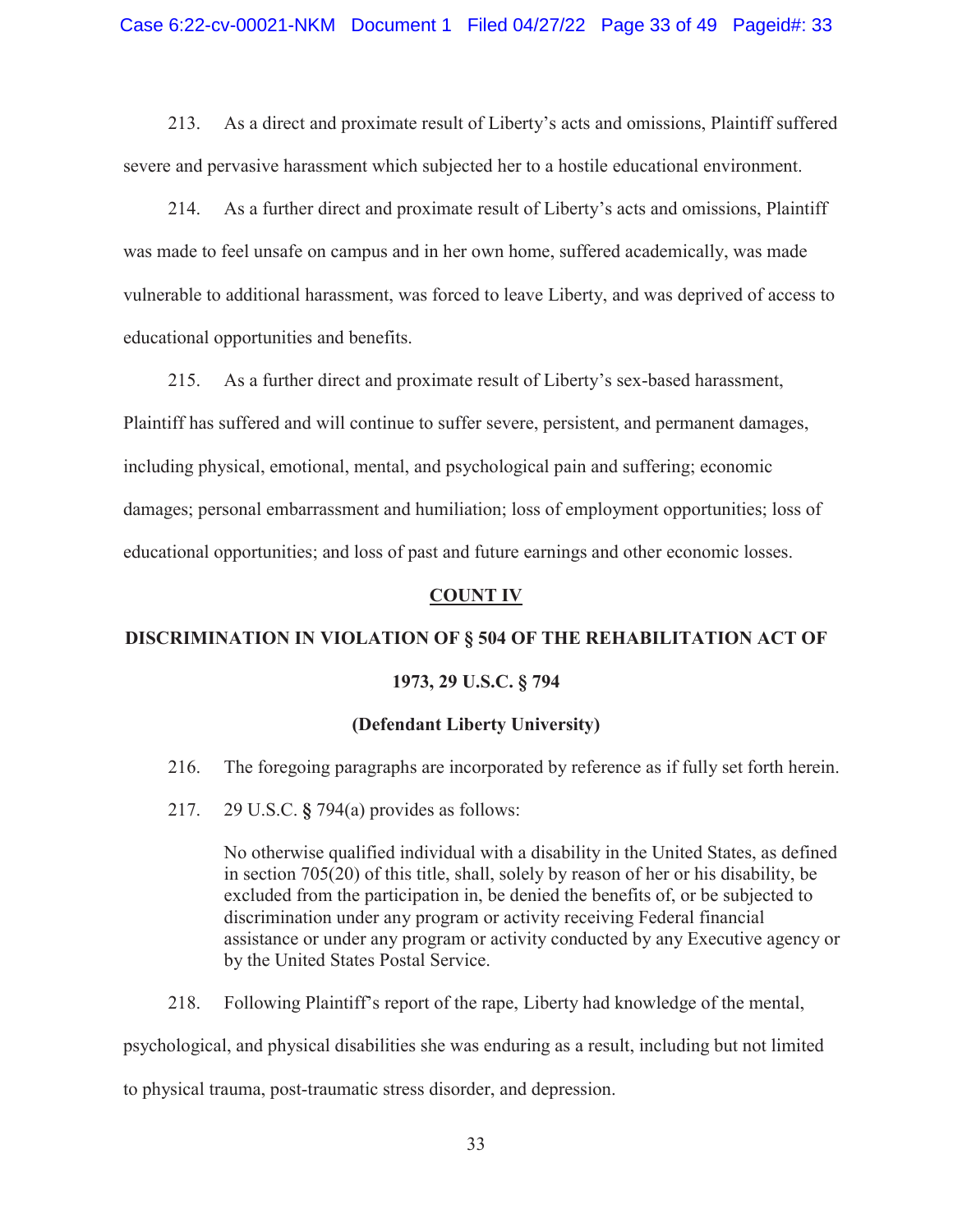219. Despite Liberty's knowledge of Plaintiff's disabilities and of her pleas for academic accommodations that she was in need of, Liberty refused to provide any reasonable accommodations even in the weeks directly following the sexual assault.

220. Liberty failed to engage in an interactive process with Plaintiff to determine whether reasonable accommodations could be provided to her.

221. Plaintiff's disabilities and their resulting symptoms were further exacerbated by Liberty's acts and omissions amounting to deliberate indifference to Plaintiff's rape, including but not limited to Liberty's refusal to take any action against Digges, failure to conduct an appropriate and timely investigation of Digges or the reported rape, and refusal to provide reasonable academic accommodations Plaintiff was in need of.

222. Liberty discriminated against Plaintiff based on her disabilities when they refused to provide her with academic accommodations and failed to participate in any interactive accommodation process with Plaintiff in good faith.

223. Liberty's discrimination against Plaintiff in violation of the Rehabilitation Act ultimately contributed to Plaintiff being left with no choice but to withdraw from Liberty.

224. As a direct and proximate result of Liberty's acts and conduct, Plaintiff was caused to and did suffer and continues to suffer severe emotional and mental distress, anguish, personal embarrassment and humiliation, anxiety, loss of access to Liberty's educational benefits, and economic losses.

#### **COUNT V**

# **RETALIATION IN VIOLATION OF § 504 OF THE REHABILITATION ACT OF 1973, 29 U.S.C. § 794**

#### **(Defendant Liberty University)**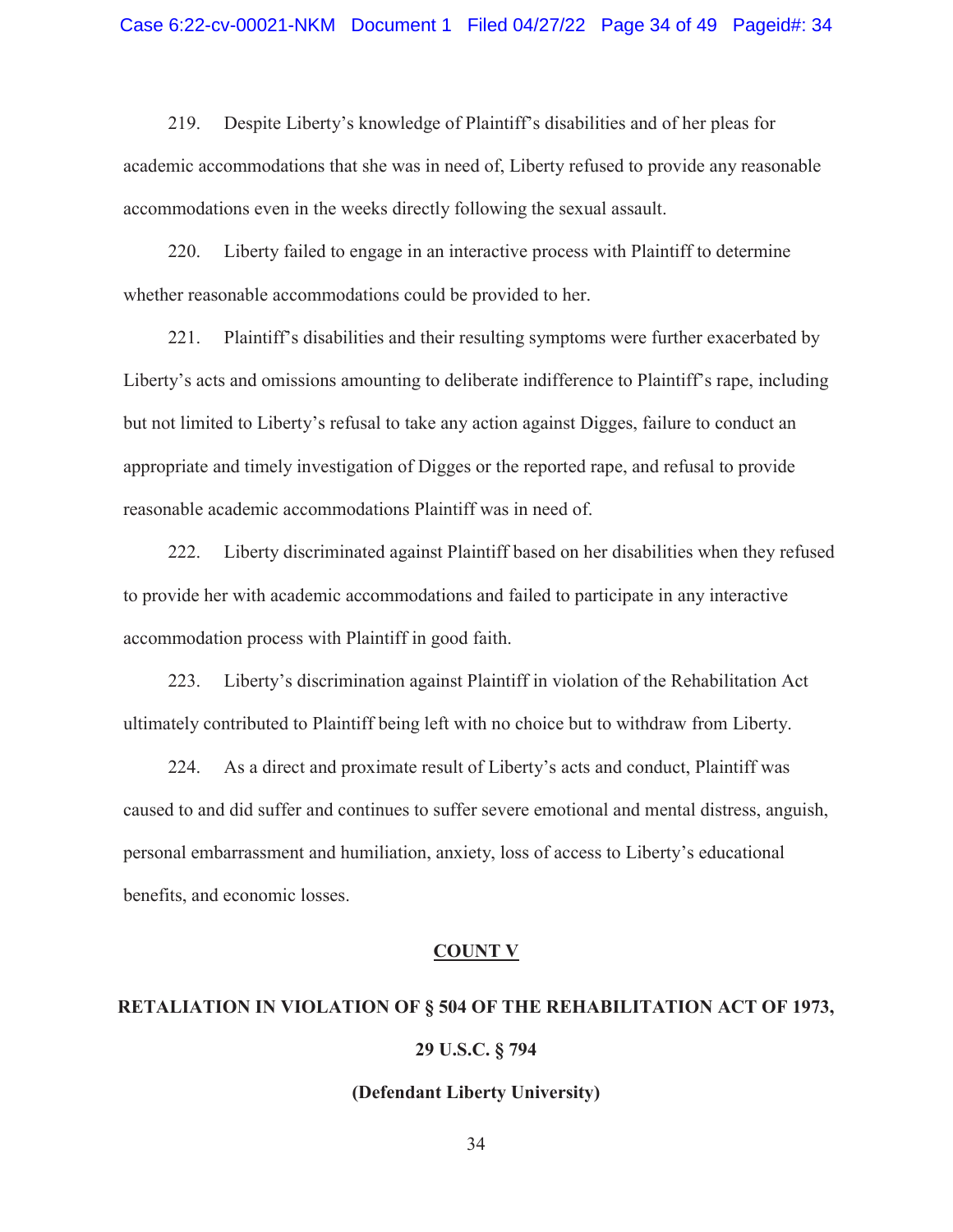225. The foregoing paragraphs are incorporated by reference as if fully set forth herein.

226. Plaintiff's protected activity under the Rehabilitation Act, including her pursuit for accommodations needed for her disabilities, was responded to by Liberty with unlawful retaliation.

227. Liberty not only refused Plaintiff's requests for academic accommodation, but then also took adverse action and further exacerbated Plaintiff's mental and psychological anguish by placing her on academic probation due to her grades during the semester when the needed accommodations were refused.

228. Liberty retaliated against Plaintiff by placing her on academic probation rather than provide academic accommodations for her disabilities, which adversely impacted her academic record, educational opportunities, and standing at Liberty.

229. Liberty failed to engage in a good faith interactive process to determine whether reasonable accommodations could be given to Plaintiff for her disabilities.

230. Liberty responded to Plaintiff's disabilities and need for accommodations with unreasonable indifference, hostility, and a total disregard for the harm to Plaintiff from such conduct.

231. Liberty's retaliation against Plaintiff in violation of the Rehabilitation Act ultimately contributed to Plaintiff being left with no choice but to withdraw from Liberty.

232. As a direct and proximate result of Liberty's acts and conduct, Plaintiff was caused to and did suffer and continues to suffer severe emotional and mental distress, anguish, personal embarrassment and humiliation, anxiety, loss of access to Liberty's educational benefits, and economic losses.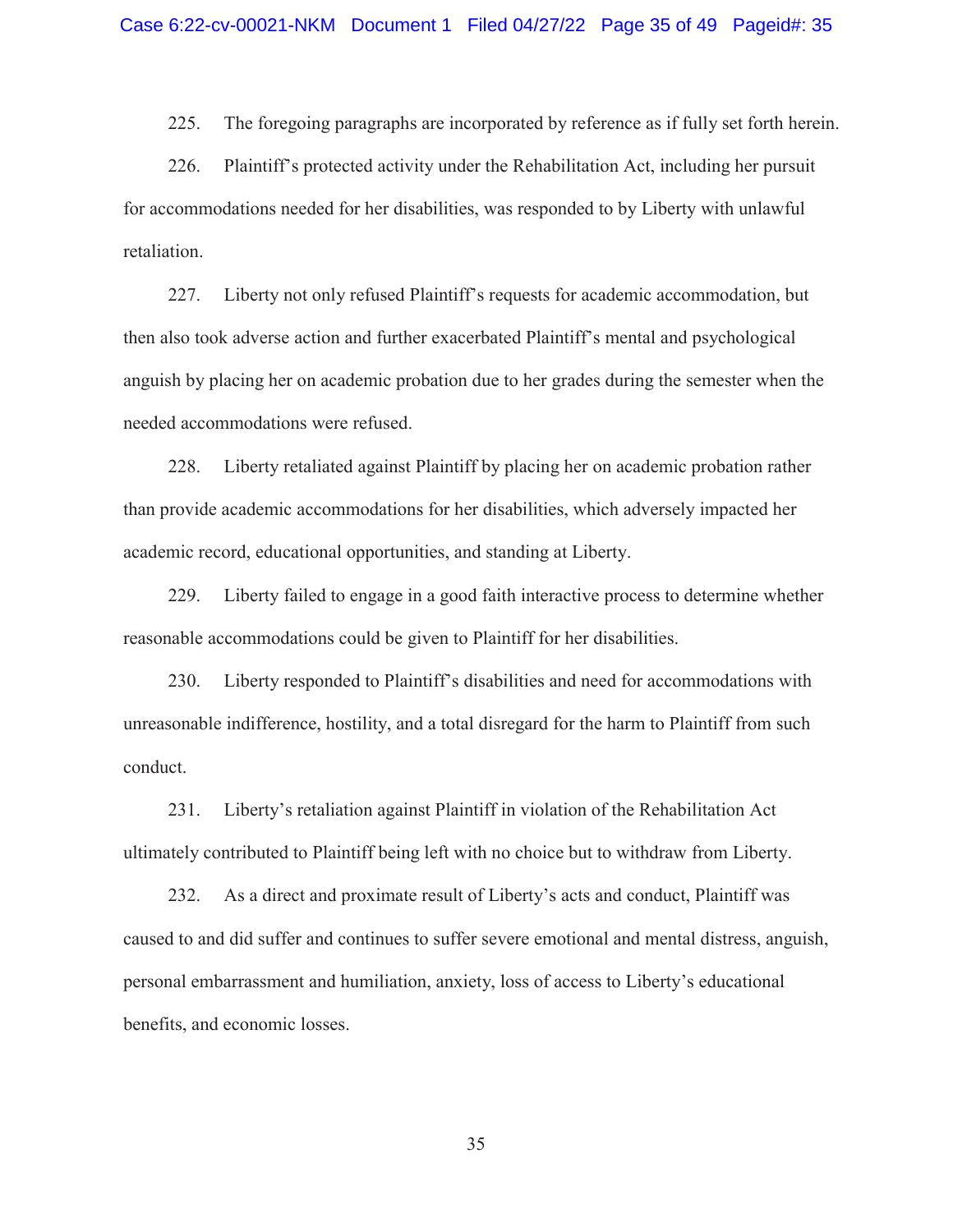# **COUNT VI**

# **NEGLIGENCE**

# **(Defendant Liberty University)**

233. The foregoing paragraphs are incorporated by reference as if fully set forth herein.

234. At all times relevant hereto, Liberty had a duty to use reasonable care to ensure that Plaintiff, a Liberty student residing in *de facto* student housing, was placed and resided in a safe environment.

235. At all times relevant hereto, Liberty had a duty to use reasonable care in investigating Plaintiff's report of sexual violence committed by a fellow student.

236. At all times relevant hereto, Liberty had a duty to use reasonable care in handling a student's Title IX complaint.

237. At all times relevant hereto, Liberty had a duty to use reasonable care to ensure Plaintiff was in a safe environment after her assault.

238. At all times relevant hereto, Liberty had a duty to use reasonable care in training and supervising employees to comply with Title IX and otherwise properly and adequately respond to a student's report of sexual violence.

239. Liberty breached its duties of reasonable care to Plaintiff by its acts and omissions, including but not limited to:

- a) Offering and advertising The Oasis as living accommodations to students, including Plaintiff, despite such premises' failure to provide appropriate security;
- b) Failing to ensure that The Oasis—a complex where Liberty referred students including the Plaintiff and actively advertised to current and prospective students—had adequate security on premises;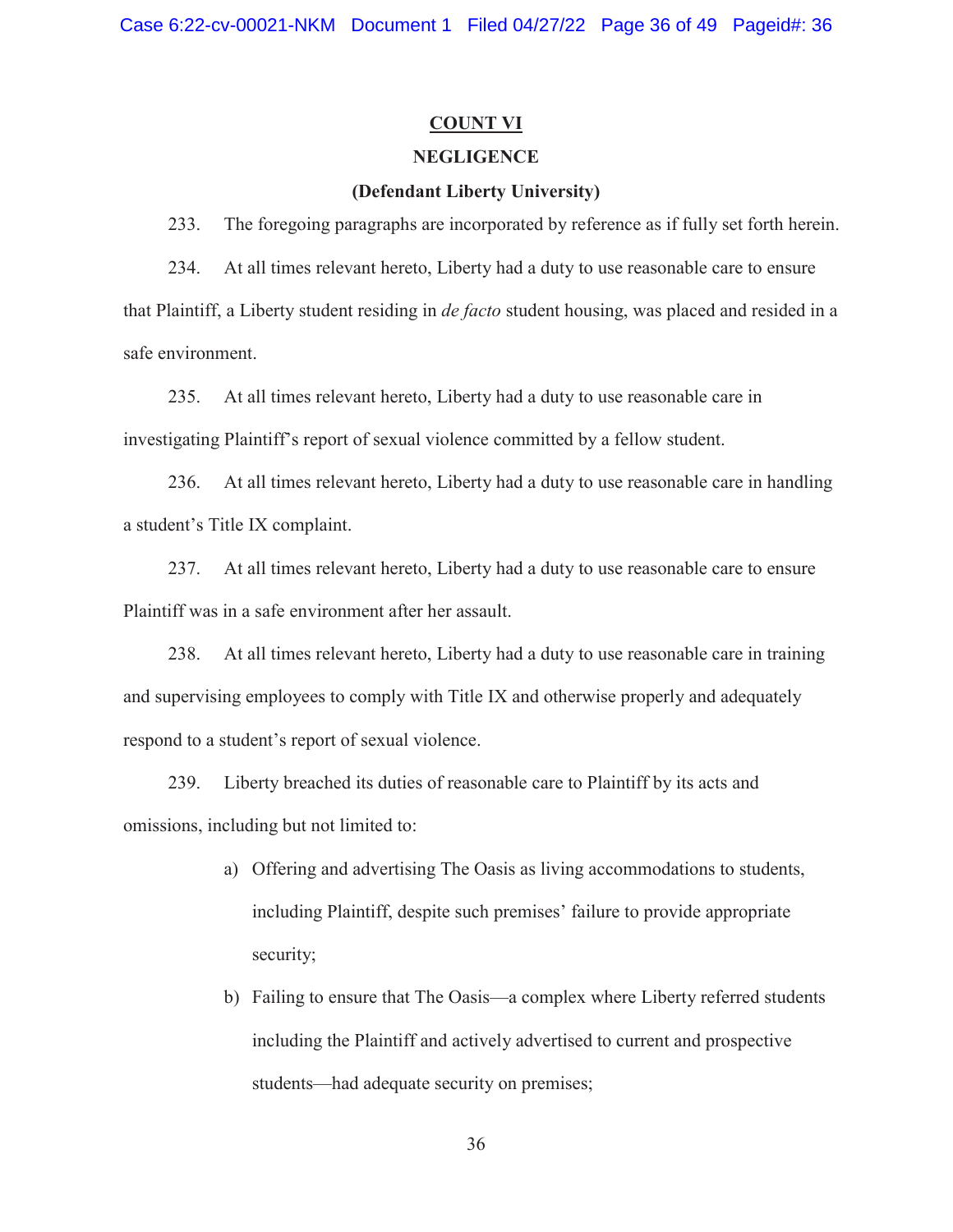- c) Failing to promptly investigate Plaintiff's report of sexual violence;
- d) Failing to investigate Plaintiff's report of sexual violence and/or the ongoing danger Digges posed to her and other students;
- e) Responding to Plaintiff's Title IX complaint in a manner clearly unreasonable in light of known circumstances;
- f) Failing to promptly issue a no-contact directive against Mr. Digges, leaving Plaintiff vulnerable to continued contact, harassment, and stalking by Digges;
- g) Failing to ensure that Digges was not assigned to the same housing complex as Plaintiff following Plaintiff's report that she was raped by him;
- h) Failing to ensure that Digges was not assigned to the same student housing complex as Plaintiff following Plaintiff's reports to Liberty that Digges was harassing and stalking her;
- i) Failing to take prompt and effective steps to end the sexual violence, prevent its recurrence, and address its effects, whether or not the sexual violence is the subject of a criminal investigation;
- j) Failing to take measures to ensure that Plaintiff's academic standing would not be adversely affected by the rape and sexual assault and otherwise failing to provide or offer academic or other reasonable accommodations;
- k) Responding to Plaintiff's sexual assault in a manner that was deliberately indifferent;
- l) Failing to properly train and supervise employees, including but not limited to Mr. Busby, Ms. Gifford, and Ms. Mahle, in how to comply with Title IX's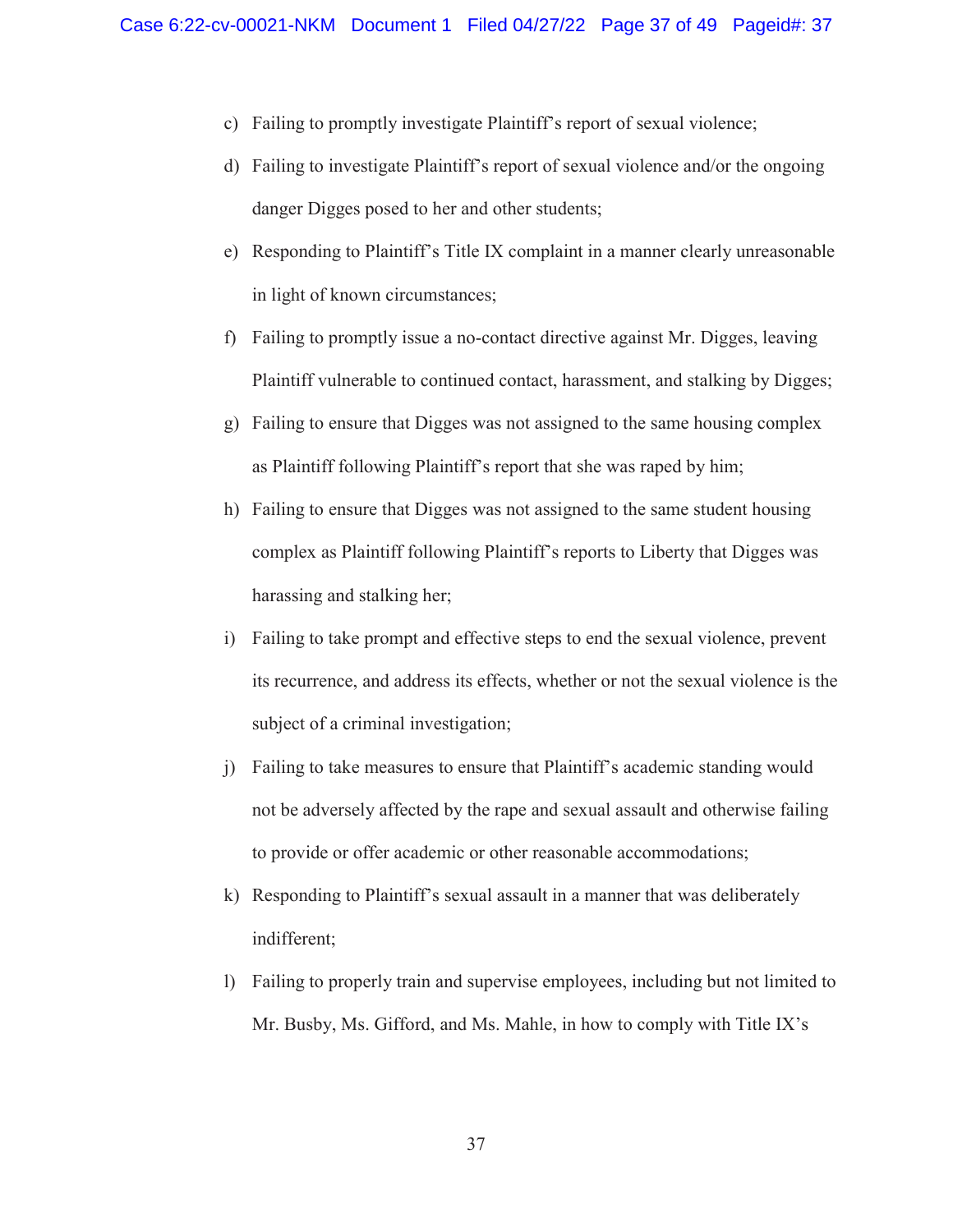directives and otherwise in how to properly and adequately respond to reports of sexual assault; and

m) Failing to properly train and supervise employees, including but not limited to Mr. Busby, Ms. Gifford, and Ms. Mahle, in how to treat and communicate with victims of sexual violence so as to not perpetuate or cause additional sexbased harassment.

240. As a direct and proximate cause of Liberty's negligence, Plaintiff was made vulnerable to sex-based discrimination, harassment and violence, and did in fact endure discrimination, harassment and violence and suffer exacerbated mental, emotional, and psychological harm as a result.

241. As a further direct and proximate result of Liberty's negligence, Plaintiff has suffered and will continue to suffer severe, persistent, and permanent damages, including physical, emotional, mental, and psychological pain and suffering; economic damages; personal embarrassment and humiliation; loss of employment opportunities; loss of educational opportunities; and economic losses including but not limited to loss of past and future earnings and other economic losses.

#### **COUNT VII**

#### **INTENTIONAL INFLICTION OF EMOTIONAL DISTRESS**

#### **(Defendant Liberty University)**

242. The foregoing paragraphs are incorporated by reference as if fully set forth herein.

243. Defendant Liberty University engaged in outrageous conduct towards Plaintiff, including but not limited to all of the acts and omissions underlying Liberty's deliberate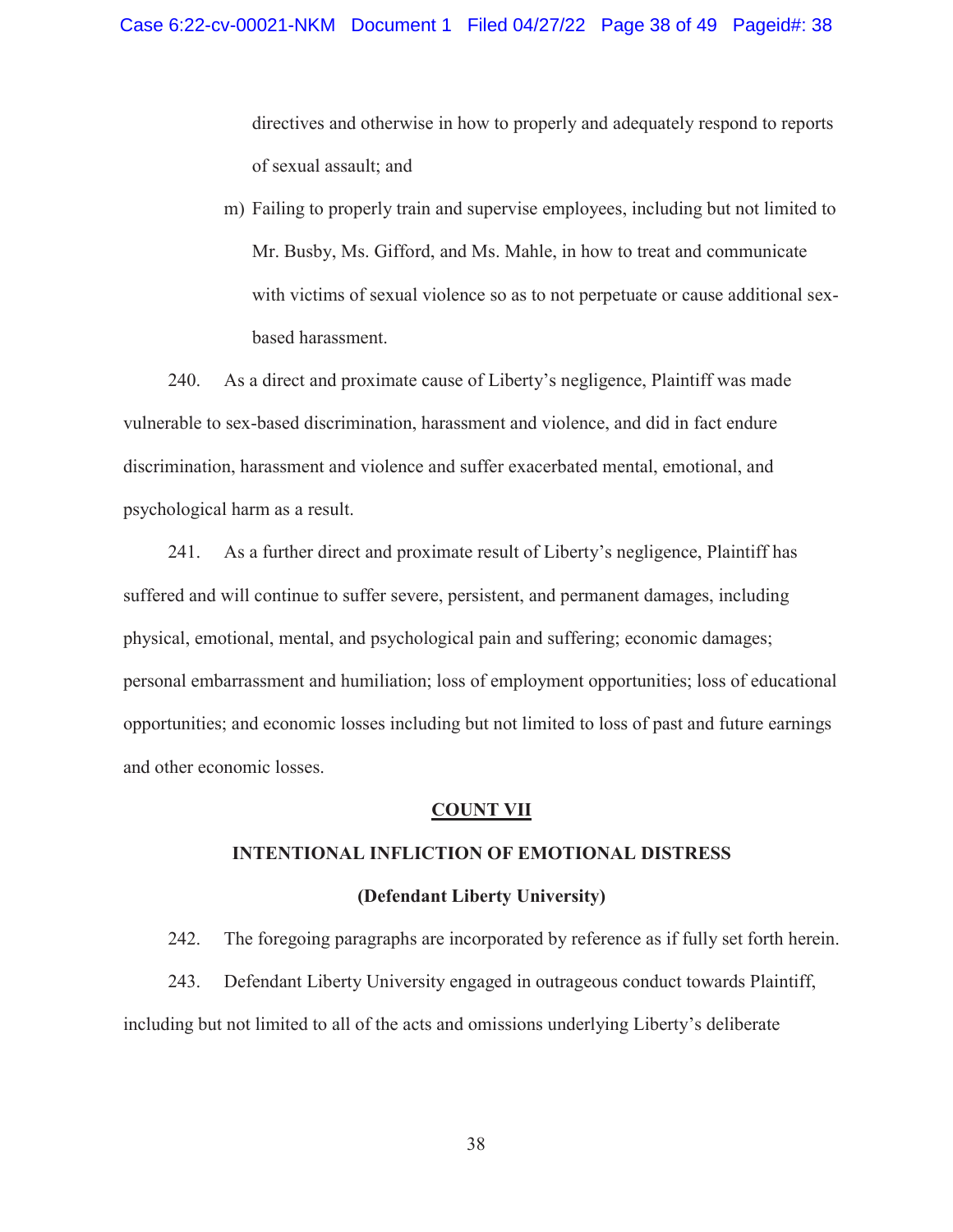indifference to Plaintiff's rape and injuries, which caused Plaintiff to suffer severe emotional distress.

244. Liberty knew of Plaintiff's rape and the resulting mental, psychological, and physical disabilities she was suffering, and yet engaged in outrageous conduct, including but not limited to failing to take any action to reasonably protect Plaintiff from Digges; refusing to provide any accommodations Plaintiff needed to access educational opportunities and benefits; taking retaliatory action against her over the several months following her rape; and creating a hostile and dangerous environment that Plaintiff was forced to endure as a Liberty student.

245. Through Liberty's conduct, Liberty acted with a discriminatory intent to cause, or with a reckless disregard for the probability to cause, Plaintiff to suffer mental, and psychological pain and suffering; terror and fear; personal embarrassment and humiliation; and severe emotional distress.

246. Liberty's outrageous and malicious conduct resulted in severe emotional distress to Plaintiff.

247. Liberty's conduct further exacerbated Plaintiff's mental and psychological harm already inflicted to her by Digges and thereby contributed to her current post-traumatic stress symptoms, fear, terror, depression, and malaise.

248. As a direct and proximate cause of Liberty's actions against Plaintiff, Plaintiff suffered severe, persistent, and permanent damages, including physical, emotional, mental, and psychological pain and suffering; terror and fear; personal embarrassment and humiliation; loss of employment opportunities; loss of educational opportunities; and loss of past and future earnings and other economic losses.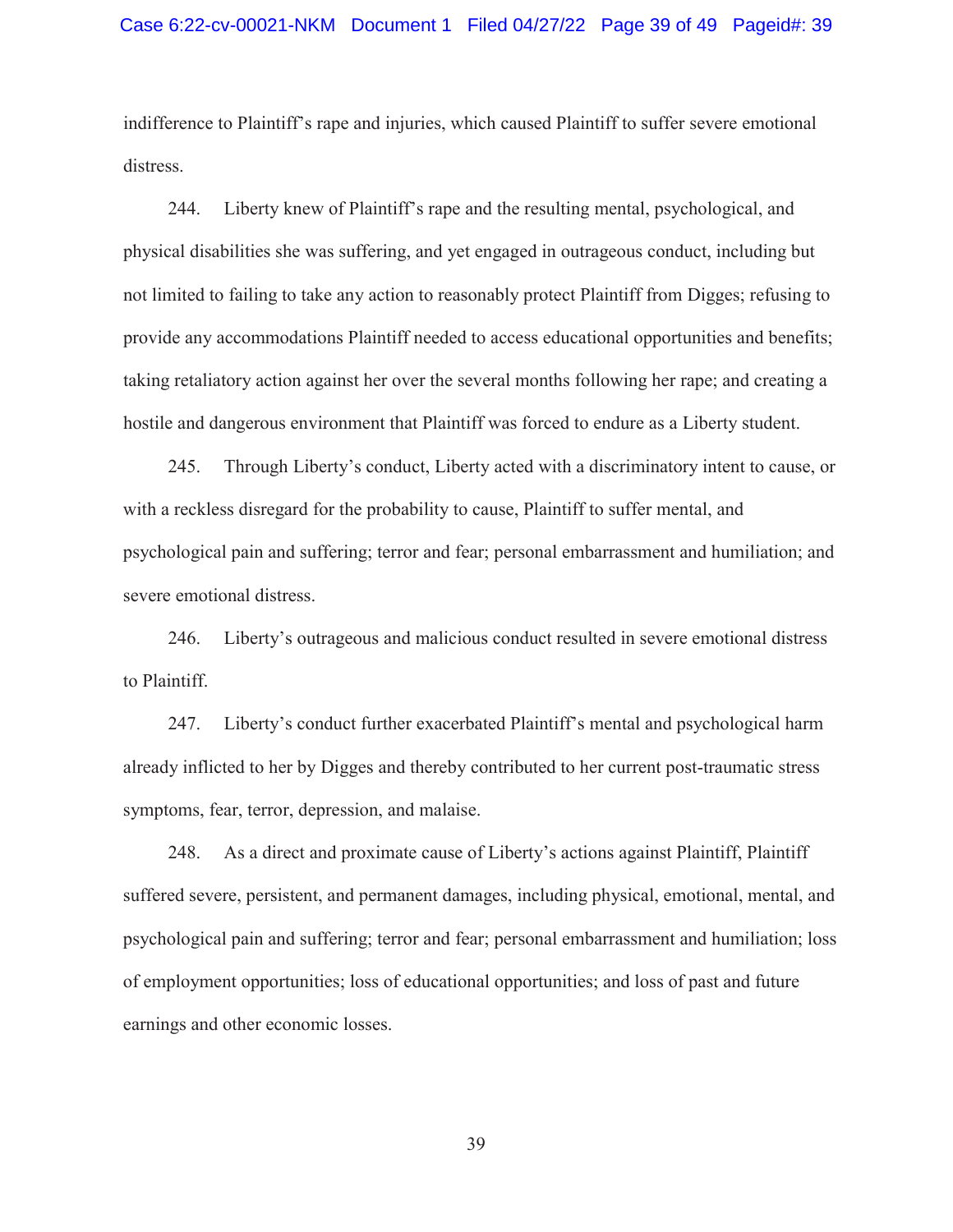# **COUNT VIII**

# **NEGLIGENCE**

## **(Defendants Oasis2000, Blue2000, and Langley Properties)**

249. The foregoing paragraphs are incorporated by reference as if fully set forth herein.

250. At all times relevant hereto, Oasis2000, Blue2000, and Langley Properties, and each of them, owned, operated, and/or managed The Oasis.

251. At all times relevant hereto, the Plaintiff was a resident of the Oasis.

252. Oasis2000, Blue2000, and Langley Properties, and each of them, had a special relationship with the Plaintiff as her landlord, requiring them to take reasonable acts to ensure Plaintiff's safety from known or reasonably foreseeable harm by third parties.

253. Oasis2000, Blue2000, and Langley Properties, and each of them, owed a duty of reasonable care to residents such as the Plaintiff in managing and securing The Oasis to be a safe environment for the students living there, including Plaintiff.

254. Oasis2000, Blue2000, and Langley Properties, and each of them, owed a duty to residents such as the Plaintiff to deploy security to ensure invitees and residents of The Oasis were not at unreasonable risk of harm.

255. Oasis2000, Blue2000, and Langley Properties, and each of them, owed a duty to residents such as the Plaintiff, to take reasonable measures to ensure that underage and excessive alcohol consumption did not take place on their property.

256. Oasis2000, Blue2000, and Langley Properties, and each of them, owed a duty to residents such as the Plaintiff to take reasonable measures to prevent foreseeable harm by intoxicated residents, guests, invitees, and persons on The Oasis premises.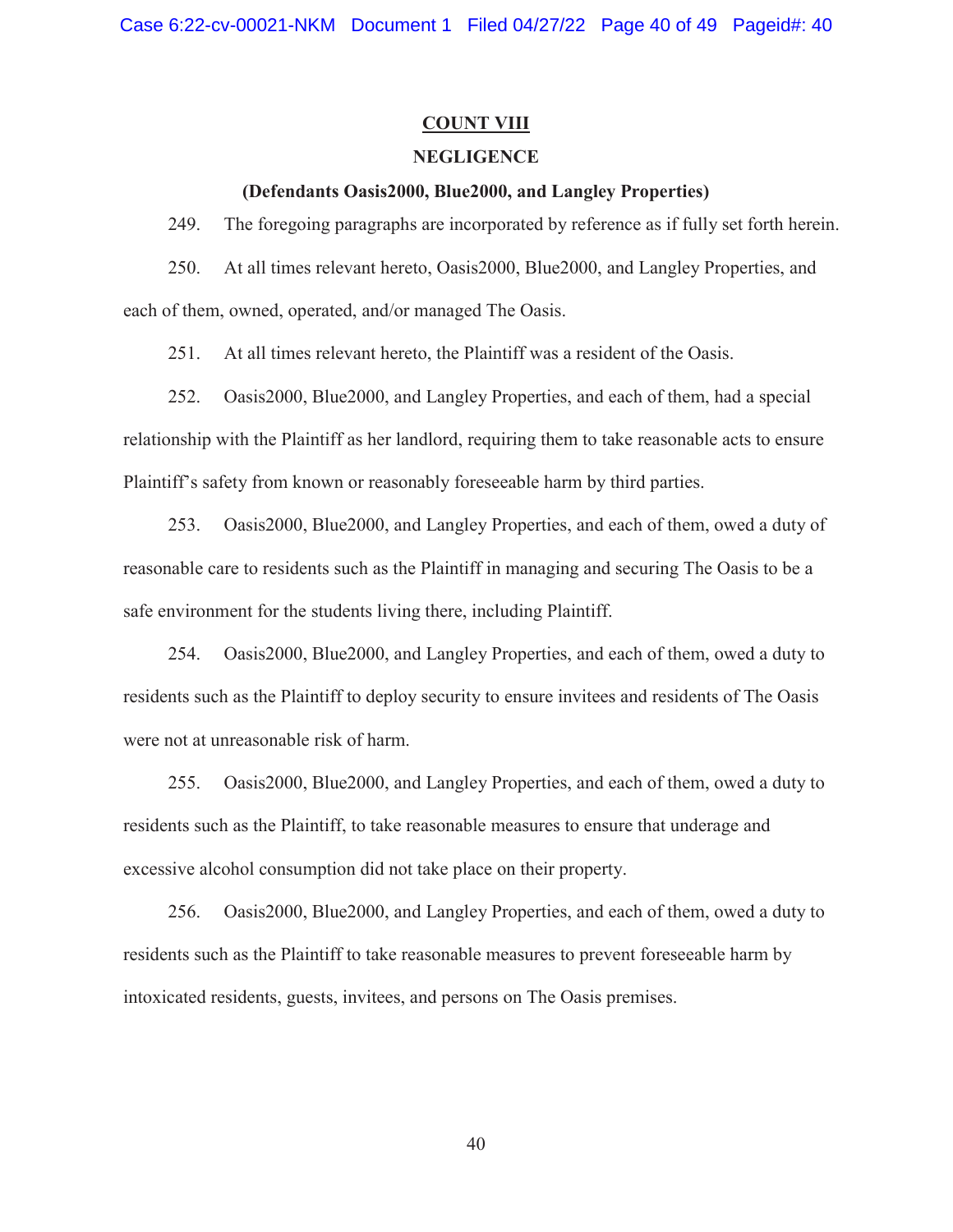257. Oasis2000, Blue2000, and Langley Properties, and each of them, owed a duty to residents such as the Plaintiff to take reasonable measures to prevent foreseeable sexual and physical violence on The Oasis premises.

258. Oasis2000, Blue2000, and Langley Properties, and each of them, owed a duty to residents such as the Plaintiff to take reasonable measures to prevent foreseeable stalking and unwanted contact from a perpetrator such as Digges on The Oasis premises.

259. At all times relevant hereto, Oasis2000, Blue2000, and Langley Properties, and each of them, breached their duty of care by failing to provide reasonable and responsive security on the premises of The Oasis.

260. At all times relevant hereto, Oasis2000, Blue2000, and Langley Properties, and each of them, breached their duty of care by failing to take any action to notify The Oasis' invitees and residents of the reported rape that occurred on the premises, of the resulting criminal investigation, or that Digges posed an ongoing, imminent threat of physical and sexual violence.

261. At all times relevant hereto, Oasis2000, Blue2000, and Langley Properties, and each of them, breached their duty of care by failing to take any actions to prevent or limit Digges' opportunity to harm or attack Plaintiff despite such harm being foreseeable.

262. At all times relevant hereto, Oasis2000, Blue2000, and Langley Properties, and each of them, breached their duty of care owed to Plaintiff to warn and protect the Plaintiff from foreseeable harm.

263. At all times relevant hereto, Oasis2000, Blue2000, and Langley Properties, and each of them, breached their duty of care by allowing excessive and underage drinking to take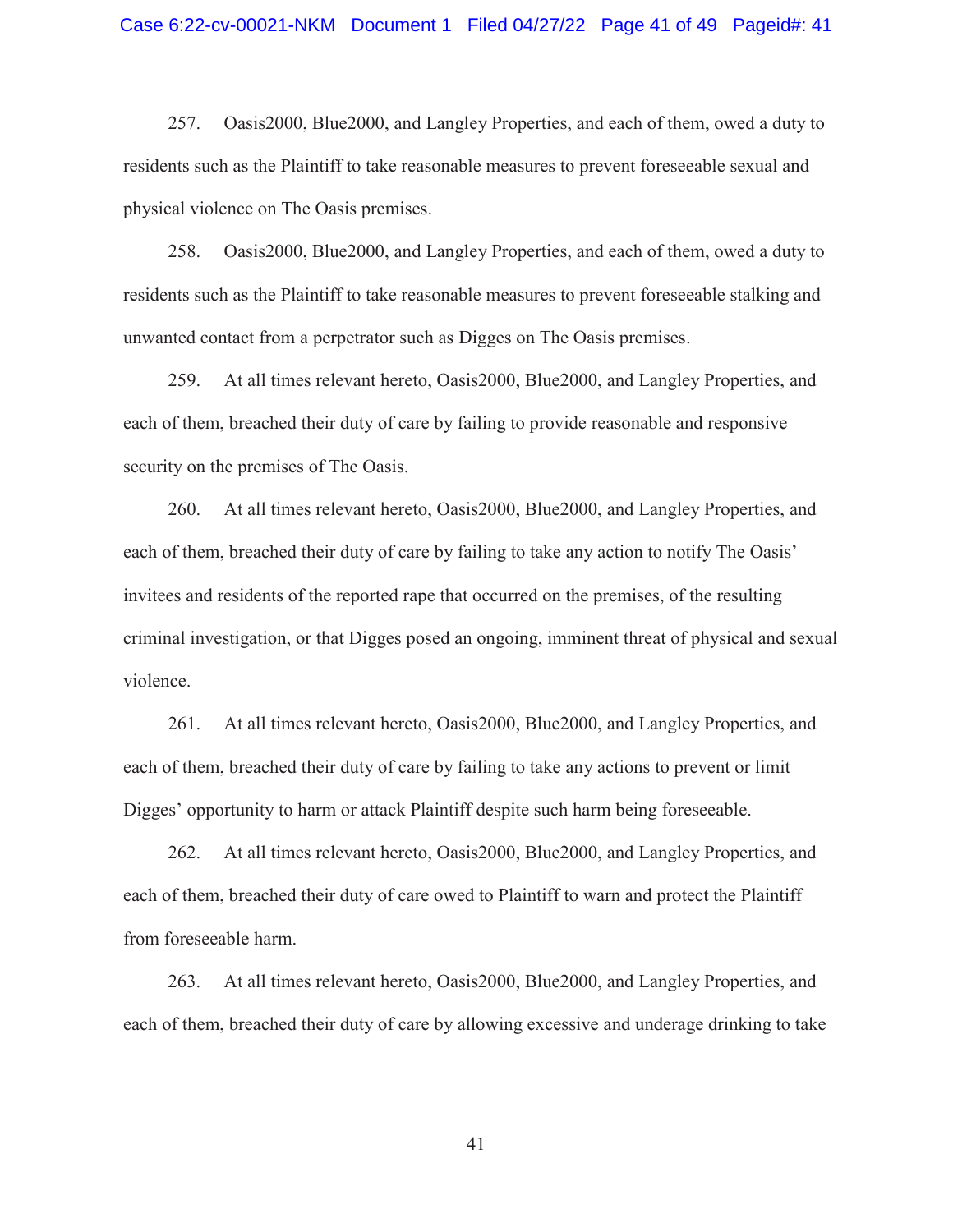place in the common areas of the Oasis unabated and unmonitored, which created a risk of foreseeable harm to residents including the Plaintiff.

264. At all times relevant hereto, Oasis2000, Blue2000, and Langley Properties, and each of them, breached their duty of care by failing to take any actions to prevent or limit Digges' stalking and harassment of Plaintiff on The Oasis premises despite such harm being foreseeable.

265. As a direct and proximate cause of Defendants' negligence, Plaintiff was raped and assaulted at The Oasis and was left without any assistance or means of escape from Digges attack until her screams were heard and responded to by her friends.

266. As a direct and proximate cause of Defendant's negligence, Plaintiff was made vulnerable to Digges' continued harassment and did in fact endure his stalking of her and suffer exacerbated mental, emotional, and psychological harm as a result.

267. As a further direct and proximate result of Defendants' negligence, Plaintiff suffered severe, persistent, and permanent damages, including physical, emotional, mental, and psychological pain and suffering; terror and fear; personal embarrassment and humiliation; loss of employment opportunities; loss of educational opportunities; and loss of past and future earnings and other economic losses.

# **COUNT IX**

#### **FALSE IMPRISONMENT**

#### **(Defendant Jordan Digges)**

268. The foregoing paragraphs are incorporated by reference as if fully set forth herein.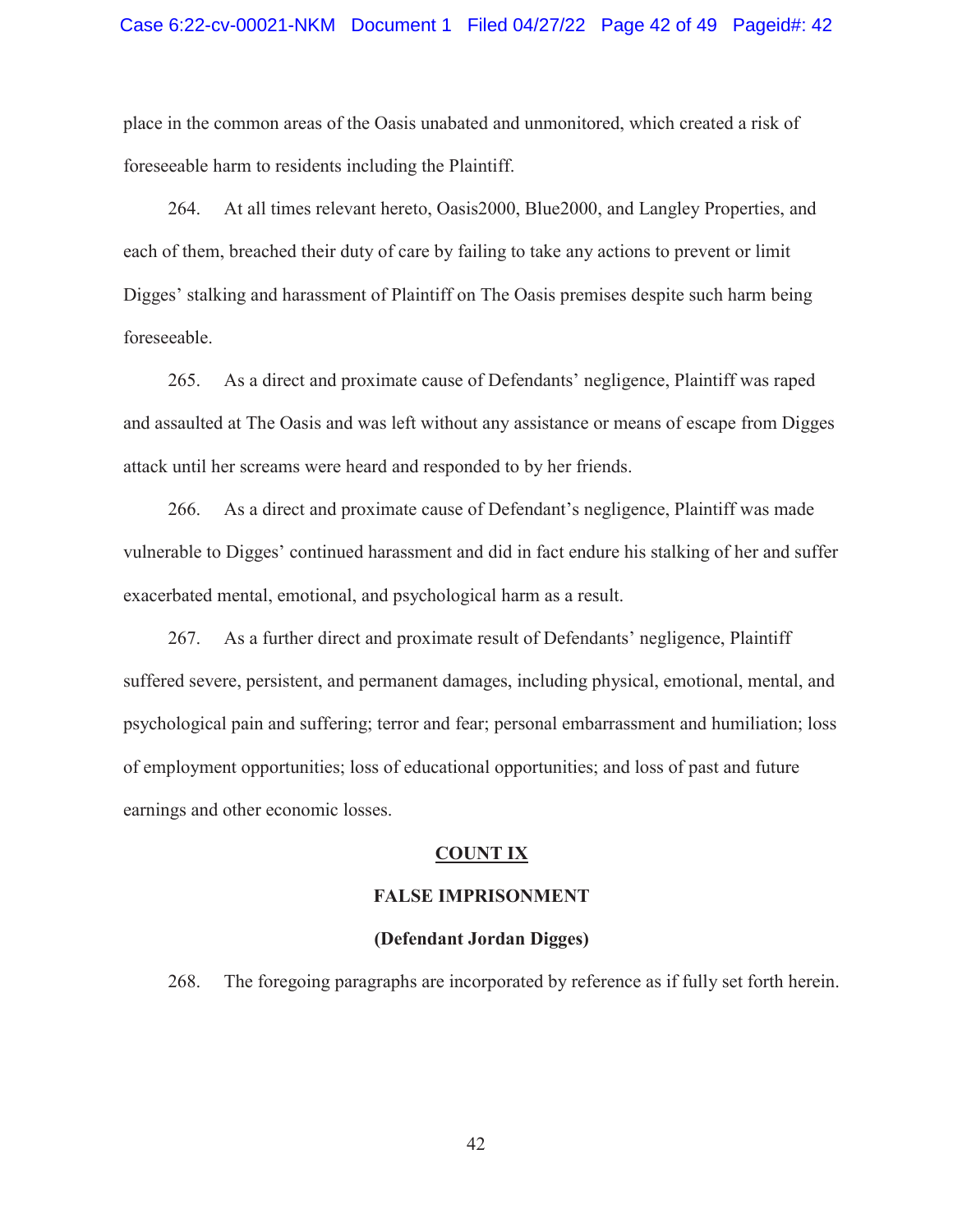#### Case 6:22-cv-00021-NKM Document 1 Filed 04/27/22 Page 43 of 49 Pageid#: 43

269. Defendant Jordan Digges unlawfully restricted Plaintiff's liberty when he locked her in her bedroom and otherwise physically prevented her from leaving before and while he proceeded to rape and sexually assault her.

270. Plaintiff desperately tried to get away from Digges, screaming for help and even attempting to climb out a window, but Digges used his larger size and strength to stop her from doing so.

271. There was no legal excuse to justify Digges' restraint of Plaintiff's liberty.

272. As a direct and proximate result of Digges' false imprisonment of Plaintiff, Plaintiff suffered severe, persistent, and permanent damages, including physical, emotional, mental, and psychological pain and suffering; terror and fear; personal embarrassment and humiliation; loss of employment opportunities; loss of educational opportunities; and loss of past and future earnings and other economic losses.

# **COUNT X**

# **ASSAULT**

# **(Defendant Jordan Digges)**

273. The foregoing paragraphs are incorporated by reference as if fully set forth herein. 274. Defendant Jordan Digges raped and sexually and physically assaulted Plaintiff on April 27, 2021 on the premises of the Oasis.

275. In doing so, Digges engaged in an overt act intended to place Plaintiff in fear or apprehension of bodily harm and created reasonable fear or apprehension in the Plaintiff.

276. Plaintiff's fear of bodily harm from Digges was not only reasonable after he followed her in The Oasis and began his unwanted advances, but was also tragically verified as he proceeded to sexually batter and rape her.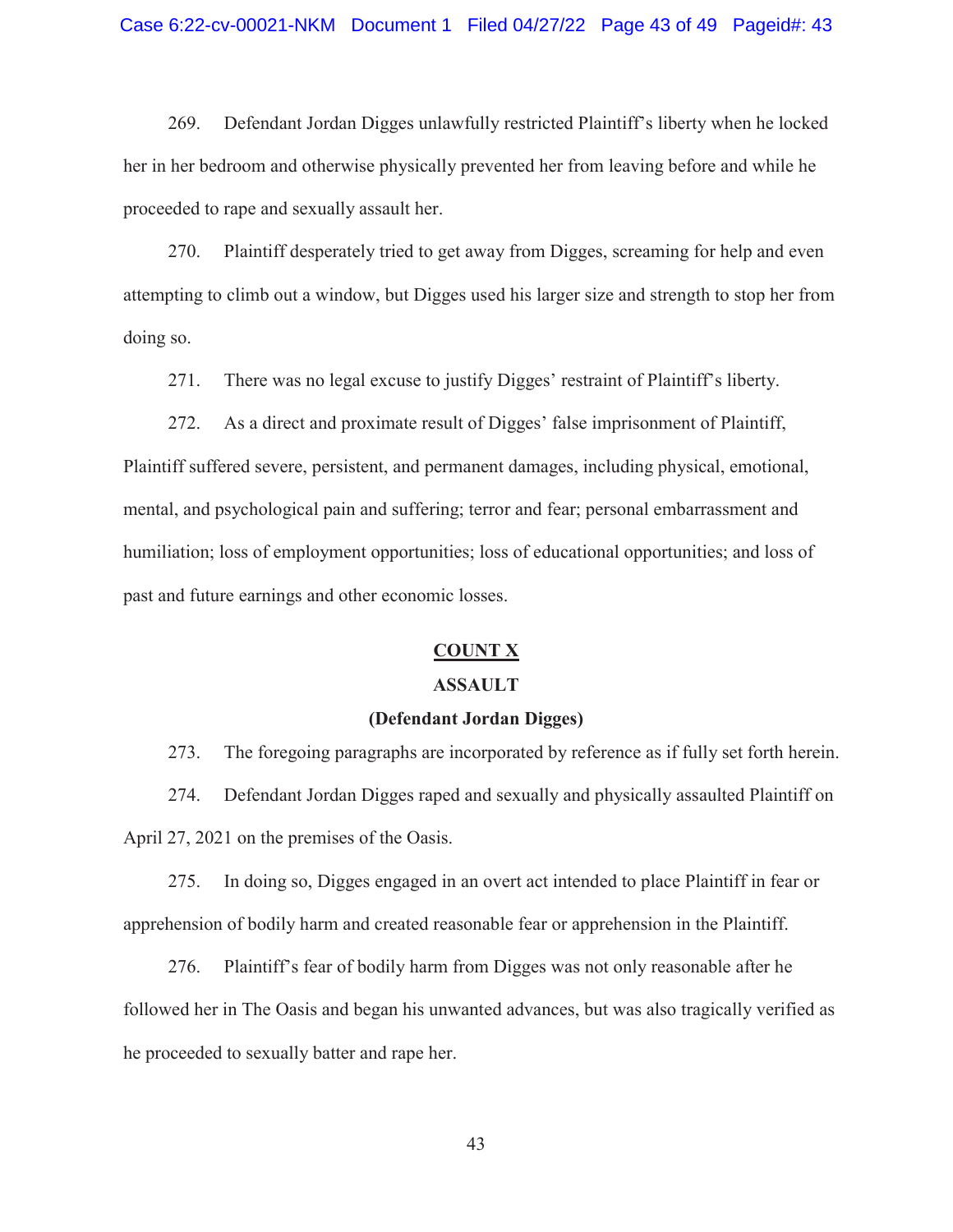277. As a direct and proximate result of Digges' assault of Plaintiff, Plaintiff suffered severe, persistent, and permanent damages, including physical, emotional, mental, and psychological pain and suffering; terror and fear; personal embarrassment and humiliation; loss of employment opportunities; loss of educational opportunities; and loss of past and future earnings and other economic losses.

# **COUNT XI**

# **BATTERY**

# **(Defendant Jordan Digges)**

278. The foregoing paragraphs are incorporated by reference as if fully set forth herein.

279. Defendant Jordan Digges raped and sexually and physically assaulted and battered Plaintiff on April 27, 2021 on the premises of the Oasis as more fully described above.

280. In doing so, Digges engaged in an unwanted touching of the Plaintiff which was neither consented to, excused, nor justified.

281. Plaintiff did not consent to sexual intercourse with Jordan Digges. As a direct and proximate result of Digges' battery of Plaintiff, Plaintiff suffered severe, persistent, and permanent damages, including physical, emotional, mental, and psychological pain and suffering; terror and fear; personal embarrassment and humiliation; loss of employment opportunities; loss of educational opportunities; and loss of past and future earnings and other economic losses.

#### **COUNT XII**

# **STALKING**

#### **(Defendant Jordan Digges)**

282. The foregoing paragraphs are incorporated by reference as if fully set forth herein.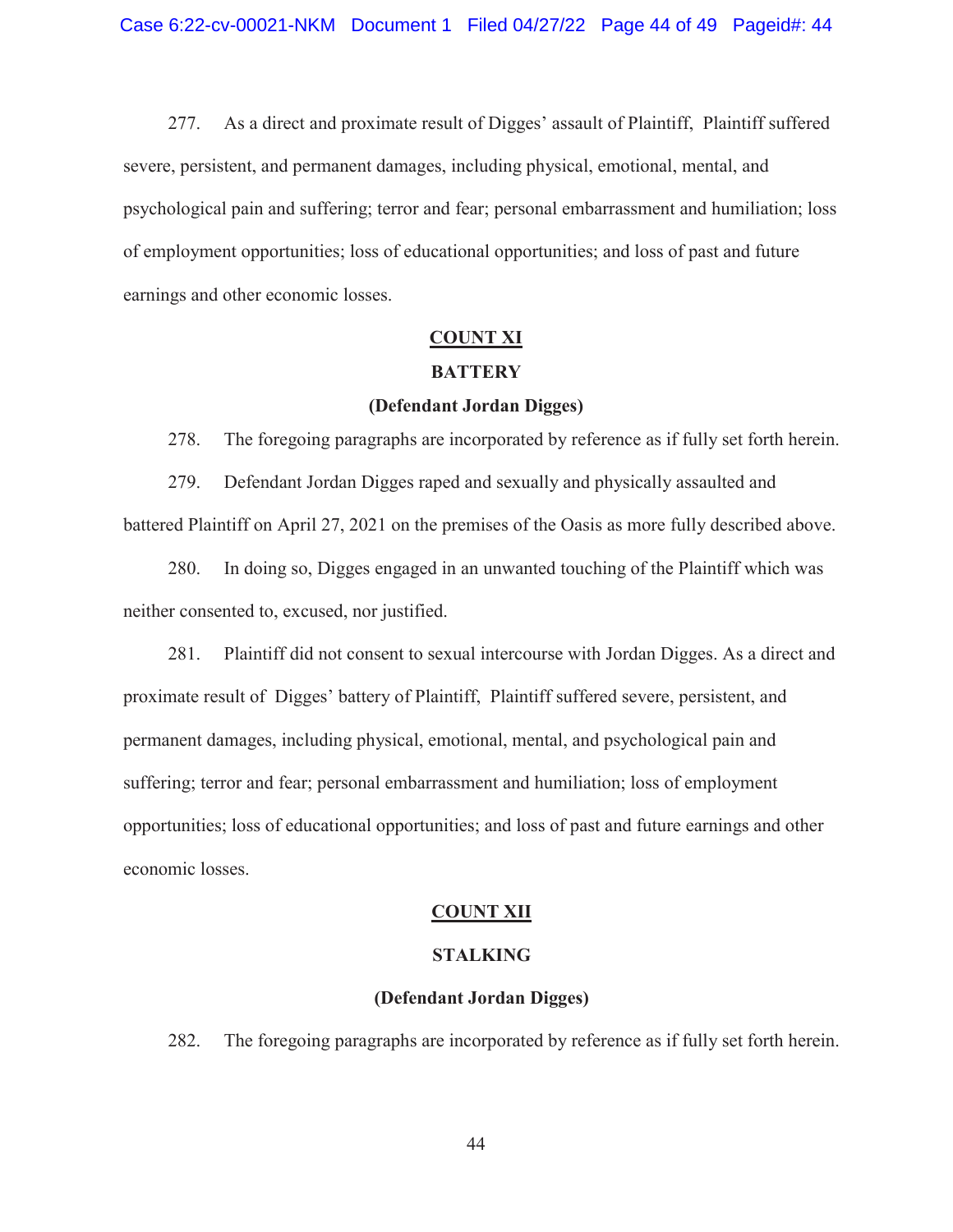283. Pursuant to Va. Code  $\S$  8.01-42.3(A), "[a] victim has a civil cause of action against an individual who engaged in conduct that is prohibited under § 18.2-60.3," the criminal statute for stalking, which is violated by one "who on more than one occasion engages in conduct directed at another person with the intent to place, or when he knows or reasonably should know that the conduct places that other person in reasonable fear of death, criminal sexual assault, or bodily injury to that other person." Va. Code  $\S$  18.2-60.3(A).

# 284. Furthermore,

[i]f the person contacts or follows or attempts to contact or follow the person at whom the conduct is directed after being given actual notice that the person does not want to be contacted or followed, such actions shall be prima facie evidence that the person intended to place that other person, or reasonably should have known that the other person was placed, in reasonable fear of death, criminal sexual assault, or bodily injury to [her]self.

Va. Code § 18.2-60.3(A).

285. Defendant Jordan Digges continued to contact and physically approach Plaintiff after April 27, 2021, the date he raped and sexually assaulted her.

286. Digges knew or reasonably should have known that this conduct following his violent attack against Plaintiff reasonably place her in fear of repeated criminal sexual assault or bodily injury against her.

287. Digges continued this contact despite Plaintiff repeatedly telling him to stop contacting, following, and approaching her.

288. Digges' stalking and civil harassment of Plaintiff exacerbated the emotional, mental, and psychological harm she was already suffering due to his sexual assault and battery of her.

289. As a direct and proximate result of Digges' stalking of Plaintiff, Plaintiff suffered severe, persistent, and permanent damages, including emotional, mental, and psychological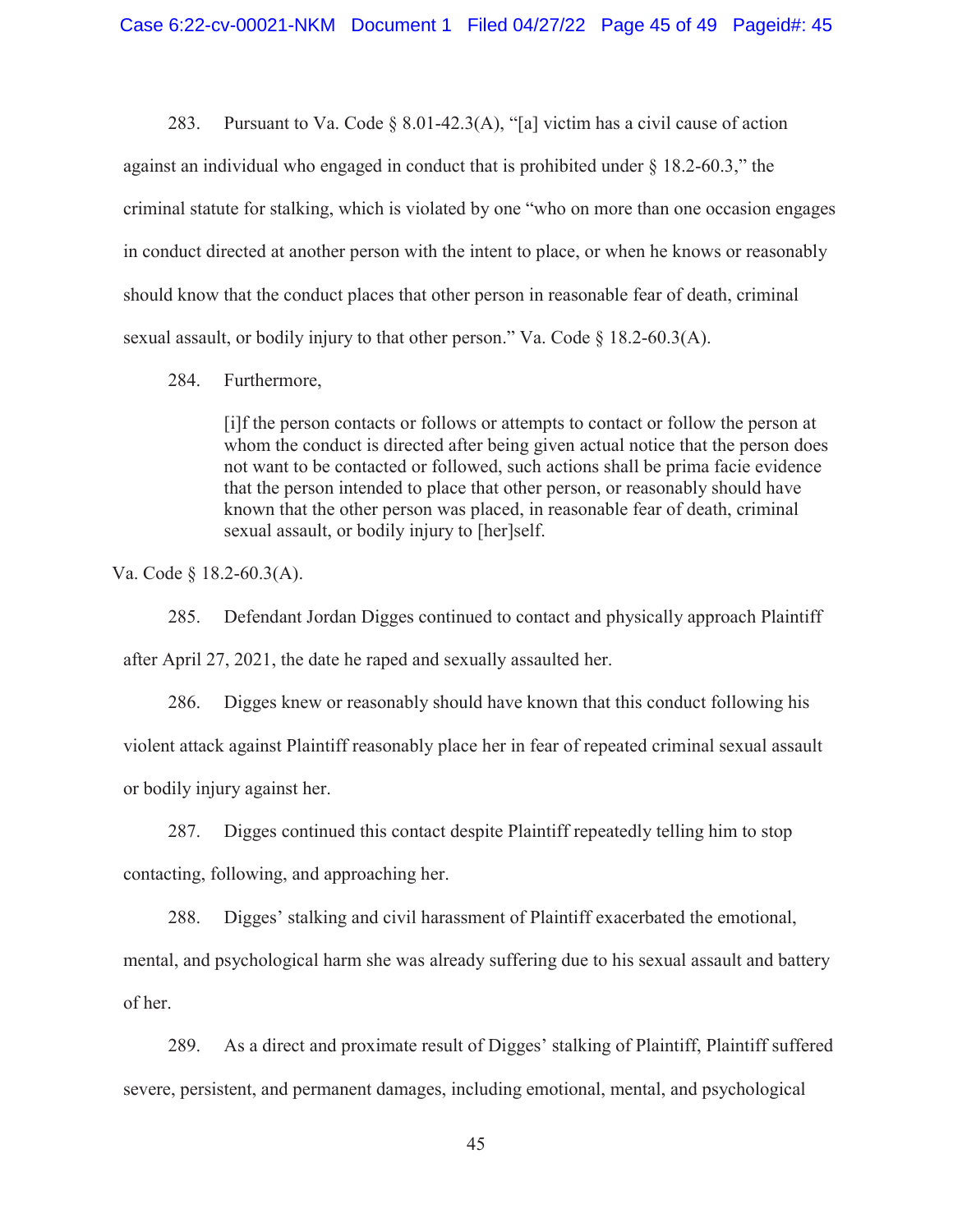pain and suffering; terror and fear; personal embarrassment and humiliation; loss of employment opportunities; loss of educational opportunities; and loss of past and future earnings and other economic losses.

# **COUNT XIII**

# **INTENTIONAL INFLICTION OF EMOTIONAL DISTRESS**

# **(Defendant Jordan Digges)**

290. The foregoing paragraphs are incorporated by reference as if fully set forth herein.

291. Defendant Jordan Digges engaged in outrageous conduct towards Plaintiff, including but not limited to his rape, sexual assault, and subsequent stalking of Plaintiff, which caused Plaintiff to suffer severe emotional distress.

292. Through Digges' outrageous conduct, he acted with an intent to cause, or with a reckless disregard for the probability to cause, Plaintiff to suffer physical, mental, and psychological pain and suffering; terror and fear; personal embarrassment and humiliation; and severe emotional distress.

293. Digges' rape and sexual assault of Plaintiff not only caused her to suffer physical trauma and injuries, but also enduring severe emotional distress which has contributed to her past, current and ongoing post-traumatic stress symptoms, fear, terror, and depression.

294. Digges' outrageous and malicious conduct resulted in severe emotional distress to Plaintiff.

295. As a direct and proximate cause of Digges' actions against Plaintiff, Plaintiff suffered severe, persistent, and permanent damages, including physical, emotional, mental, and psychological pain and suffering; terror and fear; personal embarrassment and humiliation; loss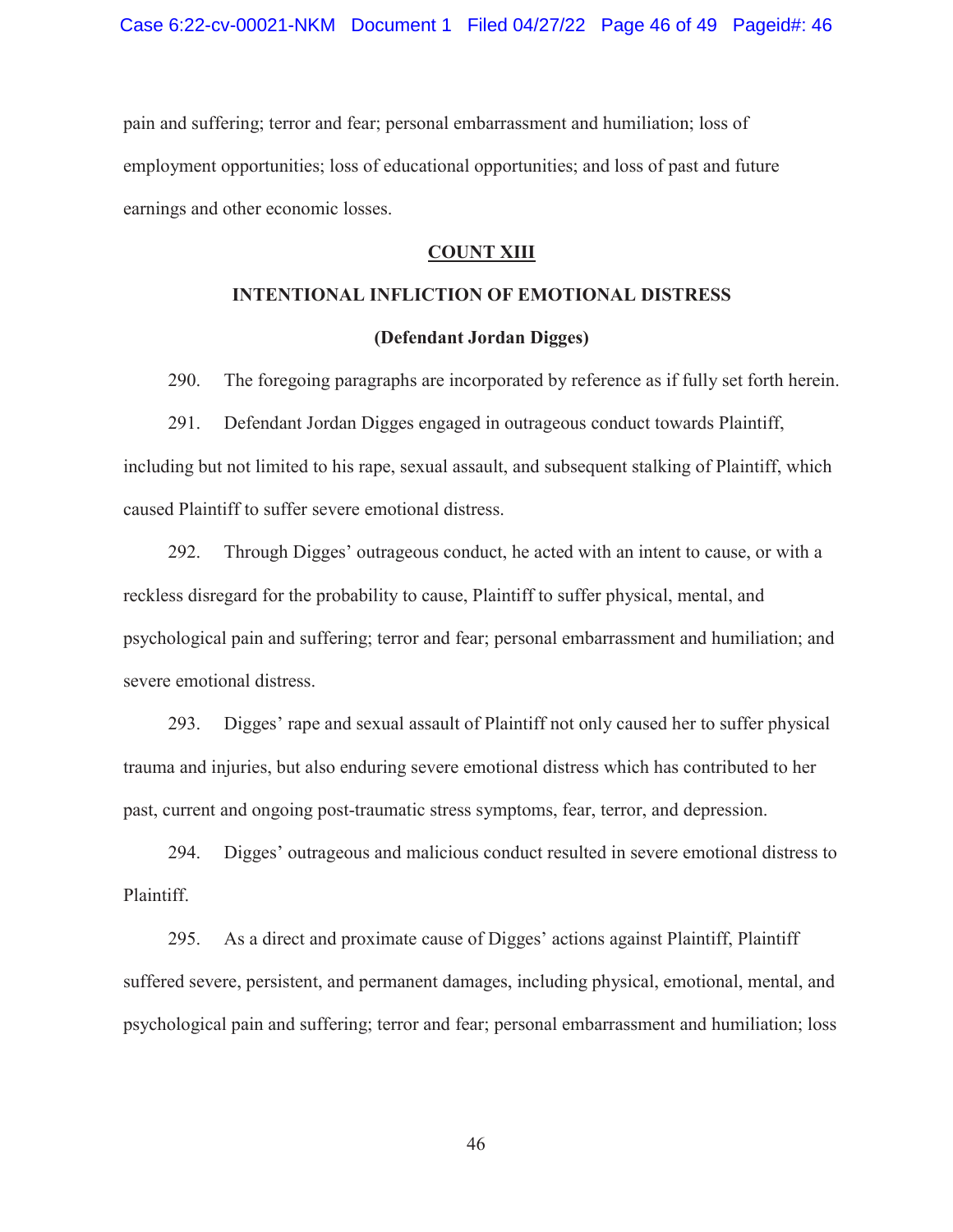of employment opportunities; loss of educational opportunities; and loss of past and future earnings and other economic losses.

# **PRAYER FOR RELIEF**

 WHEREFORE, Plaintiff Jane Does respectfully seeks a judgment in her favor and against Defendants Liberty University, Inc., Jordan Digges, Oasis2000, LLC, Blue2000, LLC, Sage Communities, LLC d/b/a Langley Properties, and LP Apartments, LLC d/b/a Langley Properties, jointly and severally, as follows:

- A. Compensatory damages in an amount to be determined at trial;
- B. Punitive damages;
- C. Issue a permanent injunction that (i) prohibits Defendant Liberty, its officers, agents, employees, and successors from engaging in the discriminatory, harassing, and retaliatory practices complained of herein; and (ii) imposes a prohibition of similar conduct in the future by:
	- a. Requiring a three-year monitoring of all Title IX complaints made to Defendant Liberty to prevent any further discrimination, harassment, and/or retaliation, including the appointment, hiring and training of new and current officers;
	- b. Ordering Defendant Liberty University to take effective steps to prevent sexbased discrimination and harassment, including sexual assault, in its education programs including the implementation of appropriate training programs for its officers, agents, and employees;
	- c. Ordering Defendant Liberty to fully investigate conduct that may constitute sexbased harassment;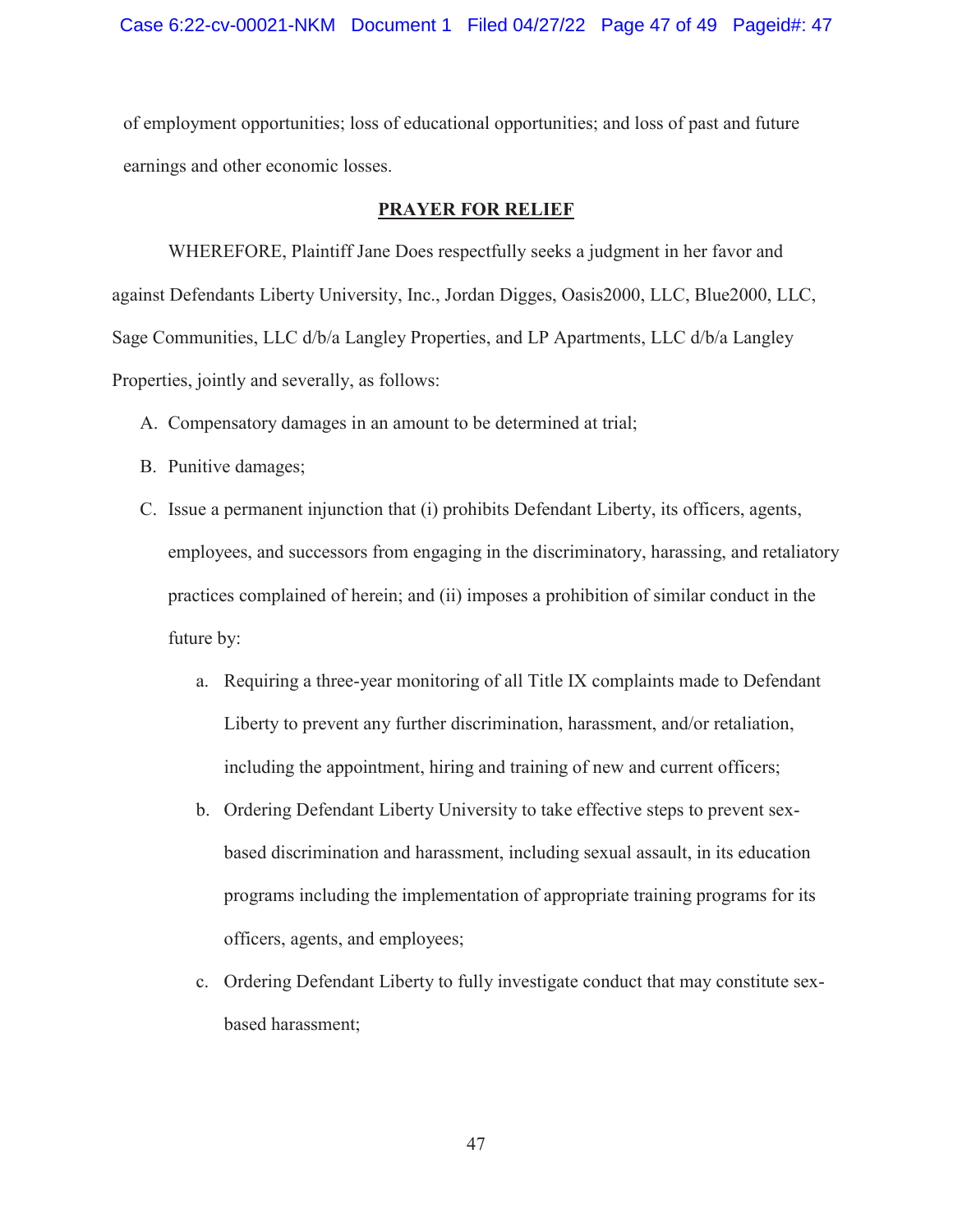- d. Ordering Defendant Liberty to mitigate the effects of harassment and/or sexual assault including by eliminating any hostile environment that may arise from or contribute to it;
- e. Appointing an independent monitor to ensure fairness and compliance with the orders of this Court; and
- f. Ordering Liberty to terminate Digges' enrollment at the University.
- D. A declaratory judgment that Liberty University's policies, practices, and/or procedures challenged herein are unlawful and in violation of Title IX of the Education Amendments of 1972, 20 U.S.C. § 1681, *et seq*.;
- E. Costs and expenses;
- F. Reasonable attorney's fees;
- G. Pre-judgement and post judgment interest; and
- H. Such other relief as this Honorable Court deems just and proper.

# **JURY DEMAND**

Plaintiff demands a jury trial as to all claims so triable.

Respectfully submitted,

MICHIEHAMLETT PLLC

/s/ *Rhonda Quagliana*  Rhonda Quagliana, Esquire VSB #39522 310 4th Street NE, 2nd Floor P.O. Box 298 Charlottesville, Virginia 22902 (434) 951-7225 (434) 951-7279 *facsimile*  rquagliana@michiehamlett.com